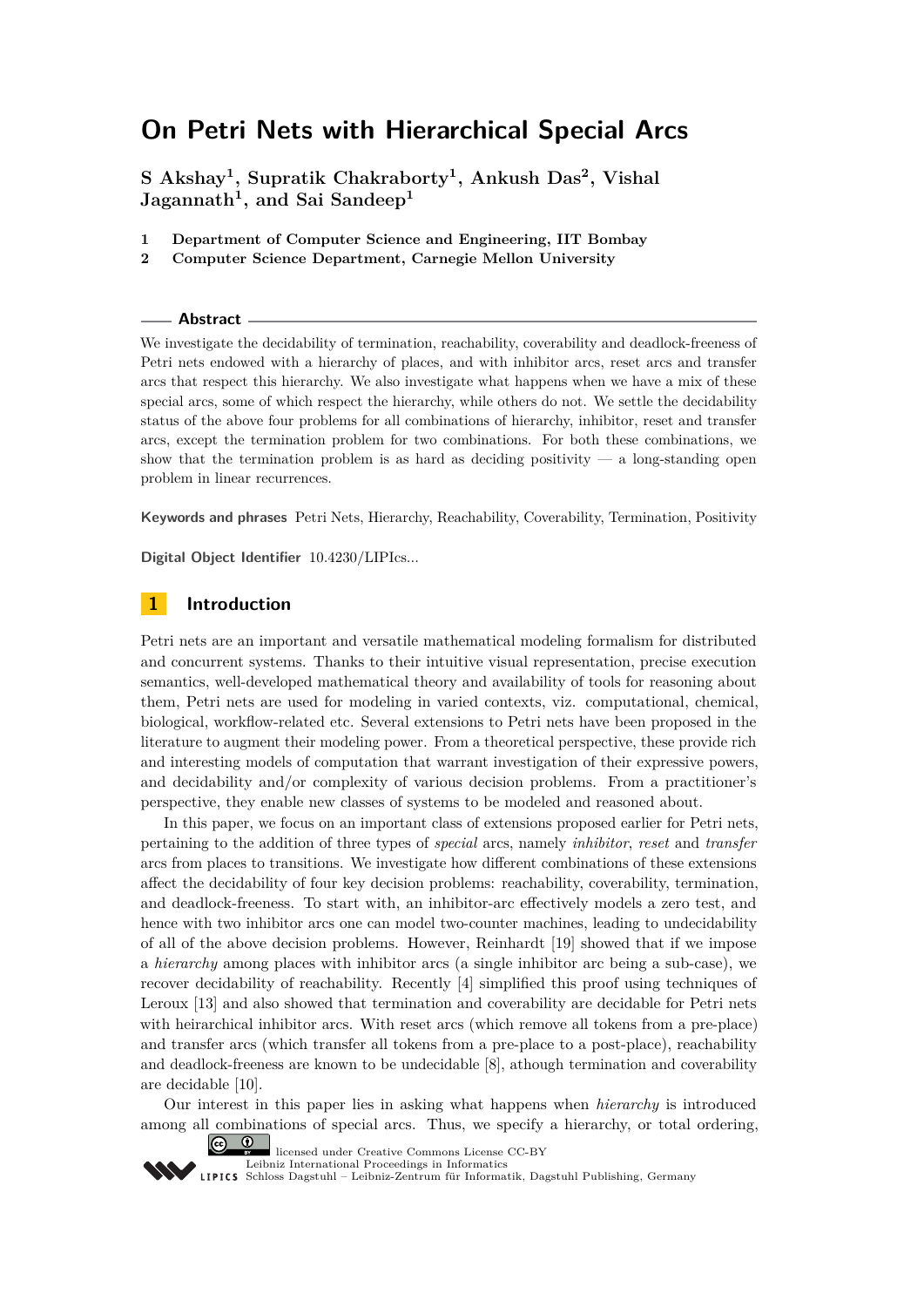### **XX:2 On Petri Nets with Hierarchical Special Arcs**

among the places and say that the special arcs respect the hierarchy if whenever there is a special arc from a place  $p$  to a transition  $t$ , there are also special arcs from every place lower than *p* in the hierarchy to *t*. The study of Petri nets extended with hierarchical and non-hierarchical special arcs provides a generic framework that subsumes several existing questions and throws up new ones. While some of these classes and questions have been studied earlier, there are still several classes where nothing seems to be known about the decidability of the above decision problems.

There are only a handful of results in the literature where hierarchical special arcs have been shown to play an important role. Decidability of reachability for Petri nets with hierarchical inhibitor arcs was shown in [\[19,](#page-15-0) [3\]](#page-14-4), while decidability of termination, coverability and boundedness was shown in [\[4\]](#page-14-0). Further, in [\[1\]](#page-14-5) it was shown that Petri nets with hierarchical zero tests are equivalent to Petri nets with a stack encoding restricted context-free languages. Finally a specific subclass, namely Petri nets with a single inhibitor arc, has received a lot of attention, with results showing decidability of boundededness and termination [\[9\]](#page-14-6), place-boundedness [\[5\]](#page-14-7), and LTL model checking [\[6\]](#page-14-8). However, in [\[6\]](#page-14-8), the authors remark that it would not be easy to extend their technique for the last two problems to handle hierarchical arcs. To the best of our knowledge, none of the earlier papers address the mixing of reset and transfer arcs within the hierarchy of inhibitor arcs, leaving several interesting questions unanswered. Our primary goal in this paper is to comprehensively fill these gaps. Before we delve into theoretical investigations of these models, we present two examples that illustrate why these models are interesting from a practical point of view too.

Our first example is a prioritized job-shop environment in which work stations with possibly different resources are available for servicing jobs. Each job comes with a priority and with a requirement of the count of resources it needs. For simplicity, assume that all resources are identical, and that there is at most one job with any given priority. A work station can service multiple jobs simultaneously subject to availability of resources; however, a job cannot be split across multiple work stations. Additionally, we require that a job with a lower priority must not be scheduled on any work station as long as a job with higher priority is waiting to be scheduled. Once a job gets done, it can either terminate or generate additional jobs with different priorities based on some rules. An example of such a rule could be that a job with prioriy *k* and resource requirement *m* can only generate a new job with priority  $\leq k$  and resource requirement  $\leq m$ . Given such a system, there are several interesting questions one might ask. For example, can too many jobs (above a specified threshold) of the lowest priority be left waiting for a work station? Or, can the system reach a deadlocked state from where no progress can be made? A possible approach to answering these questions is to model the system as a Petri net with appropriate extensions, and reduce the questions to decision problems (such as coverability or deadlockfree-ness) for the corresponding nets. Indeed, it can be shown that the prioritized job-shop environment can be modeled as a Petri net with hierarchical inhibitor arcs and additional transfer/reset arcs that do not necessarily respect the hierarchy.

Our second example builds on work reported in the literature on modeling integer programs with loops using Petri nets [\[2\]](#page-14-9). Questions pertaining to termination of such programs can be reduced to decision problems (termination or deadlockfree-ness) of the corresponding Petri net model. In Section [6.2,](#page-12-0) we describe a new reduction of the termination question for integer linear loop programs to the termination problem for Petri nets with hierarchical inhibitor and transfer arcs. This is one of the main technical contributions of this paper, and underlines the importance of studying decision problems for these extensions of Petri nets.

Our other main contribution is a comprehensive investigation into Petri nets extended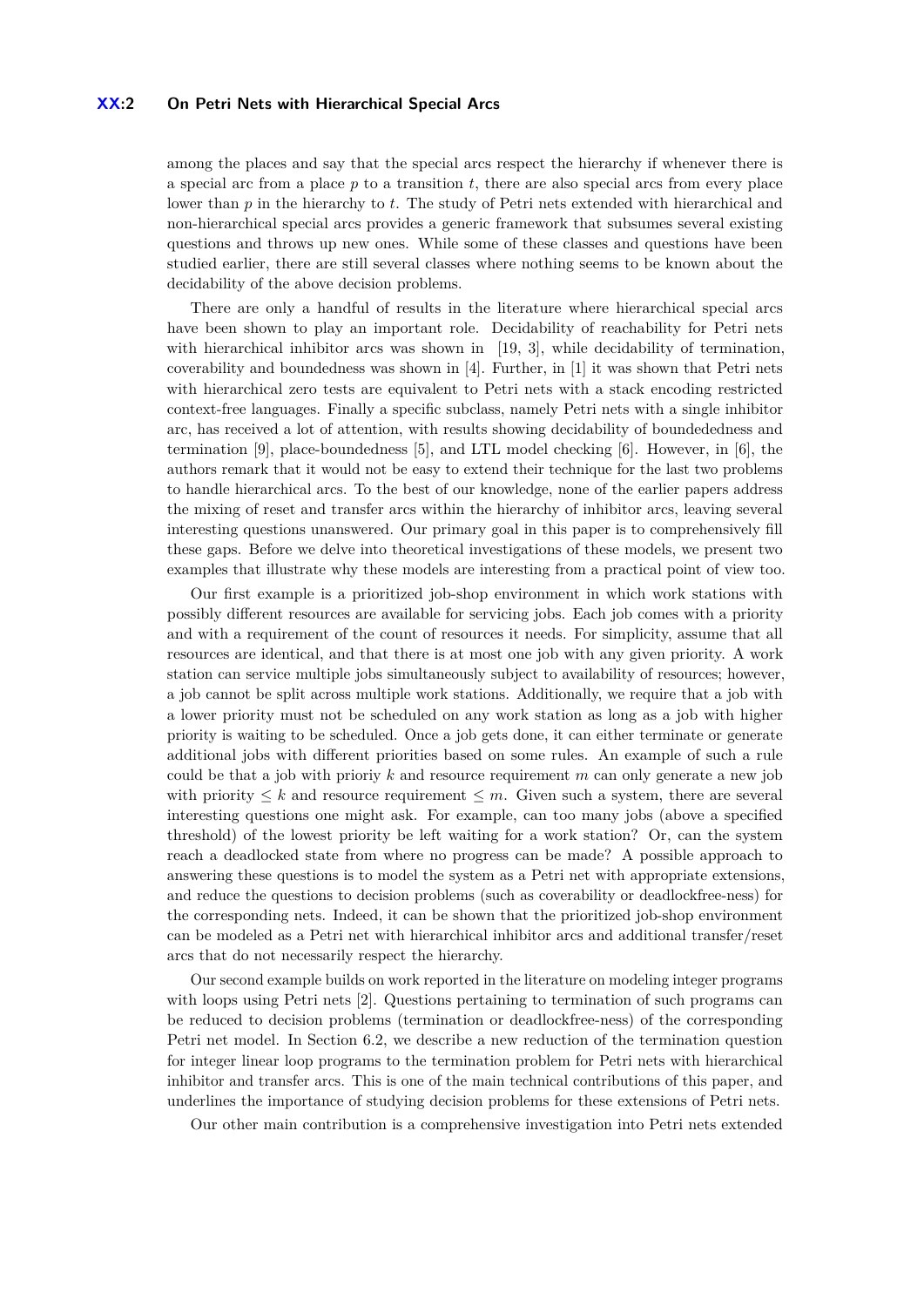with a mix of these special arcs, some of which respect the hierarchy, while others do not. We settle the decidability status of the four decisions problems for *all* combinations of hierarchy, inhibitor, reset and transfer arcs, except the termination problem for two combinations. For these cases, we show a reduction from the positivity problem [\[17,](#page-15-1) [18\]](#page-15-2), a long-standing open problem on linear recurrences. We summarize these results in Section [3,](#page-3-0) after introducing appropriate notations in Section [2.](#page-2-0) Interestingly, several of the results use distinct constructions and proof techniques, as detailed in Sections [4–](#page-5-0)[6.](#page-11-0)

# <span id="page-2-0"></span>**2 Preliminaries**

We begin by recalling some key definitions and fixing notations. A Petri net, denoted PN, is defined as  $(P, T, F, M_0)$ , where P is a set of *places*, T is a set of *transitions*,  $M_0: P \to \mathbb{N}$  is the *initial marking* and  $F : (P \times T) \cup (T \times P) \rightarrow \mathbb{N}$  is the *flow relation*. For every  $x \in P \cup T$ , we define  $Pre(x) = \{y \in P \cup T \mid F(y, x) > 0\}, Post(x) = \{y \in P \cup T \mid F(x, y) > 0\}.$  For every  $t \in T$ , we use the following terminology: every  $p \in Pre(t)$  is a *pre-place* of *t*, every  $q \in Post(t)$  is a *post-place* of *t*, every arc  $(p, t)$  such that  $F(p, t) > 0$  is a *pre-arc* of *t*, and every arc  $(t, p)$  such that  $F(t, p) > 0$  is a *post-arc* of *t*.

A *marking*  $M: P \to \mathbb{N}$  is a function from the set of places to non-negative integers. We say that a transition *t* is *firable* at marking *M*, denoted by  $M \xrightarrow{t}$ , if  $\forall p \in Pre(t), M(p) \geq F(p, t)$ . If *t* is firable at  $M_1$ , we say that firing *t* gives the marking  $M_2$ , where  $\forall p \in P$ ,  $M_2(p) = M_1(p)$  $F(p,t) + F(t,p)$ . This is also denoted as  $M_1 \stackrel{t}{\rightarrow} M_2$ . We define the sequence of transitions  $\rho = t_1 t_2 t_3 \dots t_n$  to be a *run* from marking  $M_0$ , if there exist markings  $M_1, M_2, \dots, M_n$ , such that for all *i*,  $t_i$  is firable at  $M_{i-1}$  and  $M_{i-1} \stackrel{t_i}{\rightarrow} M_i$ . Finally, we abuse notation and use  $\leq$  to denote the component-wise ordering over markings. Thus,  $M_1 \leq M_2$  iff  $\forall p \in P, M_1(p) \leq M_2(p)$ . A detailed account on Petri nets can be found in [\[16\]](#page-14-10).

We now define some classical decision problems in the study of Petri nets.

- $\blacktriangleright$  **Definition 2.1.** Given a Petri net  $N = (P, T, F, M_0)$ ,
- Termination (or TERM): Does there exist an infinite run from marking  $M_0$ ?  $\overline{a}$
- Reachability (or REACH): Given a marking  $M$ , is there a run from  $M_0$  which reaches  $M$ ?
- Coverability (or COVER): Given a marking *M*, is there a marking  $M' \geq M$  which is  $\sim$ reachable from *M*0?
- Deadlock-freeness (or DLFree): Does there exist a marking *M* reachable from *M*0, such  $\blacksquare$ that no transition is firable at *M*?

Since Petri nets are well-structured transition systems (WSTS), the decidability of coverability and termination for Petri nets follows from the corresponding results for WSTS [\[10\]](#page-14-3). The decidability of reachability was shown in [\[12\]](#page-14-11). Subsequently, there have been several alternative proofs of the same result, viz. [\[13\]](#page-14-1). Finally, since deadlockfreeness reduces to reachability in Petri nets [\[7\]](#page-14-12), all the four decision problems are decidable for Petri nets. In the remainder of the paper, we concern ourselves with these decision problems for Petri nets extended with the following special arcs:

- An Inhibitor arc from place *p* to transition *t* signifies *t* is firable only if *p* has zero tokens.  $\mathbf{r}$
- A Reset arc from place *p* to transition *t* signifies that *p* contains zero tokens after *t* fires.  $\mathcal{L}_{\mathcal{A}}$
- A Transfer arc from place  $p_1$  through transition  $t$  to place  $p_2$  signifies that on firing  $\overline{\phantom{a}}$ transition *t*, all tokens from  $p_1$  get transferred to  $p_2$ .

For Petri nets with special arcs, we redefine the flow relation as  $F : (P \times T) \cup (T \times P) \rightarrow$ N ∪  $\{I, R\}$  ∪  $\{S_p | p \in P\}$ , where  $F(p, t) = I$  (resp.  $F(p, t) = R$ ) signifies the presence of an inhibitor arc (resp. reset arc) from place *p* to transition *t*. Similarly, if  $F(p, t) = S_{p'}$ , then there is a transfer arc from place  $p$  to place  $p'$  through transition  $t$ .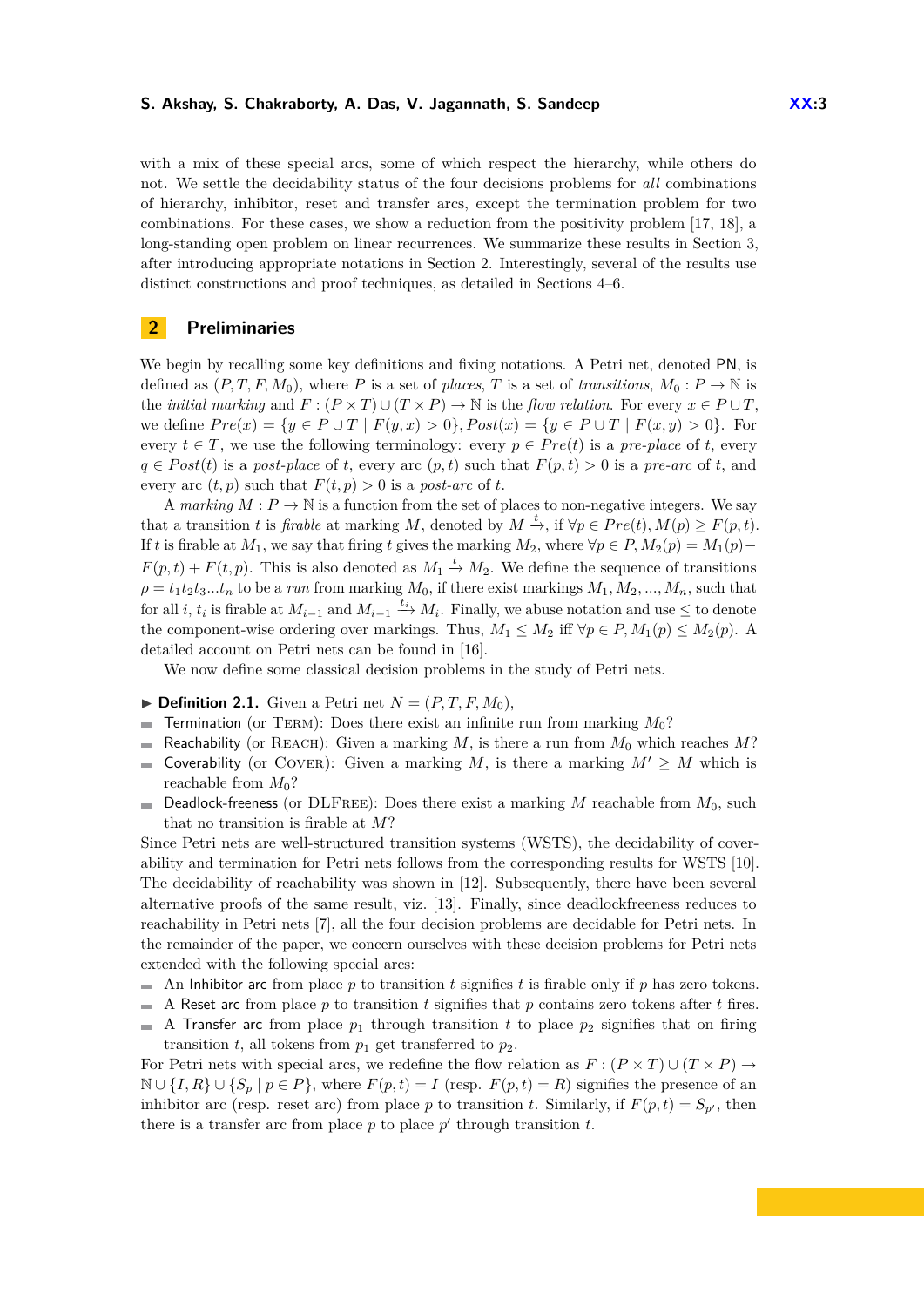# <span id="page-3-0"></span>**3 Problem statements and main results**

We now formally define the various extensions of Petri nets studied in this paper. We also briefly review the current status (with respect to decidability) of the four decision problems for these extensions of Petri nets, and summarize our contributions.

We use PN to denote standard Petri nets, and I-PN, R-PN, T-PN to denote Petri nets with inhibitor, reset and transfer arcs, respectively. The following definition subsumes several additional extensions studied in this paper.

▶ **Definition 3.1.** A Petri net with *hierarchical special arcs* is defined to be a 5-tuple  $(P, T, F, \subseteq, M_0)$ , where P is a set of places, T is a set of transitions,  $\subseteq$  is a total ordering over *P* encoding the hierarchy,  $M_0: P \to \mathbb{N}$  is the initial marking, and  $F: (P \times T) \cup (T \times T)$ *P*) →  $\mathbb{N} \cup \{I, R\} \cup \{S_p | p \in P\}$  is a flow relation satisfying

$$
\blacksquare \quad \forall (t, p) \in T \times P, \quad F(t, p) \in \mathbb{N}, \text{ and}
$$

 $\forall (p, t) \in P \times T$ ,  $F(p, t) \notin \mathbb{N} \implies (\forall q \sqsubseteq p, F(q, t) \notin \mathbb{N})$ 

Thus, all arcs (or edges) from transitions to places are as in standard Petri nets. However, we may have special arcs from places to transitions. These can be inhibitor arcs  $(F(p, t) = I)$ , reset arcs  $(F(p, t) = R)$ , or transfer arcs  $(F(p, t) = S_{p}$ , where p and p' are places in the Petri net). Note that all special arcs respect the hierarchy specified by  $\sqsubseteq$ . In other words, if there is a special arc from a place  $p$  to a transition  $t$ , there must also be special arcs from every place p' to t, where  $p' \sqsubseteq p$ . Depending on the subset of special arcs that are present, we can define sub-classes of Petri nets with hierarchical special arcs as follows. In the following, Range(*F*) denotes the range of the flow relation *F*.

<span id="page-3-1"></span>**Definition 3.2.** The class of Petri nets with hierarchical special arcs, where Range( $F \setminus \mathbb{N}$ is a subset of  $\{I\}$ ,  $\{T\}$  or  $\{R\}$  is called HIPN, HTPN or HRPN respectively. Similarly, it is called HITPN, HIRPN or HTRPN if Range(*F*) \ N is a subset of  $\{I, T\}$ ,  $\{I, R\}$  or  $\{T, R\}$ respectively. Finally, if  $\textsf{Range}(F) \setminus \mathbb{N}$  is a subset of  $\{I, R, T\}$ , we call the corresponding class of nets HIRTPN.

We also study generalizations, in which extra inhibitor, reset and/or transfer arcs that do not respect the hierarchy specified by  $\sqsubseteq$ , are added to Petri nets with hierarchical special arcs.

**Definition 3.3.** Let  $\mathcal N$  be a class of Petri nets with hierarchical special arcs as in Defi-nition [3.2,](#page-3-1) and let M be a subset of  $\{I, T, R\}$ . We use M-N to denote the class of nets obtained by adding unrestricted special arcs of type  $\mathcal M$  to an underlying net in the class  $\mathcal N$ .

For example, R-HIPN is the class of Petri nets with hierarchical inhibitor arcs extended with reset arcs that need not respect the heirarchy. Clearly, if the special arcs in every net  $N \in \mathcal{N}$ are from  $M$ , the class  $M-N$  is simply the class of Petri nets with unrestricted (no hierarchy) arcs of type  $M$ . Hence we avoid discussing such extensions in the remainder of the paper.

As we show later, all four decision problems of interest to us are either undecidable or not known to be decidable for HIRTPN. A slightly constrained version of HIRTPN, however, turns out to be much better behaved, motivating the following definition.

▶ **Definition 3.4.** The sub-class HIRcTPN is defined to be HIRTPN with the added restriction that  $\forall (p, t, p') \in P \times T \times P$ ,  $F(p, t) = S_{p'} \implies (\forall t' \in T, F(p', t') \in \mathbb{N})$ .

#### *Status of decision problems and our contributions:*

Table [1](#page-4-0) summarizes the decidability status of the four decision problems for some classes of Petri net extensions. A  $\checkmark$  denotes decidability of the corresponding problem, while  $\checkmark$ denotes undecidability of the problem. The shaded cells present results (and corresponding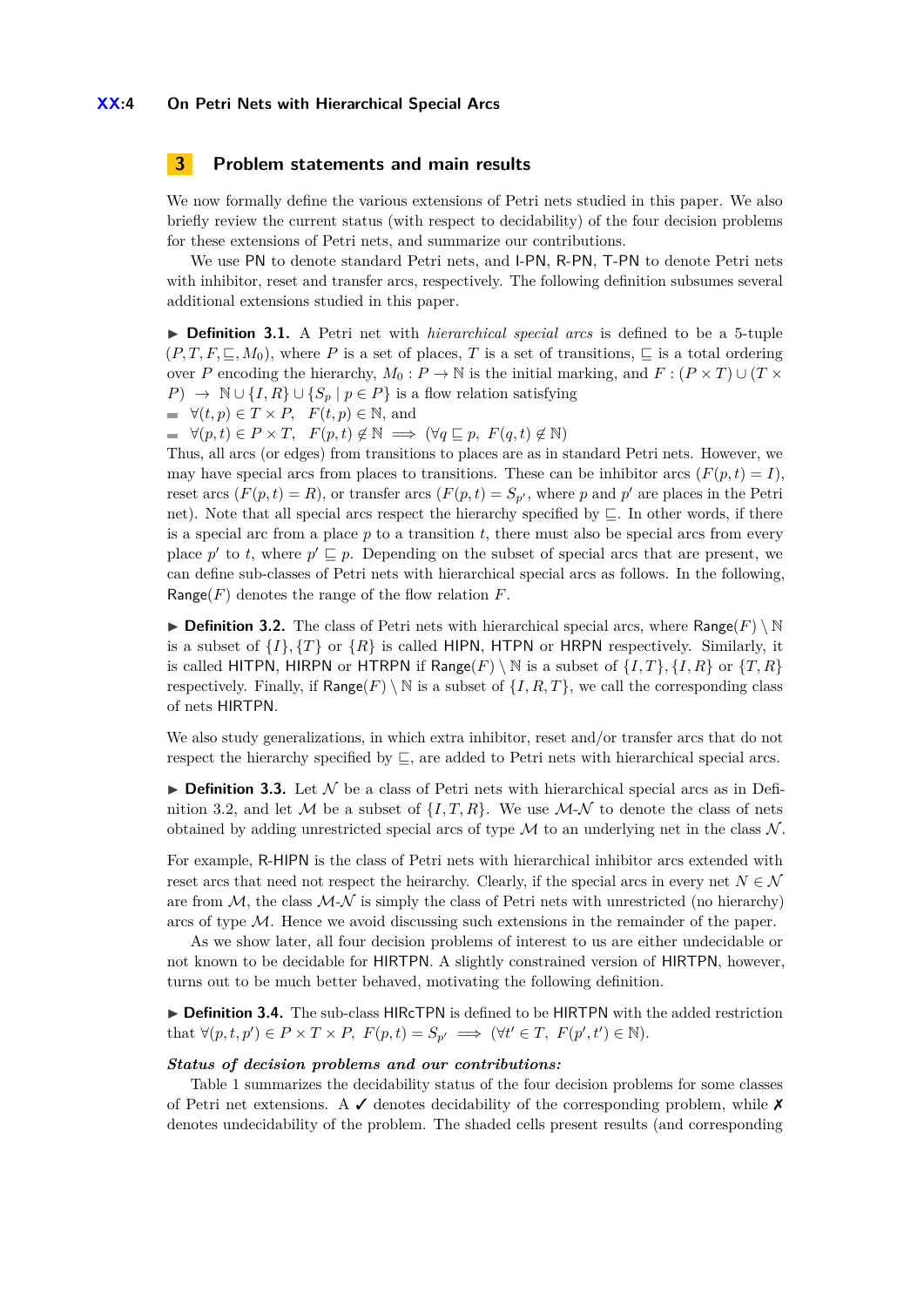citations) already known prior to the current work, while the unshaded cells show results (and corresponding theorems) arising from this paper. Note that the table doesn't list all extensions of Petri nets that were defined above. This has been done deliberately and carefully to improve readability. Specifically, for every Petri net extension that is not represented in the table, e.g., R-HITPN, the status of all four decision problems are inferable from others shown in the table. These are explicitly listed out in Appendix [A.7,](#page-30-0) where we also depict the relative expressiveness of these classes. Thus, our work comprehensively addresses the four decision problems for all classes of Petri net extensions considered above.

|                | TERM                               | <b>COVER</b>                         | REACH                               | <b>DLFREE</b>                         |
|----------------|------------------------------------|--------------------------------------|-------------------------------------|---------------------------------------|
| <b>PN</b>      | $\checkmark$ [10]                  | $\checkmark$ [10]                    | $\checkmark$ [14, 13]               | $\checkmark$ [7, 11]                  |
| $R/T-PN$       | $\checkmark$ [10]                  | $\checkmark$ [10]                    | $\boldsymbol{\mathsf{X}}$ [8]       | $\boldsymbol{\times}$ [Red. from [8]] |
| I-PN           | $\boldsymbol{\chi}$ [15]           | $\chi$ [15]                          | $\chi$ [15]                         | $\chi$ [15]                           |
| <b>HIPN</b>    | $\checkmark$ [19, 4]               | $\checkmark$ [19, 4]                 | $\checkmark$ [19, 4]                | $\checkmark$ [Thm 4.3]                |
| <b>HTPN</b>    | $\checkmark$ [10]                  | $\checkmark$ [10]                    | $\boldsymbol{\mathsf{X}}$ [Thm 6.1] | $\boldsymbol{\mathsf{X}}$ [Thm 6.1]   |
| <b>HIRPN</b>   | $\checkmark$ [Thm 4.2]             | $\checkmark$ [Thm 4.2]               | $\checkmark$ [Thm 4.2]              | $\checkmark$ [Thm 4.3]                |
| <b>HITPN</b>   | Positivity-Hard [Thm 6.5]          | $\boldsymbol{\mathsf{X}}$ [Cor. 6.2] | $\boldsymbol{\mathsf{X}}$ [Thm 6.1] | $\boldsymbol{\mathsf{X}}$ [Thm 6.1]   |
| <b>HIRCTPN</b> | $\checkmark$ [Thm 4.2]             | $\checkmark$ [Thm 4.2]               | $\checkmark$ [Thm 4.2]              | $\checkmark$ [Thm 4.3]                |
| R-HIPN         | $\sqrt{\text{Thm } 5.1}$           | $X[\text{Thm } 5.6]$                 | X[[8], App. A.3]                    | X[Red.frm [8], A.3]                   |
| T-HIPN         | Positivity-Hard [Thm 6.5]          | $X[\text{Thm } 5.6]$                 | X[[8], App. A.3]                    | $\mathsf{X}[\text{Red.frm }[8], A.3]$ |
| R-HIRPN        | $\sqrt{\text{Thm } 5.1}$ , Thm 4.2 | $X[\text{Thm } 5.6]$                 | $X[8]$ , App. A.3                   | X[Red.ffrm [8], A.3]                  |

<span id="page-4-0"></span>**Table 1** Summary of key results; results for all other extensions are subsumed by these results

Interestingly, several of the results use distinct constructions and proof techniques. We now point out the salient features of our six main results.

- We *include reset arcs in the hierarchy* of inhibitors in HIPN in Section [4.](#page-5-0) In Theorem [4.2,](#page-6-0) we show that we can model reset arcs by inhibitors, while crucially preserving hierarchy. This immediately gives decidability of all problems except DLFree. As the reduction may introduce deadlocks, we need a different proof for DLFree, which we show in our second main and more technically involved result in Theorem [4.3.](#page-7-0) Note that this immediately also proves decidability of deadlock-freeness for HIPN, which to the best of our knowledge was not known before.
- We *add reset arcs outside the hierarchy* of inhibitor arcs in Section [5.](#page-7-1) Somewhat counterintuitively, this class does not contain HIPN and is incomparable to it, since here all inhibitor arcs must follow the hierarchy, while in HIPN some of the inhibitor arcs can be replaced by resets. Using a new and surprisingly simple construction of an extended finite reachability tree (FRT) which keeps track of the hierarchical inhibitor information and modifies the subsumption condition, in Theorem [5.1,](#page-8-0) we show that termination is decidable. This result has many consequences. In particular, it implies an arguably simple proof for the very special case of a single inhibitor arc which was solved in [\[9\]](#page-14-6) (using a different method of extending FRTs). In Theorem [5.6,](#page-9-0) we use a two counter machine reduction to show that coverability is undecidable even with 2 reset arcs and an inhibitor arc in the absence of hierarchy.
- Finally, we *consider transfer arcs in and outside the hierarchy* in Section [6.](#page-11-0) In Theorem [6.1,](#page-11-1) we show that, unlike for reset arcs, including transfer arcs in the hierarchy of inhibitors does not give us decidability. For both HITPN and T-HIPN, while coverability, reachability and deadlock-freeness are undecidable, we are unable to show such a result for termination. Instead, in Theorem [6.5,](#page-13-0) we show that we can reduce a long-standing open problem on linear recurrences to this problem.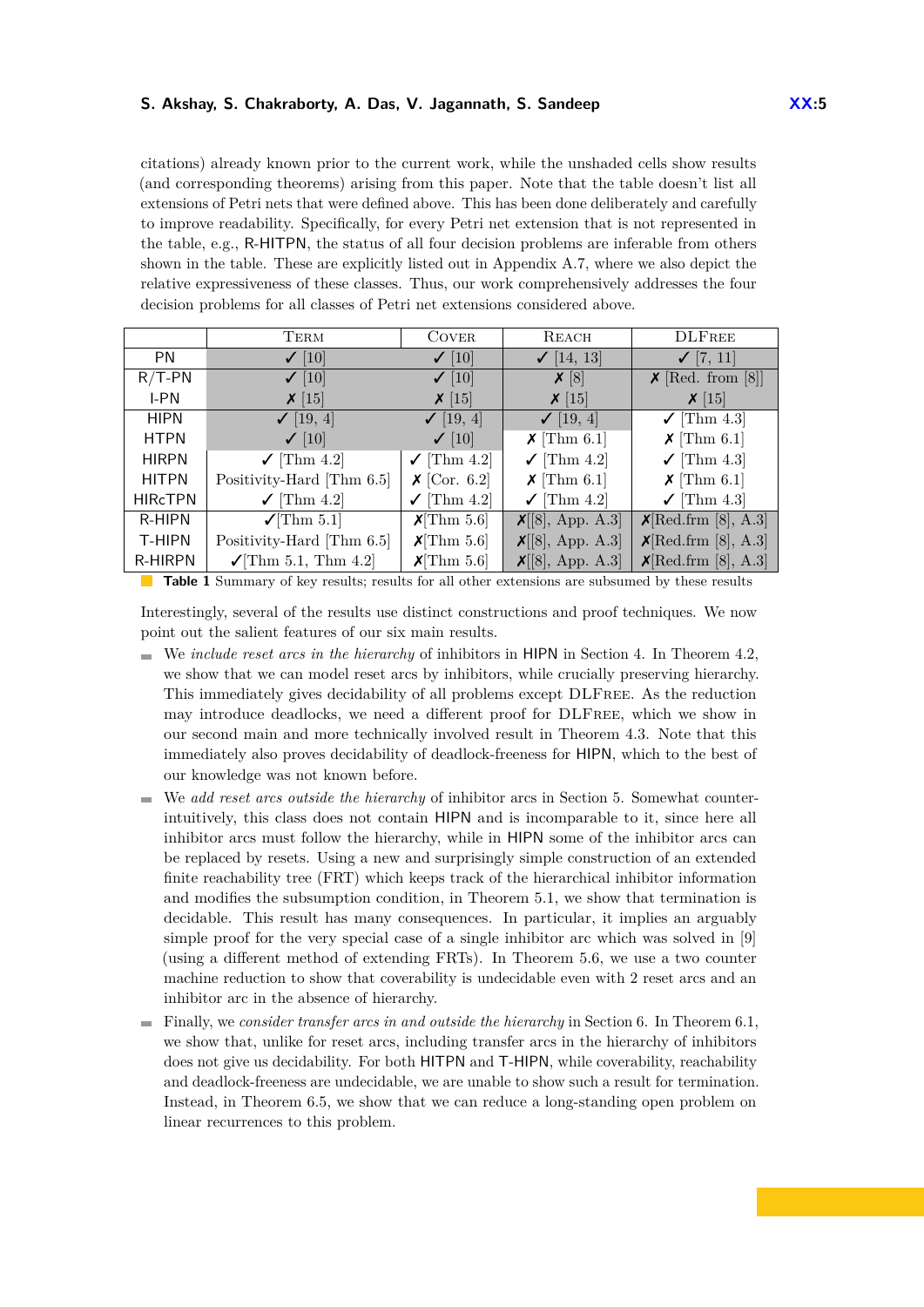### **XX:6 On Petri Nets with Hierarchical Special Arcs**

<span id="page-5-2"></span>

**Figure 1** Transformation from  $N \in \text{HIRPN}_k$  (left) to  $N' \in \text{HIRPN}_{k-1}$  (right)

# <span id="page-5-0"></span>**4 Adding Reset Arcs with Hierarchy to HIPN**

In this section, we extend hierarchical inhibitor nets [\[19\]](#page-15-0) with reset arcs respecting the hierarchy. Subsection [4.1](#page-5-1) presents a reduction from HIRPN to HIPN that settles the decidability of termination, coverability and reachability for HIRPN. Unfortunately, this reduction does not work for deadlock-freeness since it introduces new deadlocked markings. We therefore present a separate reduction from deadlock-freeness to reachability for HIRPN in subsection [4.2.](#page-6-1) These two results establish the decidability of all four decision problems for HIRPN.

### <span id="page-5-1"></span>**4.1 Reduction from HIRPN to HIPN**

Let HIRPN*<sup>k</sup>* be the sub-class of Petri nets in HIRPN with at most *k* transitions having one or more reset pre-arcs. We first show that termination, reachability and coverability for HIRPN*<sup>k</sup>* can be reduced to the corresponding problems for  $HIRPN_{k-1}$ , for all  $k > 0$ . This effectively reduces these problems for HIRPN to the corresponding problems for  $HIRPN<sub>0</sub>$  (or HIPN), which are known to be decidable [\[19,](#page-15-0) [4\]](#page-14-0). In the following, we use Markings(*N*) to denote the set of all markings of a net *N*.

- <span id="page-5-3"></span>▶ **Lemma 4.1.** *For every net N in*  $HIRPN_k$ *, there is a net*  $N'$  *in*  $HIRPN_{k-1}$  *and a mapping*  $f:$  Markings $(N) \rightarrow$  Markings $(N')$  *that satisfy the following:*
- $\blacksquare$  *For every*  $M_1, M_2 \in \text{Markings}(N)$  *such that*  $M_2$  *is reachable from*  $M_1$  *in*  $N$ *, the marking*  $f(M_2)$  *is reachable from*  $f(M_1)$  *in*  $N'$ *.*
- *For every*  $M'_1, M'_2 \in \text{Markings}(N')$  *such that*  $M'_1 = f(M_1), M'_2 = f(M_2)$  *and*  $M'_2$  *is* L. *reachable from*  $M'_1$  *in*  $N'$ *, the marking*  $M_2$  *is reachable from*  $M_1$  *in*  $N$ *.*

*Proof sketch:* To see how  $N'$  is constructed, consider an arbitrary transition, say  $t$ , in  $N$ with one or more reset pre-arcs. We replace  $t$  by a gadget in  $N'$  with no reset arcs, as shown in Figure [1.](#page-5-2) The gadget has two new places labeled  $p^*$  and  $p_t^*$ , with every transition in "Rest of Net" having a simple pre-arc from and a post-arc to *p* ∗ , as shown by the dotted arrows in Figure [1.](#page-5-2) The gadget also has a new transition  $t^S$  with simple pre-arcs from  $p^*$ and from every place *p <sup>S</sup>* that has a simple arc to *t* in *N*. It also has a new transition labeled  $t^R$  for every reset arc from a place  $p^R$  to *t* in *N*. Thus, if there are *n* reset pre-arcs of *t* in *N*, the gadget will have *n* transitions  $t_1^R, \ldots, t_n^R$ . As shown in Figure [1,](#page-5-2) each such  $t_i^R$  has simple pre-arcs from  $p_i^R$  and  $p_t^*$  and a post-arc to  $p_t^*$ . Finally, the gadget has a new transition labeled  $t^I$  with a simple pre-arc from  $p_t^*$  and inhibitor pre-arcs from all places  $p^I$  that have inhibitor arcs to *t* in *N*.

The ordering  $\subseteq'$  of places in *N'* is obtained by extending the ordering  $\subseteq$  of *N* as follows: for each place *p* in *N*, we have  $p \subseteq' p_t^* \subseteq' p^*$ . Clearly,  $N' \in \text{HIRPN}_{k-1}$ , since it has one less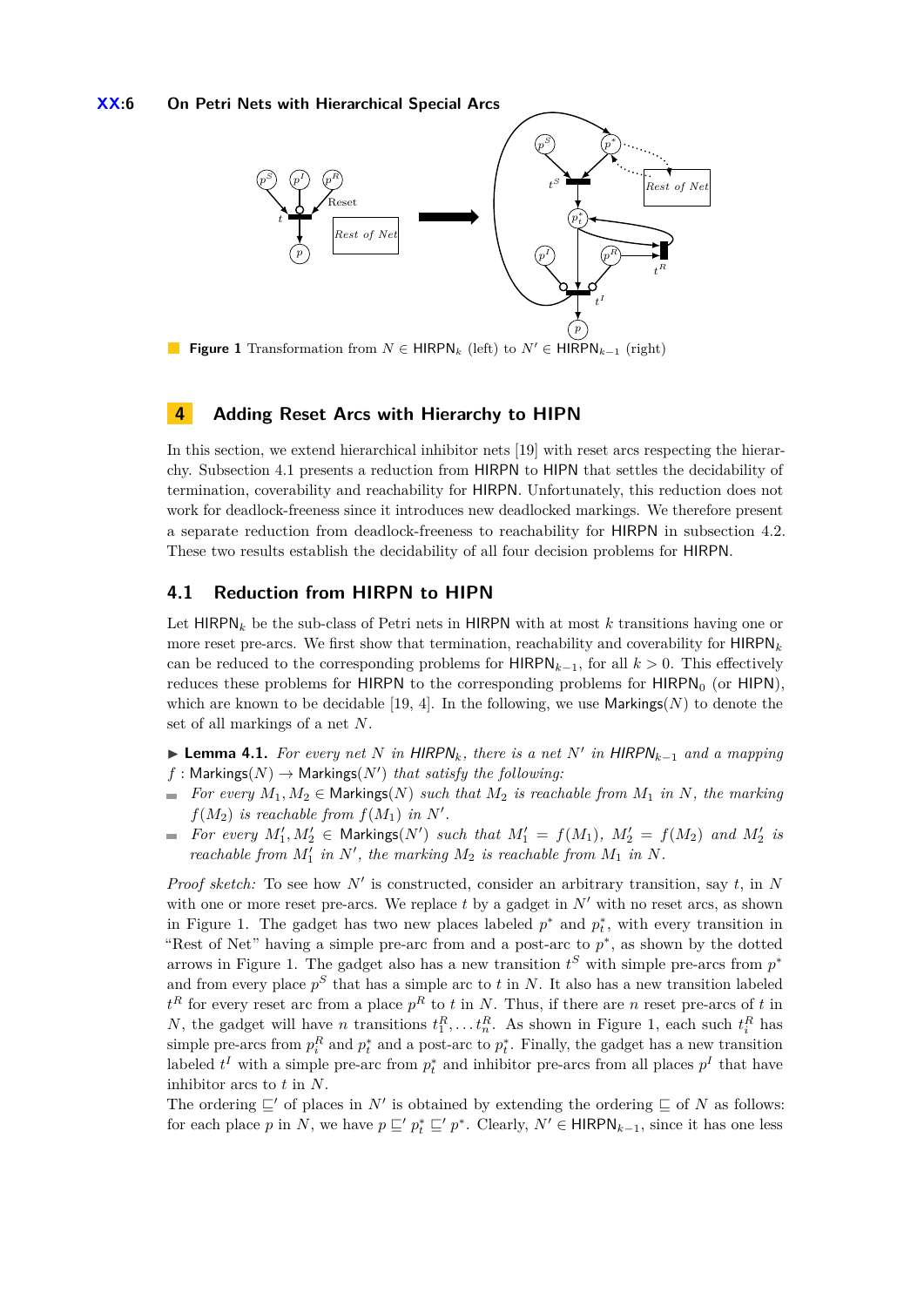transition (i.e. *t*) with reset pre-arcs compared to *N*. It is easy to check that if the reset and inhibitor arcs in *N* respect  $\subseteq$ , then the reset and inhibitor arcs in *N*<sup>*n*</sup> respect  $\subseteq'$ . The mapping function  $f :$  Markings( $N$ )  $\rightarrow$  Markings( $M'$ ) is defined as follows: for every place *p* in *N*,  $f(M)(p) = M(p)$  if *p* is in *N*; otherwise,  $f(M)(p^*) = 1$  and  $f(M)(p_t^*) = 0$ . The initial marking of  $N'$  is given by  $f(M_0)$ , where  $M_0$  is the initial marking of  $N$ . Given a run in  $N$ , it is now easy to see that every occurrence of  $t$  in the run can be replaced by the sequence  $t^{S}(t^{R})^{*}t^{I}$  (the  $t^{R}$  transitions fire until the corresponding place  $p^{R}$  is emptied) and vice-versa. Further details of the construction are given in Appendix [A.1,](#page-15-3) where it is also shown that *N* can reach  $M_2$  from  $M_1$  iff  $N'$  can reach  $f(M_2)$  from  $f(M_1)$ .

In fact, the above construction can be easily adapted for HIRcTPN as well. Specifically, if we have a transfer arc from place  $p_x$  to place  $p_y$  through *t*, we add a new transtion  $t_{x,y}^T$  with simple pre-arcs from  $p_t^*$  and  $p_x$ , and with simple post-arcs to  $p_t^*$  and  $p_y$  to the gadget shown in Figure [1.](#page-5-2) Furthermore, we add an inhibitor arc from  $p_x$  to  $t^I$ , like the arc from  $p^R$  to  $t^I$ in Figure [1.](#page-5-2) This allows us to obtain a net in HIRcTPN with at least one less transition with reset pre-arcs or transfer arcs, such that the reachability guarantees in Lemma [4.1](#page-5-3) hold. This immediately gives the following result.

<span id="page-6-0"></span>I **Theorem 4.2.** *Termination, reachability and coverability for* HIRPN *and* HIRcTPN *are decidable.*

The proof follows by repeatedly applying Lemma [4.1](#page-5-3) to reduce the decision problems to those for  $HIPN<sub>0</sub>$  (or  $HIPN$ ), and from the decidability of these problems for  $HIPN$ .

### <span id="page-6-1"></span>**4.2 Reducing Deadlock-freeness to Reachability in HIRPN**

The overall idea behind our reduction is to add transitions that check whether the net is deadlocked, and to put a token in a special place, say  $p^*$ , if this is indeed the case. Note that for a net to be deadlocked, the firing of each of its transitions must be disabled. Intuitively, if *M* denotes a marking of a net and if *T* denotes the set of transitions of the net, then  $\mathsf{Deadlock}(M) = \bigwedge_{t_i \in T} \mathsf{NotFire}_i(M),$  where  $\mathsf{Deadlock}(M)$  is a predicate indicating if the net is deadlocked in  $M$ , and  $\mathsf{NotFire}_i(M)$  is a formula representing the enabled-ness of transition  $t_i$  in  $M$ .

For a transition *t* to be disabled, atleast one of its pre-places *p* must fail the condition on that place for *t* to fire. There are three cases to consider here.

- *F*(*p, t*)  $\in$  N: For *t* to be disabled, we must have  $M(p) \lt F(p, t)$
- $F(p, t) = I$ : For *t* to be disabled, we must have  $M(p) > 0$ .
- $F(p,t) = R$ : Place *p* cannot disable *t*

Suppose we define  $Exact_j(p) \equiv (M(p) = j)$  and  $AtLeast(p) \equiv (M(p) > 0)$ . Clearly,  $\text{NotFire}_i(M) = \bigvee_{(p,t) \in F} Check(p), \text{ where } Check(p) = AtLeast(p) \text{ if } F(p,t) = I, \text{ and }$  $Check(p) = V_{j < k}$  *Exact<sub>l</sub>*(*p*) if  $F(p, t) = k \in \mathbb{N}$ . The formula for Deadlock(*M*) (in CNF above) can now be converted into DNF by distributing conjunctions over disjunctions. Given a HIRPN net, we now transform the net, preserving hierarchy, so as to reduce checking Deadlock $(M)$  in DNF in the original net to a reachability problem in the transformed HIRPN net.

Every conjunctive clause in the DNF of Deadlock(*M*) is a conjunction of literals of the form  $AtLeast(p)$  and  $Exact<sub>j</sub>(p)$ . Let  $S<sub>C</sub>$  be the set of all literals in a conjunctive clause C, and let *P* be the set of all places in the net. Define  $B_i^C = \{p \in P \mid Exact_i(p) \in S_C\}$  and  $A^C = \{p \in P \mid C_i(p) \in S_C\}$  $AtLeast(p) \in S_C$  }  $\bigcup_{i\geq 1} B_i^C$ . We only need to consider conjunctive clauses where the sets  $B_i^C$ are pairwise disjoint (other clauses can never be true). Similarly, we only need to consider conjunctive clauses where  $B_0^C$  and  $A^C$  are disjoint. We add a transition for each conjunctive clause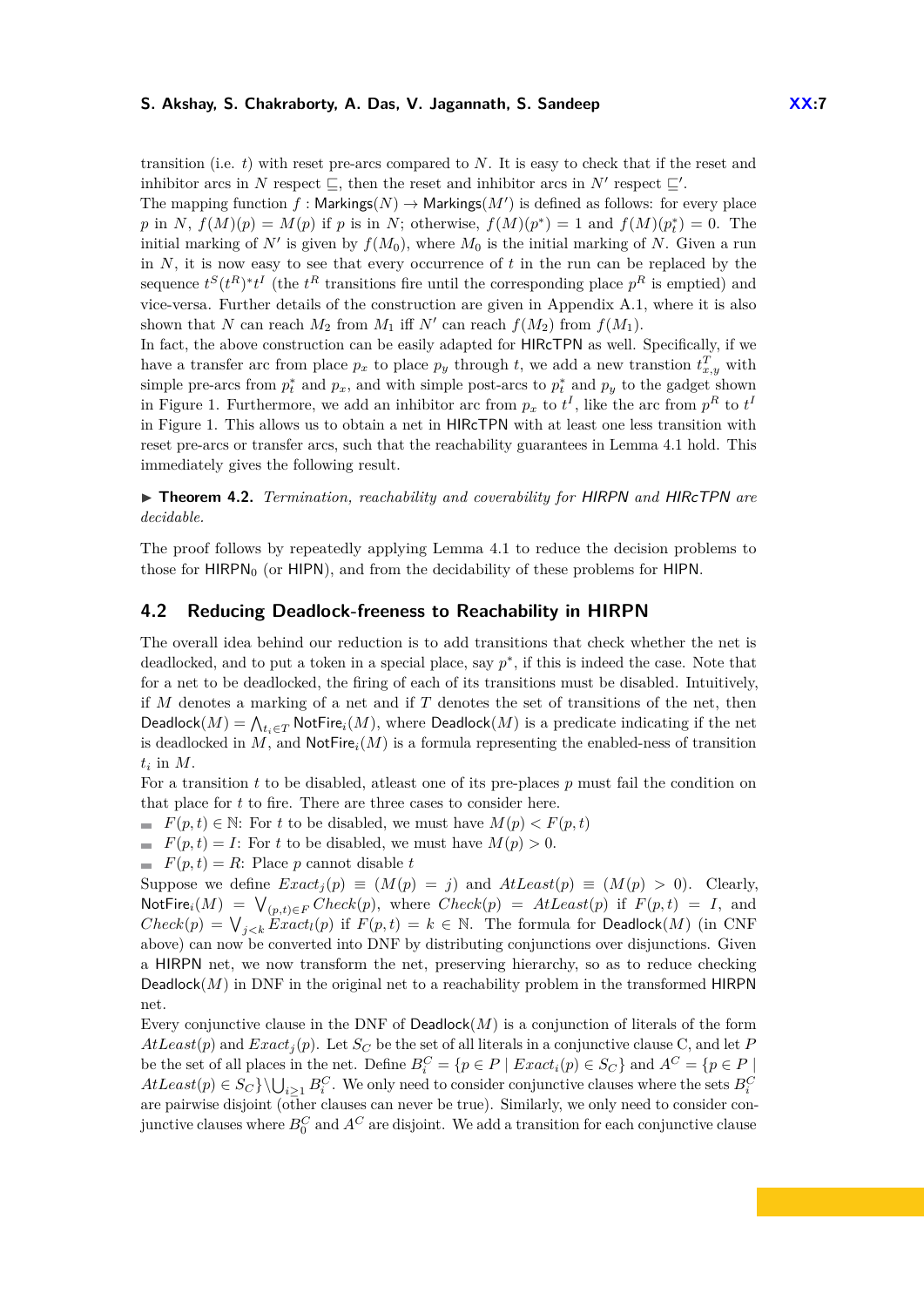### **XX:8 On Petri Nets with Hierarchical Special Arcs**

that satisfies the above two properties. By definition,  $A^C$  and  $B_i^C$  are disjoint for all  $i \geq 1$ . Thus, the sets  $A^C$  and  $B_i^C$  ( $i \geq 0$ ) are pairwise disjoint for every conjunctive clause we consider. Given the original HIRPN net, for each conjunc-

tive clause considered, we perform the construction as shown in the above figure. For every place  $p_a \in A^C$ , we add a construction as for  $p_2$ in above diagram. For every place  $p_i \in B_i^C$ , we add a construction as for  $p_1$  in above diagram. For all places  $p \notin A^C \cup \bigcup_i B_i^C$ , we add a construction as for  $p_3$  in above diagram. We call the transition  $t_C$  in the above diagram as the "Check" Transition", and refer to the set of transitions  $r_i, s_i, t_i, t_{i*}, t_C$  (excluding  $q_C$ ) as *transitions for* 



*clause C*. Note that for any  $p_i \in P$ , exactly one of  $r_i, s_i, t_i$  exist since the sets  $A^C$  and the sets  $B_i^C$  are all pairwise disjoint.

Our construction also adds two new places,  $p_C$  and  $p^{**}$ , and one new transition  $q_C$  such that there is a pre-arc and a post-arc of weight 1 from  $p^{**}$  to every transition in the original  $\equiv$ net. Thus, transitions in original net can fire only  $p^{**}$  has a token.

- there is a pre-arc of weight 1 from  $p_c$  to every transition for clause C (within dotted box). m.
- there is a post-arc of weight 1 to  $p_c$  from every transition for clause  $C$  (within dotted  $\blacksquare$ box), except from  $t_C$  to  $p_C$ .

Note that hierarchy is preserved in the transformed net, since the only new transitions which have inhibitor/reset arcs are the check transitions, which have inhibitor arcs from all places in the original net.

Let *N* be the original net in HIRPN with *P* being its set of places, and let  $N'$  be the transformed net, also in HIRPN, obtained above. Define a mapping  $f :$  Markings( $N$ )  $\rightarrow$  Markings( $N'$ ) as follows:  $f(M)(p) = M(p)$  if  $p \in P$ ;  $f(M)(p^{**}) = 1$  and  $f(M)(p) = 0$  in all other cases. If  $M_0$  is the initial marking in *N*, define  $M'_0 = f(M_0)$  to be the initial marking in *N'*.

▶ Claim 4.1. The marking  $M'_{\star}$  of  $N'$ , defined as  $M'_{\star}(p) = 1$  if  $p = p^*$  and  $M'_{\star}(p) = 0$  otherwise, is reachable from  $M'_0$  in  $N'$  iff there exists a deadlocked marking reachable from  $M_0$  in  $N$ .

See Appendix [A.2](#page-17-0) for proof of this claim.

### <span id="page-7-0"></span>▶ **Theorem 4.3.** *Deadlock-freeness for HIRPN is decidable.*

This follows from the above reduction and from the decidability of reachability for HIRPN. A detailed proof can be found in [A.2.](#page-17-0)

# <span id="page-7-1"></span>**5 Adding Reset Arcs without Hierarchy**

The previous section dealt with extension of Petri nets where reset arcs were added within the hierarchy of the inhibitor arcs. This section discusses the decidability results when we add reset arcs outside the hierarchy of inhibitor arcs. It turns out that termination remains decidable for this set of petri nets too.

## <span id="page-7-2"></span>**5.1 Termination in R-HIPN**

Our main idea here is to use a modified finite reachability tree (FRT) construction to provide an algorithm for termination in R-HIPN. The usual FRT construction [\[10\]](#page-14-3) for Petri nets does not extend to even Petri nets with a single (hence hierarchical) inhibitor arc.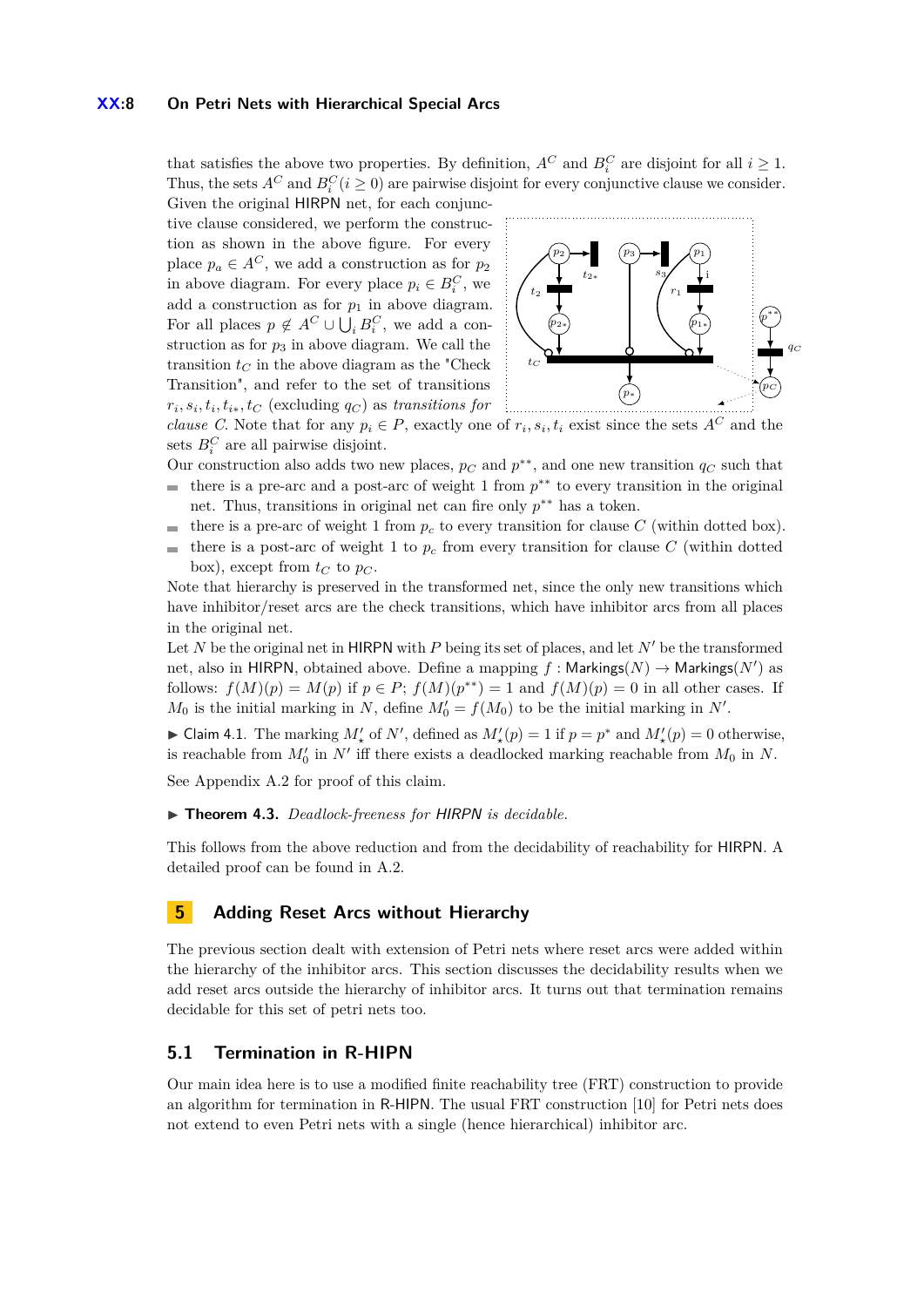In this section, we provide a construction that tackles termination in PNs with heirarchical inhibitor arcs, even in the presence of additional reset arcs:

## <span id="page-8-0"></span>▶ **Theorem 5.1.** *Termination is decidable for R-HIPN.*

Consider a R-HIPN net  $(P, T, F, \subseteq, M_0)$ . We start by introducing a few definitions. For any place  $p \in P$ , we define the *index of the place*  $p(\text{Index}(p))$  as the number of places  $q \in P$ such that  $q \subseteq p$ . The definition of Index over places induces an Index among transitions too: For any transition  $t \in T$ , its *index* is defined as  $Index(t) = \max_{F(p,t)=I} Index(p)$ By convention, if there is no such place, then  $Index(t) = 0$ . Given markings  $M_1$  and *M*<sub>2</sub> and *i* ∈ N, we say that *M*<sub>1</sub> and *M*<sub>2</sub> are *i-Compatible (denoted Compat<sub>i</sub>*(*M*<sub>1</sub>*, M*<sub>2</sub>)*)* if  $\forall p \in P \; Index(p) \leq i \implies M_1(p) = M_2(p).$ 

► **Definition 5.2.** Consider a run  $M_2 \xrightarrow{\rho} M_1$ . Let  $t^* = \arg \max_{t \in \rho} Index(t)$ . We define  $Subsume(M_2, M_1, \rho) = M_2 \leq M_1 \wedge \Big(Compat_{Index(t^*)}(M_1, M_2)\Big)$ 

To understand this definition note that if  $\rho$  can be fired at  $M_2$  and reaches  $M_1$  and if  $Subsume(M_2, M_1, \rho)$  is true, then at  $M_1, \rho$  can be fired again. Note that in classical Petri nets without inhibitor arcs,  $Subsume(M_2, M_1, \rho) = M_2 \leq M_1$ , and hence this is the classical monotonicity condition. But in the presence of even a single inhibitor arc, this may differ. Given R-HIPN  $N = (P, T, F, \subseteq, M_0)$ , we define the *Extended Reachability Tree ERT*(*N*) as a directed unordered tree where the nodes are labelled by markings  $M: P \to \mathbb{N}$ , rooted at  $n_0: M_0$  (initial marking). If  $M_1 \stackrel{t}{\rightarrow} M_2$  for some markings  $M_1$  and  $M_2$  and transition  $t \in T$ , then a node marked by  $n'$ :  $M_2$  is a child of the node  $n : M_1$ . Consider any node labelled  $M_1$ . If along the path from root  $n_0$ :  $M_0$  to  $n$ :  $M_1$ , there is a marking  $n'$ :  $M_2$   $(n \neq n')$ , such that the path from  $n'$ :  $M_2$  to  $n : M_1$  corresponds to run  $\rho$  and  $Subsume(M_2, M_1, \rho)$  is true, then *M*<sup>1</sup> is made a leaf node (which we call a *subsumed* leaf node. Note that leaf nodes in this tree are of two types: either leaf nodes caused by subsumption as above or leaf nodes due to deadlock, where no transition is fireable.

# **Example 5.3.** For any R-HIPN  $N = (P, T, F, \subseteq, M_0)$ ,  $ERT(N)$  is finite.

**Proof.** Assume the contrary. By Konig's Lemma, there is an infinite path. Let the infinite path correspond to a run  $\rho = M_0 \xrightarrow{t_1} M_1 \xrightarrow{t_2} M_2 \dots \xrightarrow{t_i} M_i \dots$ 

Let  $t \in T$  be the transition which has maximum index among the transitions which are fired infinitely often in run  $\rho$ . Thus all transitions having higher index than Index(t) fire only finitely many times. Let *b* be chosen such that  $\forall i \geq b$  Index(*t<sub>i</sub>*)  $\leq Index(t)$  (i.e b is chosen after the last position where any transition with higher index than  $Index(t)$  fires). This exists by the definition of *t*. Since *t* is fired infinitely often, the sequence  $\{M_i|i > b \wedge t_{i+1} = t\}$  is an infinite sequence. As  $\leq$  over markings is a well-quasi ordering, there exist two markings *M*<sup>*i*</sup> and *M*<sup>*j*</sup>, such that both belong to the above sequence (i.e.  $t_{i+1} = t_{i+1} = t$ ),  $M_i \leq M_j$ and  $i < j$ . Now, since  $t_{i+1} = t_{i+1} = t$ ,

$$
\forall p \in P, Index(p) \leq Index(t) \implies M_i(p) = M_j(p) = 0
$$

for *t* to fire at  $M_i$  and  $M_j$ . Thus,  $Compat_{Index(t)}(M_i, M_j)$  is true. Note that *t* is the maximum index transition fired in the run from  $M_i$  to  $M_j$ , since no higher index transition fires after position *b* and  $j > i > b$ . Hence,  $Subsume(M_i, M_j, \rho')$  is true, where  $\rho'$  is the run from  $M_i$  to  $M_j$ . But then, the path would end at  $M_j$ . Contradiction.

Thus, we have shown that the ERT is always finite. Next, we will show a crucial property of  $Compat<sub>i</sub>$ , which will allow us to check for a non-terminating run.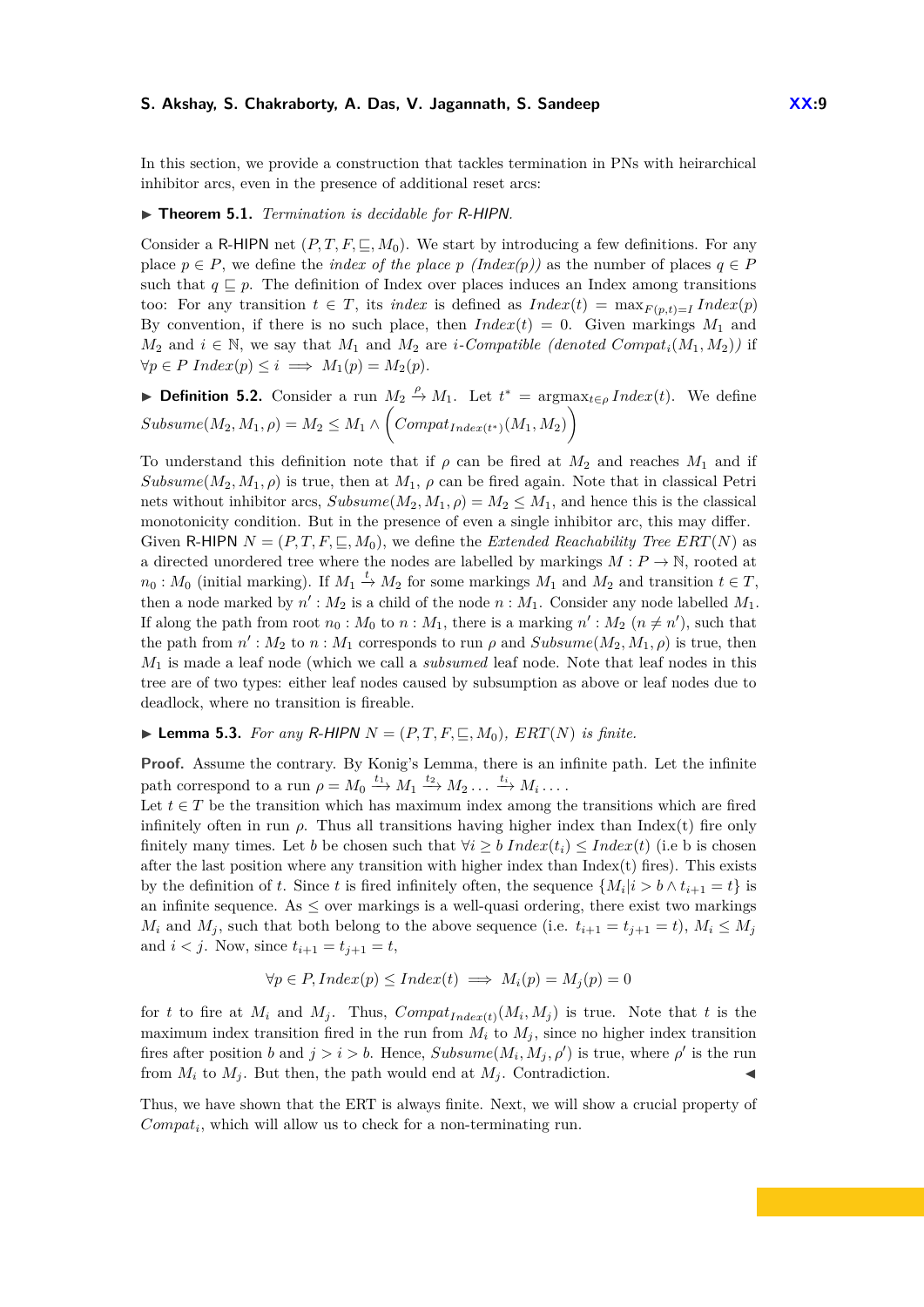<span id="page-9-1"></span>▶ **Lemma 5.4.** *Consider markings*  $M_1$  *and*  $M_2$  *such that*  $M_1 \n≤ M_2$ *. Let*  $i ∈ ℕ$  *be such that we have*  $Compat<sub>i</sub>(M<sub>1</sub>, M<sub>2</sub>)$ *. Then for any run*  $\rho$  *over the set of transitions*  $T<sub>i</sub> = \{t | t \in$  $T \wedge Index(t) \leq i$ , if  $M_1 \stackrel{\rho}{\rightarrow} M'_1$ , then  $M_2 \stackrel{\rho}{\rightarrow} M'_2$ , where  $M'_1 \leq M'_2$  and  $Compat_i(M'_1, M'_2)$ .

**Proof.** We can prove this by induction. The inductive argument is provided here. We first prove that *t* is firable at  $M_2$ . If  $F(p, t) \in \mathbb{N}$ , then  $M_2(p) \geq M_1(p) \geq F(p, t)$ . If  $F(p, t) = I$ , i.e., it is an inhibitor arc, then  $Index(p) \leq Index(t) \leq i$ . But now, since  $Compat_i(M_1, M_2)$ holds and *t* is firable at  $M_1$ , we obtain  $M_2(p) = M_1(p) = 0$ . Finally, if  $F(p, t) = R$ , i.e., it is a reset arc, then there is no condition on  $M_2(p)$  for t to be firable. Hence, t is firable at  $M_2$ . Now let  $M_2 \stackrel{t}{\to} M'_2$ . Then, for all  $p \in P$ ,  $M'_2(p) = M_2(p) - F(p, t) + F(t, p)$  and  $M'_1(p) =$  $M_1(p) - F(p, t) + F(t, p)$ . Since  $F(t, p)$  is constant and  $F(p, t)$  can depend only on number of tokens in place  $p$  (so, if  $M_1(p)$  and  $M_2(p)$  were equal before firing, they remain equal now), we obtain that  $Compat_i(M'_1, M'_2)$  and  $M'_1 \leq M'_2$ . John Stein Stein Stein Stein Stein Stein Stein Stein Stein Stein Stein Stein Stein Stein Stein Stein Stein S<br>Die Stein Stein Stein Stein Stein Stein Stein Stein Stein Stein Stein Stein Stein Stein Stein Stein Stein Stei

 $\blacktriangleright$  **Lemma 5.5.** R-HIPN *N* has a non-terminating run iff  $ERT(N)$  has a subsumed leaf node.

**Proof.** (i) If R-HIPN *N* has a non-terminating run, then *ERT*(*N*) has a subsumed leaf node. Consider a non-terminating run. This run has a finite prefix in *ERT*(*N*). This prefix ends in a leaf that is not a deadlock (as some transition is firable). Thus it is a subsumed leaf node. (ii) If  $ERT(N)$  has a subsumed leaf node, then N has a non-terminating run. To see this, consider any subsumed leaf node labelled by marking *M*2. Let *M*<sup>1</sup> be the marking along the path  $M_0$  to  $M_2$ , and  $\rho$  be the run from  $M_1$  to  $M_2$ , such that  $Subsume(M_2, M_1, \rho)$  is true. Hence, we have  $M_1 \stackrel{\rho}{\rightarrow} M_2$ . Take  $t^* = argmax_{t \in \rho} Index(t)$  and  $i = Index(t^*)$ . Since *Subsume*( $M_1, M_2, \rho$ ) is true, we have  $M_1 \leq M_2$  and  $Compat_i(M_1, M_2)$  is true. We also have  $\rho$  is a run over  $T_i = \{t | t \in T \land Index(t) \leq i\}$  (by definition of *i*).

Thus, by Lemma [5.4,](#page-9-1) we have  $M_2 \stackrel{\rho}{\rightarrow} M_3$ , where  $M_2 \leq M_3$  and  $Compat_i(M_2, M_3)$  is true. Thus,  $\rho$  can again be fired at  $M_3$  and so on, resulting in a non-terminating run.

Finally, we observe that if checking  $Subsume(M_2, M_1, \rho)$  is also easily doable. Thus, for any R-HIPN net, one can draw its extended reachability tree and decide the termination problem using the ERT. This completes the proof of the theorem. We observe here that this construction cannot be immediately lifted to checking boundedness due to the presence of reset arcs. However, we can lift this to check for termination in HIRPN and R-HIRPN as well as to check boundedness in HIPN.

### <span id="page-9-2"></span>**5.2 Coverability in R-HIPN**

While termination turned out to be decidable, reachability is undecidable for R-HIPN nets in general (since it subsumes reset Petri nets). Indeed [\[8\]](#page-14-2) show that reachability is undecidable for Petri nets with 2 reset arcs. Using a similar strategy, in Appendix [A.3,](#page-20-0) we tighten the undecidability result to show that reachability in Petri nets with one inhibitor arc and one reset arc is undecidable. Further, we can modify the construction presented, to show that Deadlockfreeness in Petri nets with one reset arc and one inhibitor arc is undecidable too. Next we turn our attention to coverability problem and show that,

<span id="page-9-0"></span>**► Theorem 5.6.** *Coverability is undecidable for Petri nets with two reset/transfer arcs and an inhibitor arc.*

The rest of this section proves the above theorem. To do this, we construct a Petri net with two reset arcs, one inhibitor arc that simulates the two counter Minsky Machine. The Minsky Machine *M* is defined as follows - It has a finite set of instructions  $q_i, 0 \leq i \leq n$ ,  $q_0$  is the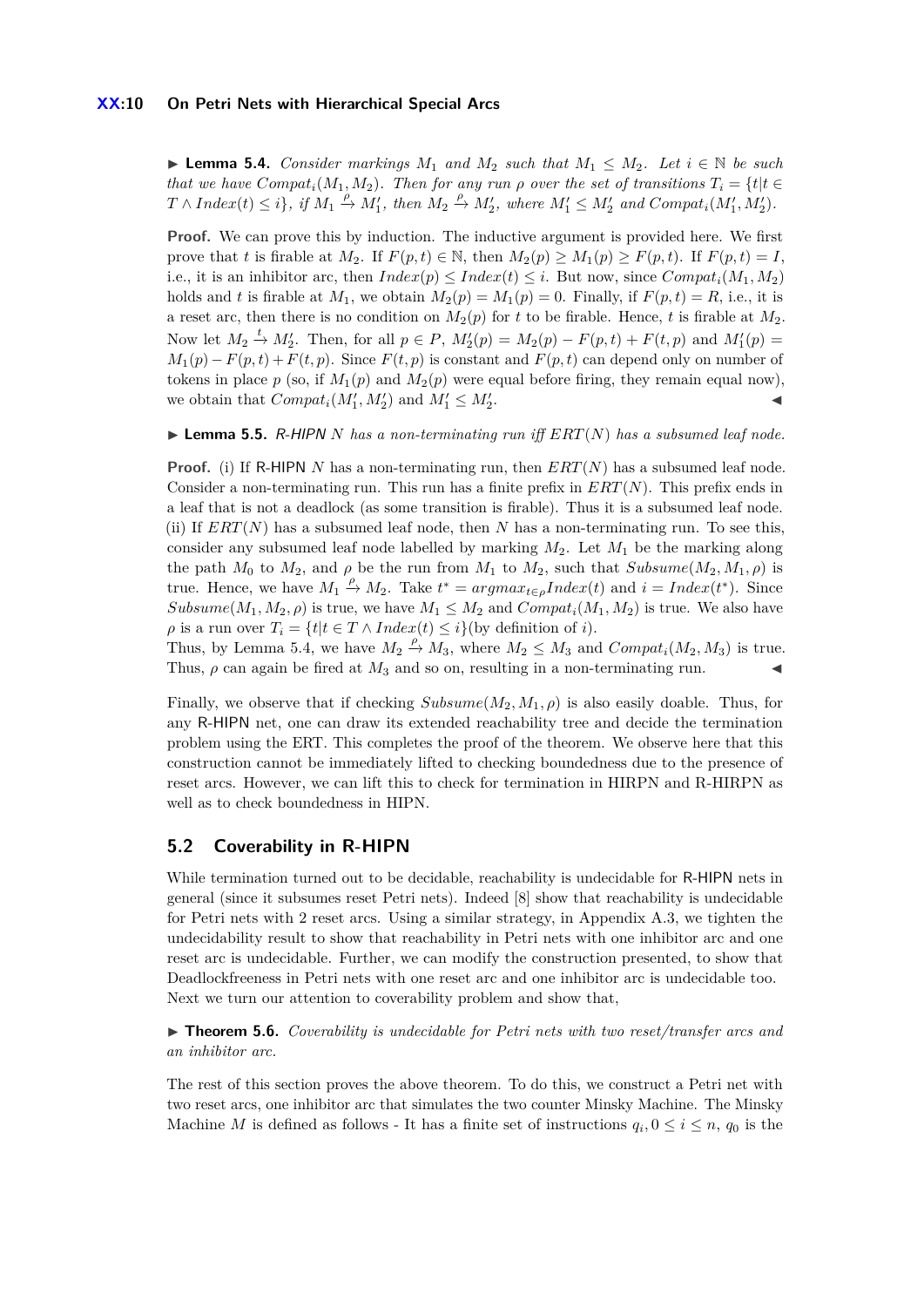initial state and  $q_n$  is the final instruction i.e. there are no transition rules from  $q_n$ . There are two counters  $C_1$  and  $C_2$  in the machine. There are two kind of transitions.

- **1.** INC(r,z) Increase  $C_r$ , by 1, Go to  $q_i$ . r can be 1 or 2.
- **2.** JZDEC(r,z,l) If  $C_r$  is zero, Go to  $q_l$ , else decrease  $C_r$  by 1 and go to  $q_j$ . r can be 1 or 2. It is well known that reachability of  $q_n$  in a Minsky Machine is undecidable.

We encode *M* into Petri net *P* as follows - we use places  $q_i, 0 \leq i \leq n$  to encode each instruction. The place  $q_i$  gets a token when we simulate instruction *i* in the Minsky Machine. We use two places  $C_1$  and  $C_2$  to store the number of tokens corresponding to the counter values in  $C_1$  and  $C_2$  in the counter machine. We use special place *S* which stores the sum of *C*<sup>1</sup> and *C*2. The adjoining figure shows construction for increment. When  $q_i$  gets a token, the transition is fired,  $C_r$  and  $S$  are incremented by 1 and  $q_i$  gets the token to proceed. Next, to simulate decrement (along with zero check), i.e., if



**Figure 2** Increment

 $C_r = 0$ , then  $q_\ell$ , else  $q_j$ ), we introduce non-determinism in the Petri net. The gadget for this is shown in figure [3.](#page-10-0) When we reach a decrement with zero check instruction, we guess whether  $C_r$  is zero, and if so, fire  $t_{11}$  and then  $t_3$ . Else we decrement it  $C_r$  by 1 and fire  $t_2$ . We have two cases: **Case - 1** : If  $C_r$  is actually zero, it runs correctly as  $t_2$ would not fire. The transition  $t_3$  fires and  $C_r$  remains zero. And  $q_l$  gets the token. **Case - 2** : If  $C_r$  has non-zero tokens, both transitions can fire. But the runs in which  $t_3$  fires are "wrong" runs. We call such transitions as *Incorrect* transitions. The crucial point is that in runs with incorrect transitions,  $S$  is not decremented where as  $C_r$  is decremented. Hence  $M(S) \neq M(C_1) + M(C_2)$  in markings reached by runs with incorrect transitions.

Note that in any run of  $P$ ,  $q_i$  and only  $q_i$  in the Petri net gets a token when the instruction numbered *i* is being simulated. Now, we have the following lemma which proves the correctness of the reduction.

 $\blacktriangleright$  **Lemma 5.7.** *In any run of P reaching marking*  $M$ *,*  $M(S) \geq M(C_1) + M(C_2)$  *and*  $M(S) = M(C_1) + M(C_2)$  *iff there are no incorrect transitions.*

If the Minsky Machine reaches instruction  $q_n$ , we reach the place  $q_n$  state in Petri net. But, if the Minsky Machine doesn't reach *qn*, there is a chance that we reach  $q_n$  in Petri net because of incorrect transitions. By the

<span id="page-10-0"></span>

**Figure 3** Decrement along with zero check

above lemma, to check if there had been any incorrect transitions along the run, we just check at the end (at  $q_n$ ) if  $M(S) = M(C_1) + M(C_2)$ , which we can do using an inhibitor arc. Thus  $q_{n+1}$  gets tokens iff the Minsky Machine reaches the instruction  $q_n$ . Hence reaching instruction  $q_n$  in Minsky Machine is equivalent to asking if we can cover the marking in which all places except  $q_{n+1}$  have 0 tokens and  $q_{n+1}$  has 1 token. We also note that the above proof holds for undecidability of coverability in Petri nets with 2 transfer arcs and an inhibitor arc. The proof of the above lemmas, the inhibitor arc construction and extension to transfer arcs are presented in Appendix [A.4.](#page-23-0) Finally, the problem of coverability in Petri nets with 1 inhibitor arc and 1 reset arc is open.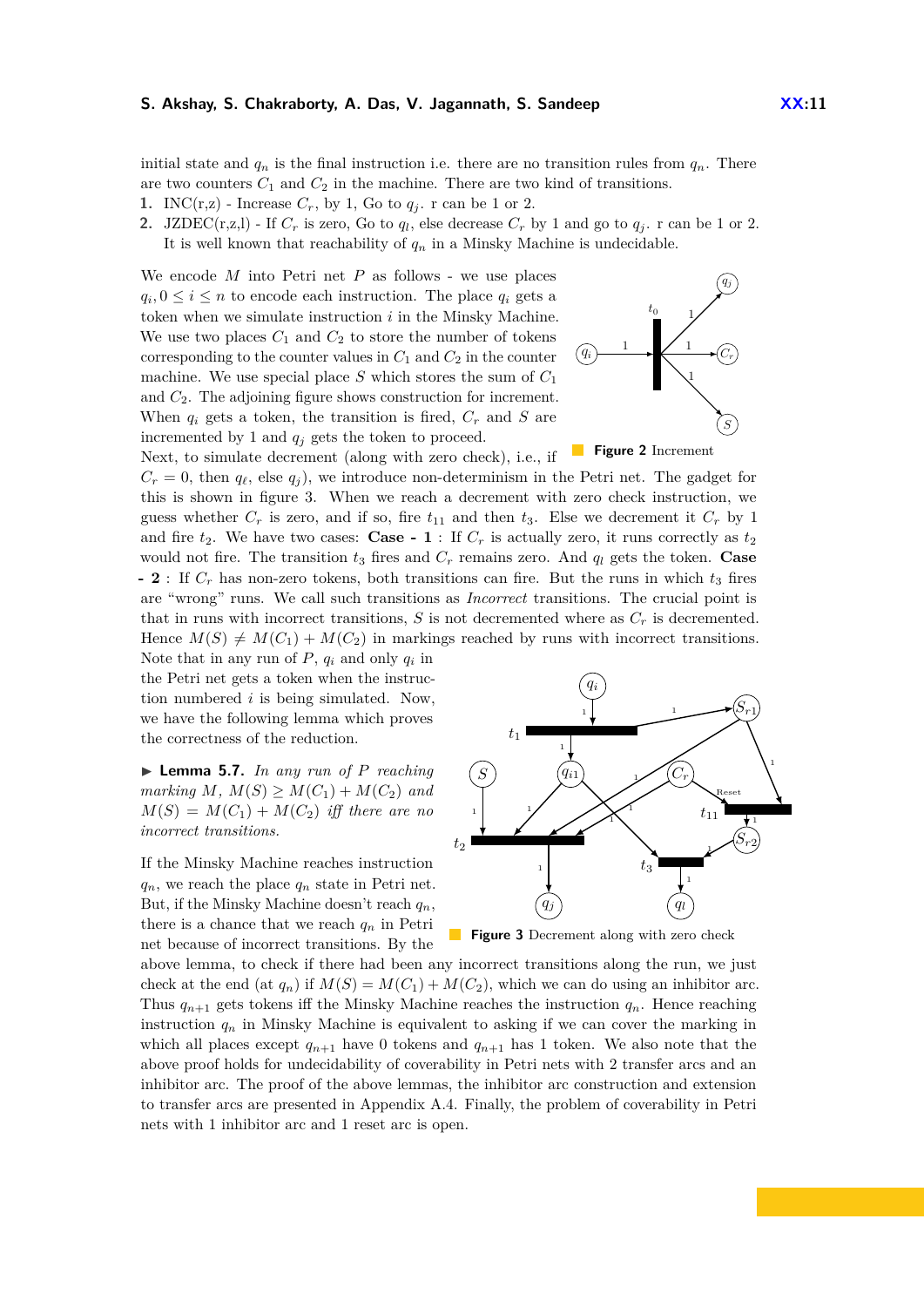### **XX:12 On Petri Nets with Hierarchical Special Arcs**

 $\triangleright$  Problem 1. Is coverability in Petri nets with 1 reset arc and 1 inhibitor arc decidable ?

### <span id="page-11-0"></span>**6 Adding Transfer Arcs within and without Hierarchy**

### <span id="page-11-2"></span>**6.1 Reachability and deadlock-freeness in HTPN**

We show a reduction from Petri nets with 2 (non-hierarchical) transfer arcs to HTPN preserving reachability and deadlock-freeness. Since reachability and deadlock-freeness in Petri nets with 2 transfer arcs are undecidable [\[8\]](#page-14-2), they are undecidable in HTPN too.

<span id="page-11-1"></span>▶ **Theorem 6.1.** *Reachability and deadlock-freeness are undecidable in* HTPN.

**Proof.** Given a Petri net with 2 transfer arcs, we will construct a HTPN such that reachability of markings and deadlock-freeness is preserved. Let *N* be such a net as shown in the figure below, with two transfer arcs, one from  $p_1$  to  $p_3$  via  $t_1$  and another from  $p_2$  to  $p_4$  via  $t_2$ .  $t_3$ and  $t_4$  are representative of any other transitions to and from  $p_1$ . Wlog., we assume that there is no arc from  $p_1$  to  $t_2$ . If this is not the case, we can add a place and transition in between to create an equivalent net (while adding no deadlocked reachable marking), see Appendix [A.5.](#page-26-0) Now, the construction is shown in the diagram below.



Six transfer arcs have not been shown in the construction above. These are the following: From  $p_1$  to  $p_3$  through  $t'_1$ . From  $p_1$  to  $p'_1$  through  $t_2$ . From  $p_1$  to  $p'_1$  through  $t'_2$ . From  $p'_1$  to  $p_3$  through  $t_1$ . From  $p'_1$  to  $p_1$  through  $t_2$ . From  $p'_1$  to  $p_1$  through  $t'_2$ .

These transfer arcs ensure hierarchy among the transfer arcs with the ordering  $p_1 < p_1 < p_2$ . The dotted arc from  $p_*$  to the upper dotted box represents a pre-arc from  $p_*$  to every transition in the box. Similarly, we have an arc from every transition in the box to  $p_*$ . Similarly, we have arcs for the lower dotted box and  $p'_{*}$  also. The intuitive idea behind the construction is to represent the place  $p_1$  in the original net by two places  $p_1$  and  $p'_1$  in the modified net. At every marking,  $p_1$  of original net is represented by one of the two places  $p_1$ or  $p'_1$  in the modified net.  $p'_*$  and  $p_*$  are used to keep track of which place represents  $p_1$ in current marking. Everytime transition  $t_2$  fires, the representative place swaps. Let the original net be  $(P, T, F)$  and the constructed net be  $(P', T', F')$ . The initial marking  $M'_0$  is given by  $M_0'(p_*) = 1$ ,  $M_0'(p'_*) = M_0'(p'_1) = 0$ , and  $M_0'(p) = M_0(p)$  for all other  $p \in P$ . Now, given marking *M* of original net, let us define the set  $S^{ext} = \{A_M, B_M\}$ , where,

$$
A_M(p) = \begin{cases} M(p) & p \notin \{p_1, p_1', p_*, p_*\} \\ 1 & p = p_* \\ 0 & p \in \{p_*', p_1'\} \\ M(p_1) & p = p_1 \end{cases} \qquad B_M(p) = \begin{cases} M(p) & p \notin \{p_1, p_1', p_*, p_*\} \\ 1 & p = p_*' \\ 0 & p \in \{p_*, p_1\} \\ M(p_1) & p = p_1' \end{cases}
$$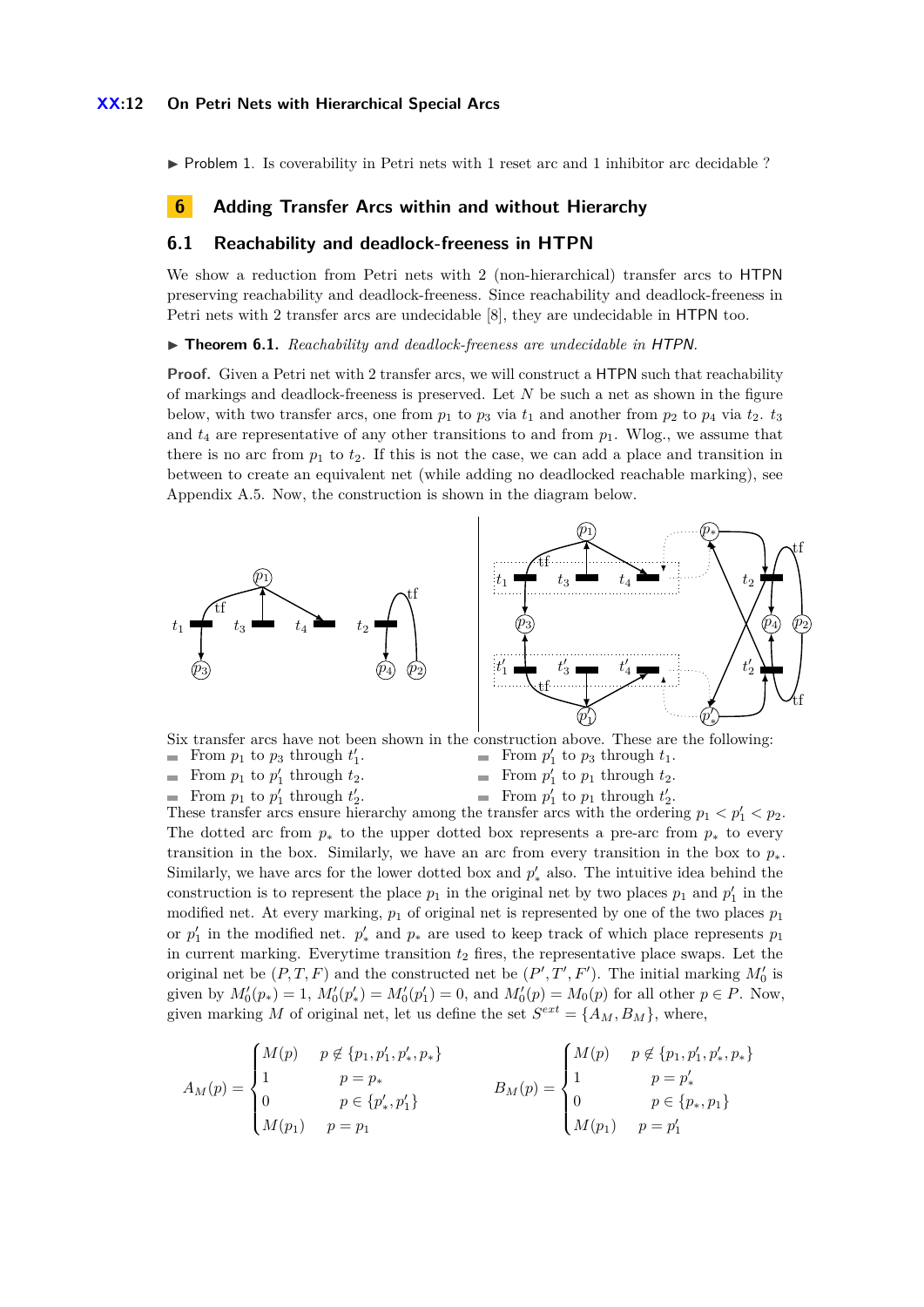$\blacktriangleright$  Claim 6.1. Marking  $A_M$  or  $B_M$  is reachable from  $M'_0$  in the constructed net iff marking *M* is reachable from  $M_0$  in the original net.

From this claim (proof in Appendix [A.5\)](#page-26-0), we obtain the proof of the theorem.

<span id="page-12-1"></span>I **Corollary 6.2.** *Coverability is undecidable in* HITPN*.*

**Proof.** From Theorem [5.6,](#page-9-0) coverability is undecidable in Petri nets with two transfer arcs and one inhibitor arc. Given such a net *N*, we can perform a construction similar to above, to reduce the coverability problem in N to coverability problem in a HITPN net.

# <span id="page-12-0"></span>**6.2 Hardness of Termination in HITPN**

Termination in HIcTPN is decidable as shown in Section [5.1.](#page-7-2) Termination in HTPN is also decidable, as it's known that termination in transfer Petri nets is decidable. However, termination in HITPN which subsumes the above two problems is as hard as positivity problem which is a long standing open problem about linear recurrent sequences([\[18\]](#page-15-2),[\[17\]](#page-15-1)). We prove this by reducing positivity problem to termination in HITPN.

▶ **Definition 6.3** (Positivity Problem). Given a matrix  $M \in \mathbb{Z}^{n \times n}$  and a vector  $v_0 \in \mathbb{Z}^n$ , is  $M^k v_0 \geq 0$  for all  $k \in \mathbb{N}$ ?

Given matrix  $M \in \mathbb{Z}^{n \times n}$  and vector  $v_0 \in \mathbb{Z}^n$ , we construct a net  $N \in \mathsf{HITPN}$  such that *N* terminates iff  $M^k v_0 \geq 0$  for all  $k \in \mathbb{N}$ . Consider the following while loop program  $v = v0$ ; while (v >= 0)  $v = Mv$ . Clearly, this program is non-terminating iff  $M^k v_0 \ge 0$  for all *k*. We construct a net *N* which simulates this linear program. *N* contains two phases, a forward phase that has the effect of multiplying *v* by *M*, and a backward phase that takes the role of assignment, i.e. assigning the new vector *Mv* computed in the forward phase back to *v*. We also check for non-negativity in the backward phase, and design the net *N* to terminate if any component goes negative.

**Forward Phase:**The construction of the forward phase petri net for a general matrix is explained below. An example of the construction is shown in Figure [4](#page-13-1) for the adjoining matrix *M*:

 $M =$  $\sqrt{ }$  $\mathbf{I}$  $1 \quad -4 \quad 7$ 2 −5 −8  $-3$   $-6$  9 1 Τ We have n places,  $u_1, u_2, \ldots, u_n$ , corresponding to the n components of vector *v*. Each place  $u_i$  is connected to a transition  $t_i$  with a prearc weight of 1. Each  $t_i$  also has a post-arc to a new place  $u_{ij}$  for

 $1 \leq i, j \leq n$  with a weight  $|M_{ji}|$ , i.e. the absolute value of the  $(j,i)^{th}$  entry of matrix *M*, corresponding to  $v_i$ 's contribution to the new value of  $v_j$ . Finally, we have places  $u'_1, u'_2, \ldots, u'_n$ , corresponding to the n components of the new value of vector *v*. Each place  $u'_{j}$  is connected to place  $u_{ij}$  by a transition  $t_{ij}$ , with both the arcs weighted 1. If  $M_{ji} \geq 0$ , then  $u_{ij}$  has a pre-arc to  $t_{ij}$  and  $t_{ij}$  has a post-arc to  $u'_{j}$ . This has the effect of adding the value of  $u_{ij}$  to  $u'_{j}$ . On the other hand, if  $M_{ji} < 0$ , then both  $u_{ij}$  and  $u'_{j}$  have pre-arcs to  $t_{ij}$ , which has the effect of subtracting value of  $u_{ij}$  from  $u'_{j}$ .

This simulates the forward phase, in effect multiplying the vector  $v$ , represented by  $u_i$ 's in Figure [4](#page-13-1) by  $M$  and storing the new components in  $u_i$ 's. To simulate the while loop program, we need to copy back each  $u'_i$  to  $u_i$ , while performing the check that each  $u'_i$  is non-negative. **Backward phase :** The copy back in backward phase (Fig. [5\)](#page-13-1) is demonstrated by a transfer arc from  $u_i'$  to  $u_i$  via transition  $t_R$ . To ensure that the backward phase starts only after the forward phase completes, (else, partially computed values would be copied back), we introduce a new place *G*. *G* stores as many tokens as the total number of times each transition  $t_{ij}$  will fire and has a pre-arc weighted 1 to each transition  $t_{ij}$ . The emptiness of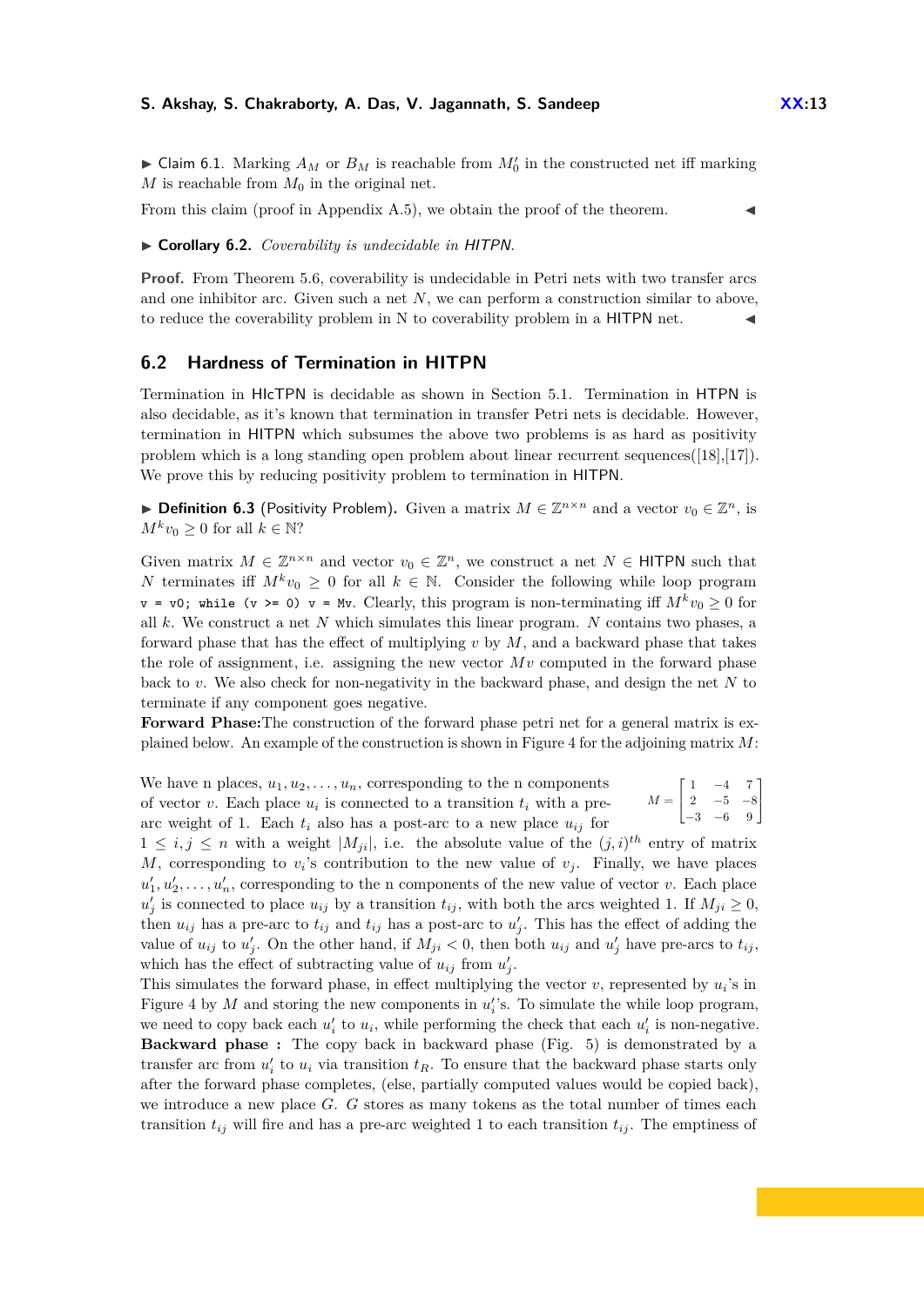<span id="page-13-1"></span>

**Figure 4** Forward phase n a

 $G$  ensures that each  $t_{ij}$  has completed its firings in the current loop iteration. An inhibitor arc from *G* to  $t_R$  ensures that the forward phase completes before  $t_R$  fires. We introduce a place  $G'$  which computes the initial value of  $G$  for next loop.  $G'$  has an arc connected to  $t_{ij}$  with weight  $\sum_{k=1}^{n} |M_{kj}|$ . If  $u'_{j}$  has a pre-arc to  $t_{ij}$ , then *G*<sup> $\prime$ </sup> has a pre-arc to  $t_{ij}$  while if  $t_{ij}$  has a post-arc to  $u'_{j}$ , then it also has a post-arc to  $G'$ . Finally, there is a transfer arc from  $G'$  to  $G$  via  $t_R$ . Once the forward phase finishes, the place  $G$  is empty, hence, the only transition that can fire is  $t_R$ , which completes the backward phase in one firing. Combining the forward and backward phases, we obtain a net *N* which simulates the while loop program. The initial marking assigns  $(v_0)_i$ , i.e. the *i*-th component of vector  $v_0$  to place  $u_i$ , and  $\sum_{1 \le i \le n} (\sum_{1 \le j \le n} |M_{ji}|)(v_0)_i$  tokens to *G*, while all other places are assigned 0 tokens. The below lemma (see appendix [A.6\)](#page-28-0) relates termination of *N* with the Positivity problem.

<span id="page-13-2"></span>▶ **Lemma 6.4.** *There exists a non-terminating run in N iff*  $M^k v_0 \geq 0$  *for all*  $k \in \mathbb{N}$ *.* 

From the above lemma, we derive the following theorem. Note that as we have only one transition with inhibitor and transfer arcs, *N* is a T-HIPN as well as HITPN.

<span id="page-13-0"></span>▶ **Theorem 6.5.** *Termination in HITPN as well as T-HIPN is as hard as positivity problem.* 

# **7 Conclusion**

In this paper, we investigate the effect of hierarchy on Petri nets extended with not only inhibitor arcs (as classically considered), but also reset and transfer arcs. For four of the standard decision problems, we settled the decidability for almost all these extensions using different reductions and proof techniques. As future work, we are interested in questions of boundedness and place-boundedness in these extended classes. We would also like to explore further links to problems on linear recurrences. We leave open one technical question of coverability for Petri nets with 1 reset and 1 inhibitor arc (without hierarchy).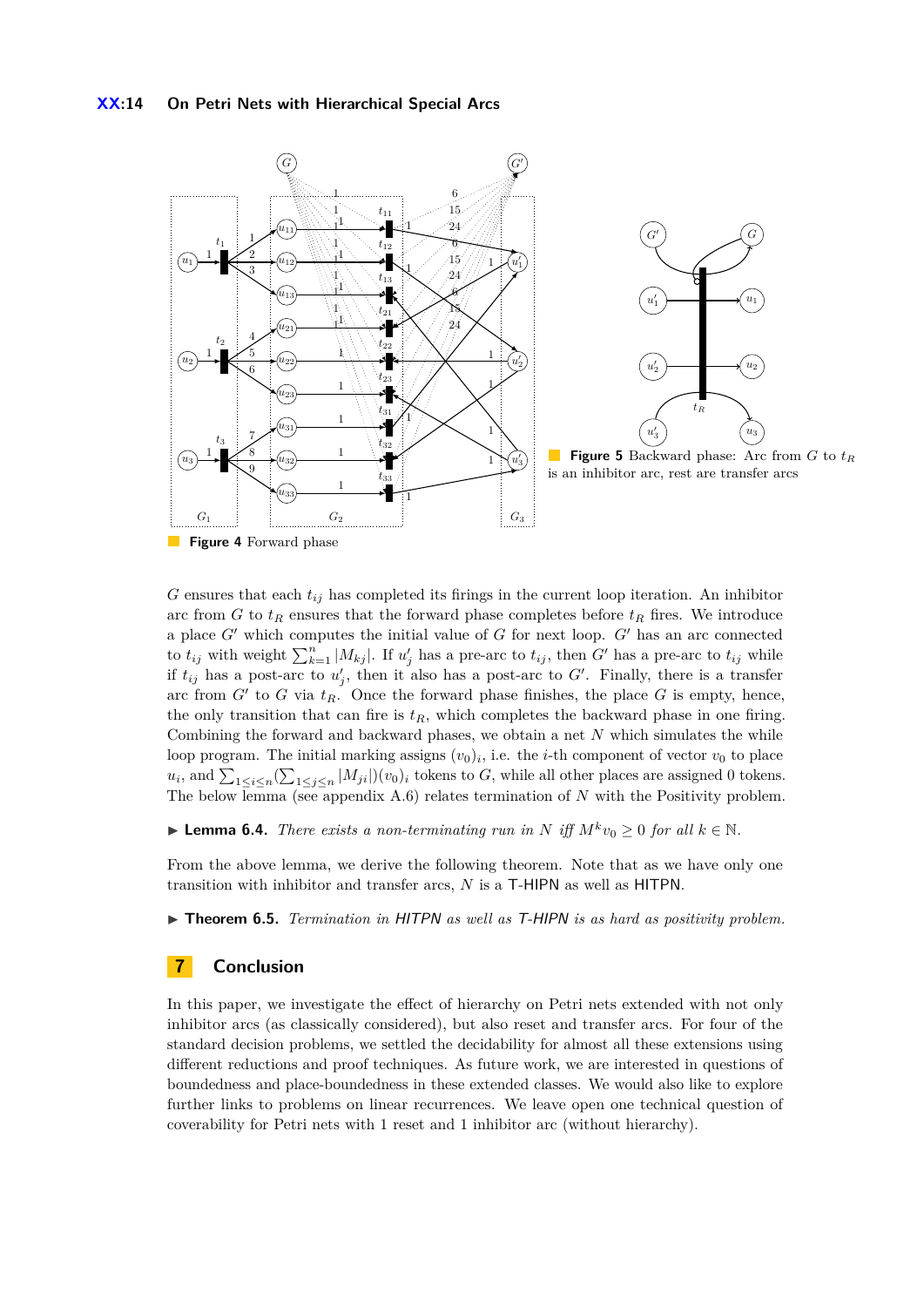# **8 Acknowledgment**

We thank Alain Finkel and Mohamed Faouzi Atig for interesting and insightful discussions and pointers to earlier results and reductions.

#### **References**

- <span id="page-14-5"></span>**1** Mohamed Faouzi Atig and Pierre Ganty. Approximating Petri net reachability along context-free traces. In *IARCS Annual Conference on Foundations of Software Technology and Theoretical Computer Science, FSTTCS 2011, December 12-14, 2011, Mumbai, India*, pages 152–163, 2011.
- <span id="page-14-9"></span>**2** Amir M. Ben-Amram, Samir Genaim, and Abu Naser Masud. On the termination of integer loops. *ACM Trans. Program. Lang. Syst.*, 34(4):16:1–16:24, December 2012.
- <span id="page-14-4"></span>**3** Rémi Bonnet. The reachability problem for vector addition system with one zero-test. In *Mathematical Foundations of Computer Science 2011 - 36th International Symposium, MFCS 2011, Warsaw, Poland, August 22-26, 2011. Proceedings*, pages 145–157, 2011.
- <span id="page-14-0"></span>**4** Rémi Bonnet. Theory of well-structured transition systems and extended vector-addition systems. *These de doctorat, ENS Cachan, France*, 2013.
- <span id="page-14-7"></span>**5** Rémi Bonnet, Alain Finkel, Jérôme Leroux, and Marc Zeitoun. Place-boundedness for vector addition systems with one zero-test. In *IARCS Annual Conference on Foundations of Software Technology and Theoretical Computer Science, FSTTCS 2010, December 15-18, 2010, Chennai, India*, pages 192–203, 2010.
- <span id="page-14-8"></span>**6** Rémi Bonnet, Alain Finkel, Jérôme Leroux, and Marc Zeitoun. Model checking vector addition systems with one zero-test. *Logical Methods in Computer Science*, 8(2), 2012.
- <span id="page-14-12"></span>**7** Allan Cheng, Javier Esparza, and Jens Palsberg. Complexity results for 1-safe nets. *Theor. Comput. Sci.*, 147(1&2):117–136, 1995.
- <span id="page-14-2"></span>**8** Catherine Dufourd, Alain Finkel, and Philippe Schnoebelen. Reset nets between decidability and undecidability. In *Automata, Languages and Programming, 25th International Colloquium, ICALP'98, Aalborg, Denmark, July 13-17, 1998, Proceedings*, pages 103–115, 1998.
- <span id="page-14-6"></span>**9** Alain Finkel and Arnaud Sangnier. Mixing coverability and reachability to analyze VASS with one zero-test. In *SOFSEM 2010: Theory and Practice of Computer Science, 36th Conference on Current Trends in Theory and Practice of Computer Science, Spindleruv Mlýn, Czech Republic, January 23-29, 2010. Proceedings*, pages 394–406, 2010.
- <span id="page-14-3"></span>**10** Alain Finkel and Philippe Schnoebelen. Well-structured transition systems everywhere! *Theor. Comput. Sci.*, 256(1-2):63–92, 2001.
- <span id="page-14-14"></span>**11** Michel Hack. The recursive equivalence of the reachability problem and the liveness problem for Petri nets and vector addition systems. In *15th Annual Symposium on Switching and Automata Theory, New Orleans, Louisiana, USA, October 14-16, 1974*, pages 156–164, 1974.
- <span id="page-14-11"></span>**12** S. Rao Kosaraju. Decidability of reachability in vector addition systems (preliminary version). In *Proceedings of the Fourteenth Annual ACM Symposium on Theory of Computing*, STOC '82, pages 267–281, New York, NY, USA, 1982. ACM.
- <span id="page-14-1"></span>**13** Jérôme Leroux. Vector addition systems reachability problem (A simpler solution). In *Turing-100 - The Alan Turing Centenary, Manchester, UK, June 22-25, 2012*, pages 214– 228, 2012.
- <span id="page-14-13"></span>**14** Ernst W. Mayr. An algorithm for the general Petri net reachability problem. *SIAM J. Comput.*, 13(3):441–460, 1984.
- <span id="page-14-15"></span>**15** Marvin L Minsky. *Computation: finite and infinite machines*. Prentice-Hall, Inc., 1967.
- <span id="page-14-10"></span>**16** Tadao Murata. Petri nets: Properties, analysis and applications. *Proceedings of the IEEE*, 77(4):541–580, 1989.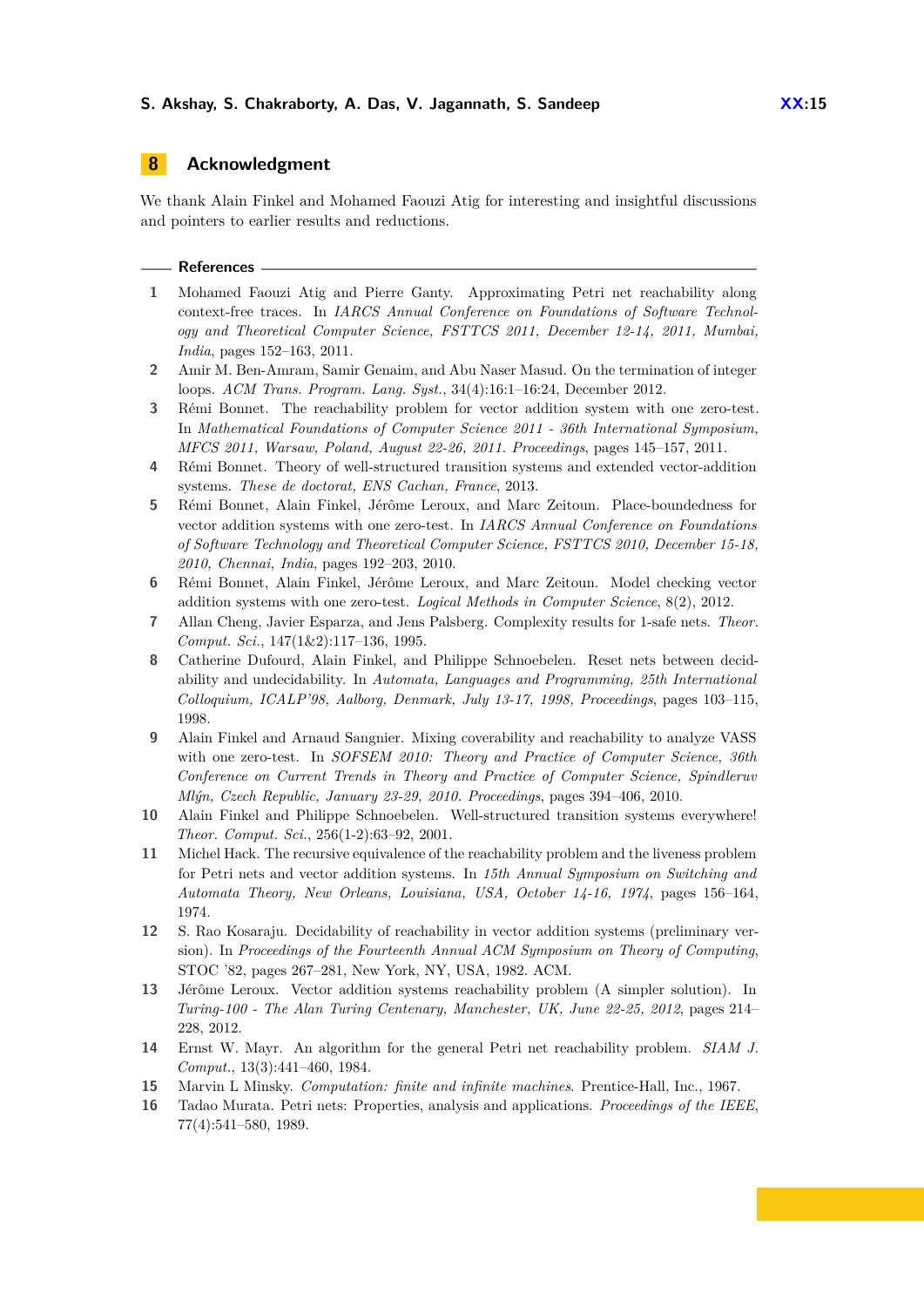### **XX:16 On Petri Nets with Hierarchical Special Arcs**

- <span id="page-15-1"></span>**17** Joël Ouaknine and James Worrell. Positivity problems for low-order linear recurrence sequences. In *Proceedings of the Twenty-fifth Annual ACM-SIAM Symposium on Discrete Algorithms*, SODA '14, pages 366–379, Philadelphia, PA, USA, 2014. Society for Industrial and Applied Mathematics.
- <span id="page-15-2"></span>**18** Joël Ouaknine and James Worrell. On linear recurrence sequences and loop termination. *SIGLOG News*, 2(2):4–13, 2015.
- <span id="page-15-0"></span>**19** Klaus Reinhardt. Reachability in Petri nets with inhibitor arcs. *Electr. Notes Theor. Comput. Sci.*, 223:239–264, 2008.

# **A Appendix**

# <span id="page-15-3"></span>**A.1 Reduction from HIRPN to HIPN**

We present a detailed proof of Lemma [4.1](#page-5-3) and Theorem [1.8.](#page-17-1)

▶ **Lemma 1.1.** *The net*  $N'$  constructed in the proof of Lemma [4.1](#page-5-3) is in the class HIRPN<sub>k−1</sub>.

**Proof.** Since the reset arc from  $p<sup>R</sup>$  to *t* in *N* does not exist in the net *N'*, we have at least one less reset arc than *N* in  $N'$ . Since  $N \in \text{HIRPN}_k$ , we get that *N* has at most *k* reset arcs. Hence,  $N'$  has at most  $k-1$  reset arcs. We further need to establish that the hierarchy is preserved in  $N'$ . Consider  $N'$  in Figure [1.](#page-5-2) Since we only add a simple pre-arc from  $p^*$  to the transitions in the rest of the net, we preserve the hierarchy in the rest of the net. Also, since *t <sup>S</sup>* and *t <sup>R</sup>* only have simple pre-arcs, the hierarchy is preserved at both these transitions. Finally, since in the original net *N*, we have special arcs from  $p<sup>I</sup>$  and  $p<sup>R</sup>$  to *t* which maintain the hierarchy, this hierarchy should also be maintained at transition  $t<sup>I</sup>$  which also has special arcs only from  $p<sup>I</sup>$  and  $p<sup>I</sup>$  $R$ .

<span id="page-15-4"></span>▶ **Lemma 1.2.** *For any marking*  $M'$  *reachable from*  $M'_0$  *in*  $N'$ *,*  $M'(p^*) + M'(p_i^*) = 1$ *.* 

**Proof.** A firing of transition  $t^S$  will remove one token  $p^*$  and add a token to  $p_t^*$ , while a firing of  $t^I$  will remove a token from  $p_t^*$  and add a token to  $p^*$ . Since firing  $t^R$  will replenish the removed token from  $p_t^*$  and firing a transition from the rest of the net will replenish the removed token from  $p^*$ , the sum of tokens in  $p^*$  and  $p_t^*$  will remain conserved. Since this sum is 1 in the initial marking,  $M'(p^*) + M'(p_t^*) = 1$ .

The main role of  $p^*$  is to act as a driver for the rest of net  $N'$  while the role of  $p_t^*$  is to act as a driver for each transition  $t^R$  that arises from a reset arc to  $t$  in the original transition. Lemma [1.2](#page-15-4) shows that either  $p^*$  has 1 token, in which case the transitions in the rest of net are firable, or  $p_t^*$  has 1 token, in which case each transition  $t^R$  is firable.

<span id="page-15-5"></span>**Example 1.3.** Let there be *n* tokens in place  $p^R$  just before *t* fires in net N. Then, one *firing of t in N is equivalent to the firing sequence containing one firing of t <sup>S</sup>, n firings of*  $t^R$  *and one firing of*  $t^I$  *in that order in the net*  $N'$ *.* 

**Proof.** Let  $M_1 \stackrel{t}{\rightarrow} M_2$  in net N.

- Since *t* is firable at  $M_1$ ,  $M_1(p^S) \ge 1$  and  $M_1(p^I) = 0$ . Consider  $M'_1 = f(M_1)$ . Clearly,  $M_1'(p^*) = 1$  (by definition of *f*). Hence,  $t^S$  is firable in *N'*.
- Once  $t^S$  fires in *N*,  $p^*$  becomes empty, hence the only firable transitions are  $t^R$  and  $t^I$ . If  $M_1(p^R) = n > 0$ , then  $t^I$  cannot fire as it has an inhibitor arc from  $p^R$ . Hence, the only transition that can fire until  $p^R$  is empty is  $t^R$ . Essentially, the *n* firings of  $t^R$  empty the place  $p<sup>R</sup>$  having the same effect on it as transition *t* in net *N*.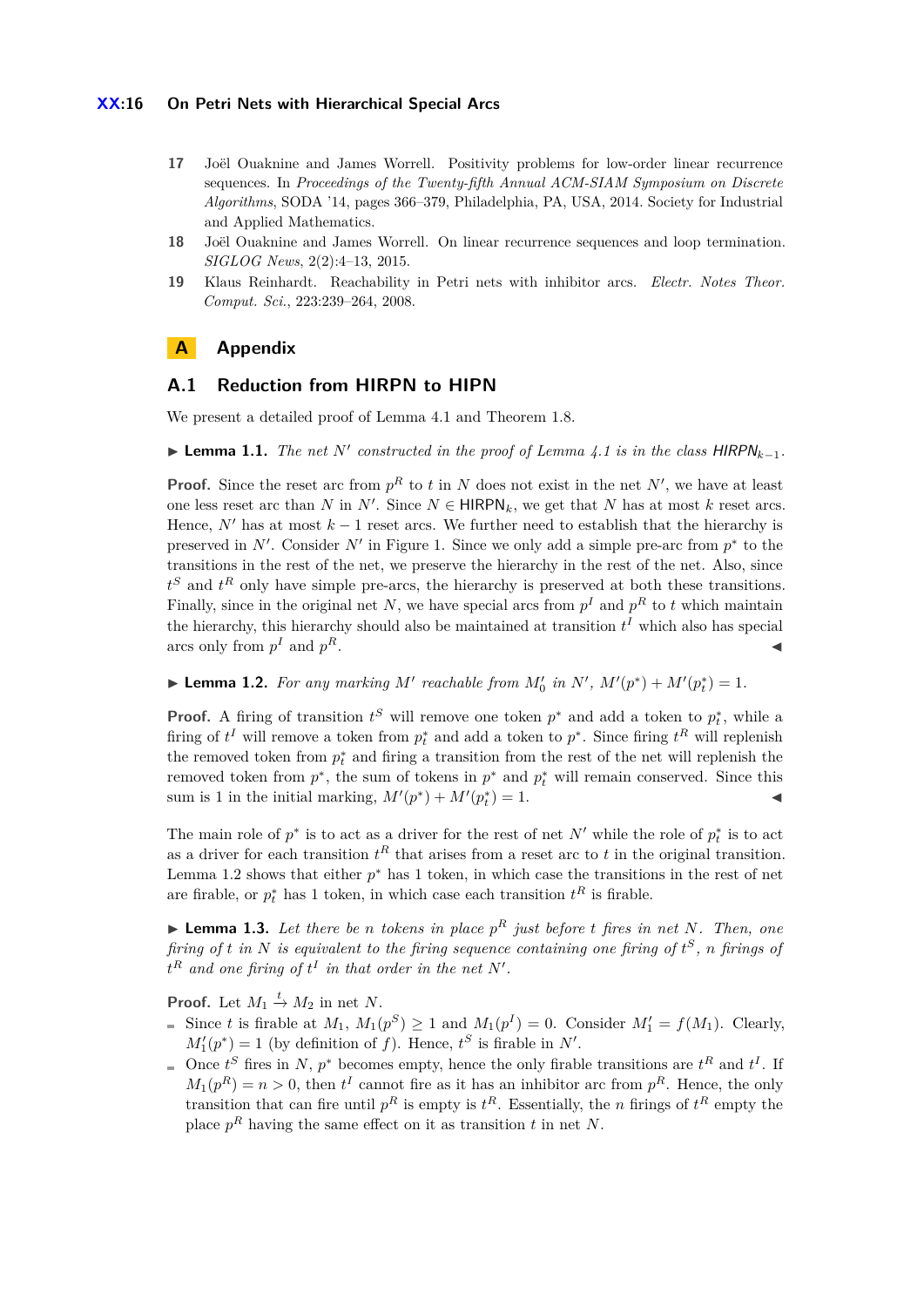<span id="page-16-2"></span>**S. Akshay, S. Chakraborty, A. Das, V. Jagannath, S. Sandeep**  $\overline{XX:17}$ 



**Figure 6** Transformation from  $N \in \text{HIRcTPN}_k$  (left) to  $N' \in \text{HIRcTPN}_{k-1}$  (right)

Once  $p^R$  is empty,  $t^I$  is the only transition that can fire, emptying  $p_t^*$  and putting 1 token back in  $p^*$ , signaling that the transitions in rest of net can fire. Once  $t^I$  fires, the marking in *N'* is  $M'_2 = f(M_2)$ .

. John Paris, John Paris, John Paris, John Paris, John Paris, John Paris, John Paris, John Paris, John Paris,

Hence,  $f(M_1) \xrightarrow{t^S \cdot (t^R)^n \cdot t^I} f(M_2)$  in the net  $N'$ 

This will serve as the basis for the  $HIRPN_k \rightarrow HIRPN_{k-1}$  direction of the bisimulation.

▶ **Lemma 1.4** (Forward Direction). For any markings  $M_1$  and  $M_2$  in  $N$  such that  $M_1$   $\stackrel{\mu}{\rightarrow} M_2$ , where  $\mu$  is a sequence of transitions, there exists  $\mu'$  such that  $f(M_1) \xrightarrow{\mu'} f(M_2)$  in net N'.

**Proof.**  $\mu'$  can be constructed from  $\mu$  by replacing each occurrence of t in  $\mu$  by its equivalent sequence of transitions in  $N'$  as demonstrated in Lemma [1.3.](#page-15-5)

<span id="page-16-0"></span> $\blacktriangleright$  **Lemma 1.5.** *Consider markings*  $M'_1$  *and*  $M'_2$  *such that*  $M'_1$  $\stackrel{\mu'}{\longrightarrow} M'_2$  and  $M'_1(p^*) = M'_2(p^*) =$ 1 and  $M'_1(p^R) = n$  in the net N'. If  $\mu'$  starts with  $t^S$ , then  $t^S$  is followed by n firings of  $t^R$ , *followed by one firing of*  $t^I$  *in*  $\mu'$ *.* 

**Proof.** Firing of  $t^S$  places one token in  $p_t^*$  guaranteeing the sequence above as argued in Lemma  $1.3$ .

**Example 1.6** (Backward Direction). For any markings  $M'_1 = f(M_1)$  and  $M'_2 = f(M_2)$  in  $N'$  such that  $M'_1$  $\stackrel{\mu'}{\longrightarrow} M'_2$ , where  $\mu'$  is a sequence of transitions, there exists  $\mu$  such that  $M_1 \stackrel{\mu}{\rightarrow} M_2$  *in net N*.

**Proof.**  $\mu$  is constructed by replacing every occurrence of  $t^S \cdot (t^R)^n \cdot t^I$  by *t*. The existence of this occurrence is guaranteed by Lemma [1.5.](#page-16-0)

This concludes the proof of Lemma [4.1,](#page-5-3) establishing the relation between  $HIRPN<sub>k</sub>$  and HIRPN*k*−<sup>1</sup> by construction.

<span id="page-16-1"></span> $\triangleright$  **Lemma 1.7.** *Reachability, coverability and termination problems in HIRPN<sub>k</sub> are reducible to their corresponding versions in*  $HIRPN_{k-1}$ .

Finally, starting from an arbitrary net  $N \in \mathsf{HIRPN}_k$ . We apply Lemma [4.1](#page-5-3) recursively for each transition connected to a reset arc. The reduction follows from applying Lemma [1.7](#page-16-1) successively.

The construction for constrained transfer arcs is shown in Figure [6.](#page-16-2) Note that the constrained property of transfer arcs is required here, since if we had transfer to a place with an inhibitor arc to the same transition, then in the constructed net,  $t_I$  cannot be fired, since we would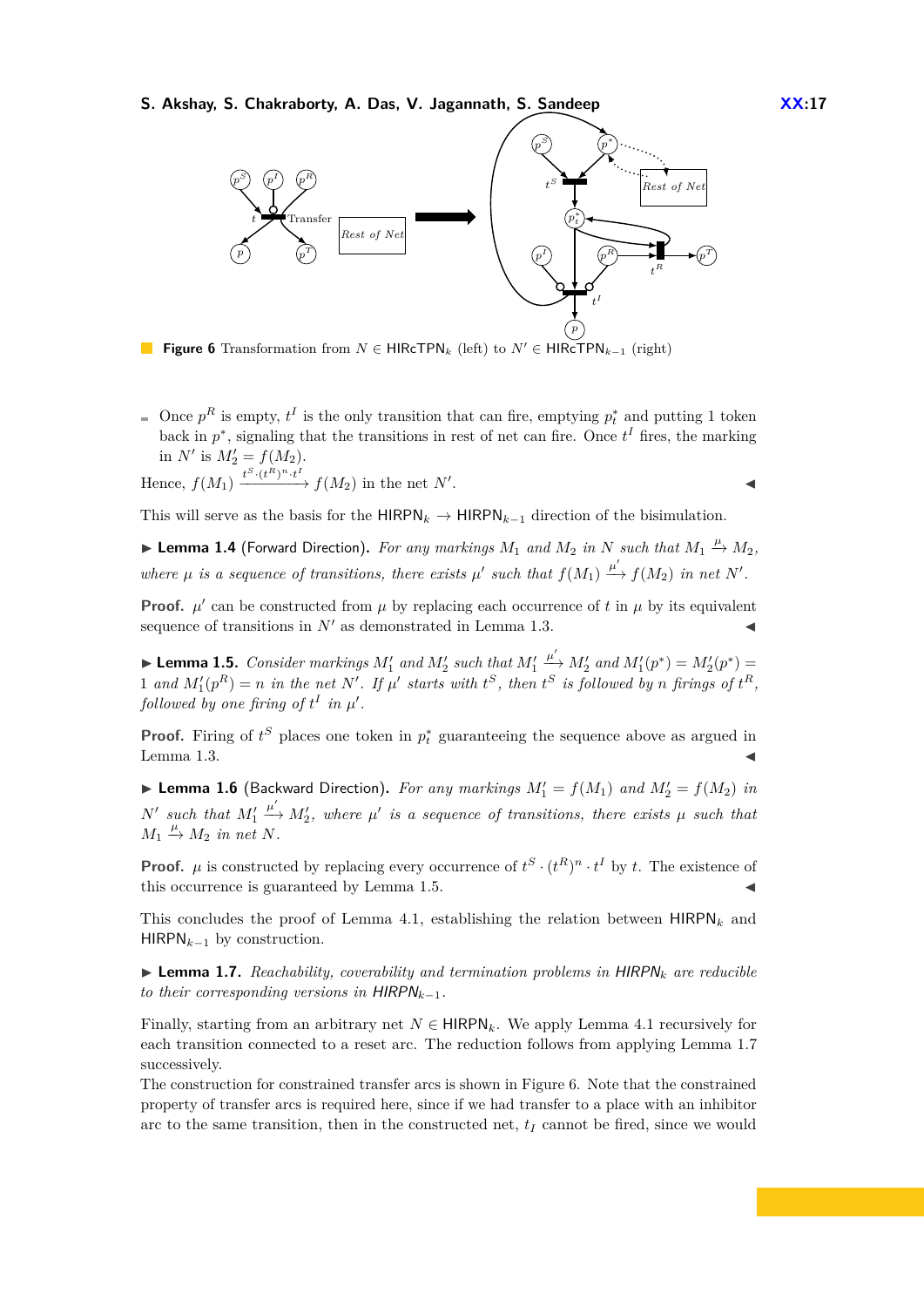### **XX:18 On Petri Nets with Hierarchical Special Arcs**

have added tokens through  $t_R$ . Hence, we can redo the above formal proof and thus, we obtain the following theorem.

<span id="page-17-1"></span>▶ **Theorem 1.8.** *Reachability, coverability and termination problems in HIRPN and HIRcTPN are reducible to their corresponding versions in* HIPN*.*

# <span id="page-17-0"></span>**A.2 Deadlockfreeness in HIRPN**

<span id="page-17-3"></span>▶ **Lemma 1.9.** *For any clause C*,  $[\forall i \forall p \in B_i^C, M(p) = i$  and  $\forall p \in A^C, M(p) \ge 1]$  *iff clause C is true at marking M.*

**Proof.** If Clause C is true at marking M, by definition of *Exact<sup>i</sup>* and *AtLeast*, the result follows.

If  $[\forall i \forall p \in B_i^C, M(p) = i$  and  $\forall p \in A^C, M(p) \ge 1]$ , then all literals of the form  $Exact_i(p)$ in  $S_C$  are true by definition of  $B_i^C$ . For all literals of the form  $AtLeast(p)$  in  $S_C$ , we have  $p \in A^C \bigcup_{i \geq 1} B_i^C$  by definition of  $A^C$ . Hence,  $p \in A^C$  or  $p \in B_i^C$  for some  $i \geq 1$ . If  $p \in A^C$ , then  $M(p) \geq 1$ . If  $p \in B_i$ ,  $i \geq 1$ , then  $M(p) = i \geq 1$ . Thus  $AtLeast(p)$  is true. Hence, clause C is true at marking M.

<span id="page-17-2"></span>**Example 1.10.** *Consider any run*  $\rho$  *over*  $T$ *.*  $\rho$  *is a run in the original net from*  $M_0$  *to*  $M$ *, iff*  $\rho$  *is a run in the constructed net from*  $M_0^{ext}$  *to*  $M^{ext}$ 

**Proof.** Forward direction is trivial, since the constructed net has all transitions present in the original net unmodified.

For the backward direction, since  $M^{ext}(p^*) = 0$ , for any clause C, transition  $t_C$  was never fired in the run, since otherwise, a token would be added in  $p^*$  which can't be removed by firing any other transition. Further, no other newly added transition was fired, since  $M^{ext}(p_C) = 0$  and all other new transitions add a token to  $p_C$ , which can be emptied only by  $t_C$ , which never fired. Hence, only transitions in the original net fired in the run. Thus, the run is a valid run in the original net too.

<span id="page-17-4"></span> $\blacktriangleright$  **Lemma 1.11.** Let marking M be a deadlocked marking reachable from initial marking  $M_0$  $in$  original net. Then, marking  $M'$ , where

$$
M'(p) = \begin{cases} 1 & p = p^* \\ 0 & p \neq p^* \end{cases}
$$

*is reachable in constructed net.*

**Proof.** Since *M* is a deadlocked marking,  $Deadlock(M)$  is true. This implies at least one clause in the DNF is true. Let Clause C be any one of those clauses.

Let  $\rho$  be the run from  $M_0$  to  $M$  in the original net. By Lemma [1.10,](#page-17-2)  $\rho$  is a run from  $M_0^{ext}$ to  $M^{ext}$  in the constructed net. Since *M* satisfies Clause C, we have  $\forall i \forall p \in B_i^C M(p) = i$ and  $\forall p \in A^C M(p) \geq 1$ , by Lemma [1.9.](#page-17-3) By definition of  $M^{ext}$ ,  $\forall i \forall p \in B_i^C M^{ext}(p) = i$ and  $\forall p \in A^C M^{ext}(p) \ge 1$  (since  $A^C$  and  $B_i$  are subsets of *P*). Let  $M^{ext} \xrightarrow{\hat{q}_C} M_1$ . Then,  $\forall i \forall p \in B_i^C M_1(p) = i$  and  $\forall p \in A^C M_1(p) \geq 1$ . Consider the run defined as

$$
\rho' = \rho.q_C.\underbrace{\bullet}_{\forall j p_i \in B_j^C} (r_i).\underbrace{\bullet}_{p_i \in A^C} (t_{i*}^{M_1(p_i)-1}t_i).\underbrace{\bullet}_{p_i \notin A^C \cup \bigcup_j B_j^C} (s_i^{M(p_i)}).t_C
$$

The marking reached by  $\rho$  is  $M^{ext}$ . The marking reached by  $\rho q_C$  is  $M_1$ . Now,  $\bullet_{\forall j p_i \in B_j^C}(r_i)$ removes *i* tokens in all places  $p_i \in B_i^C$ , thus emptying the place and putting one token in  $p_{i*}$ .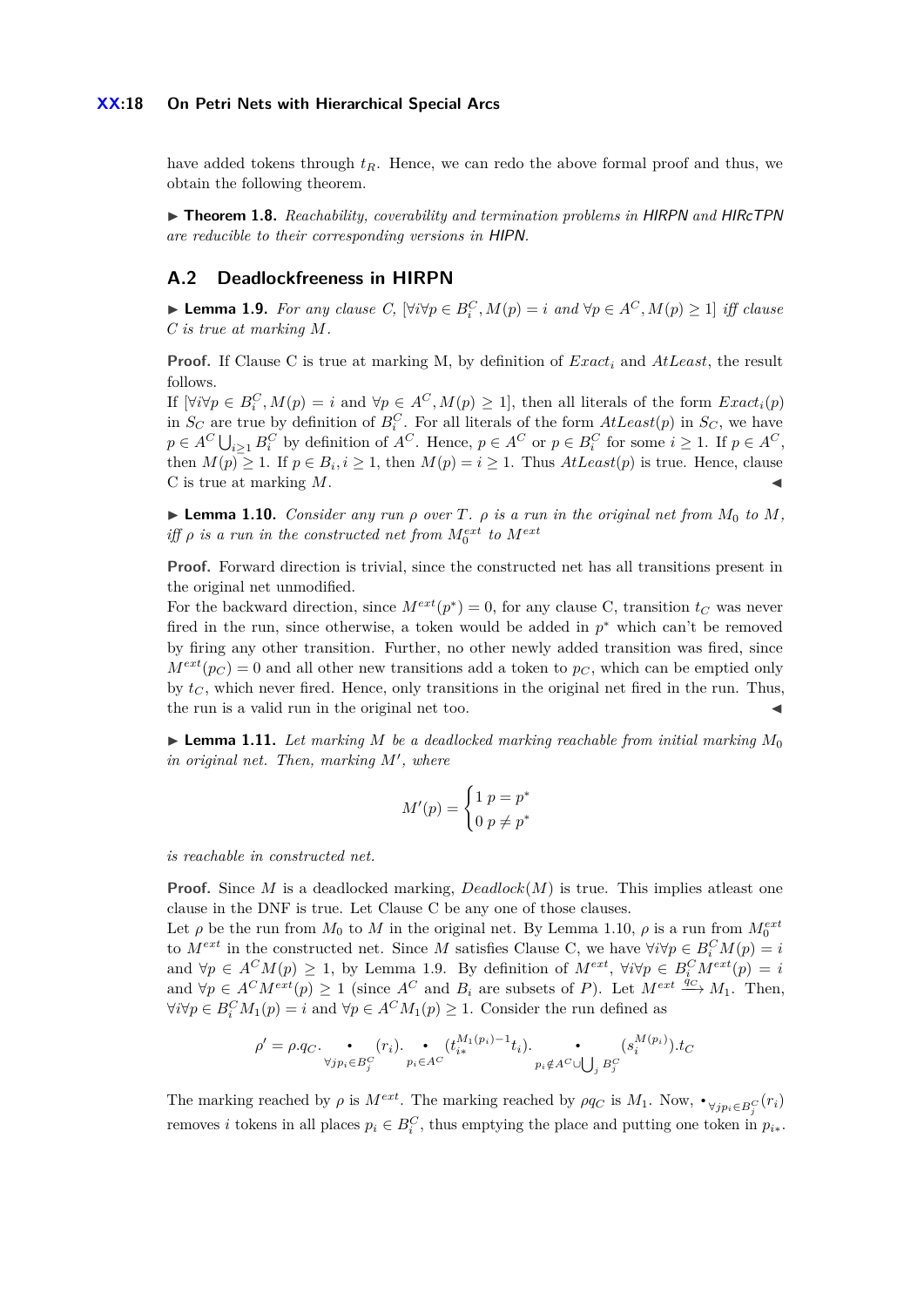*•*<sub>*p*<sup>*i*∈</sup>*A*<sup>*C*</sup> (*t*<sup>*M*<sub>1</sub>(*p*<sup>*i*</sup>) *i*</sub> *t*<sub>*i*</sub>) removes all tokens from any place  $p_i \in A^C$  and puts one token in  $p_{i*}$ .</sub></sup>  $\begin{array}{c}\n\bullet_{p_i \notin A^C \cup \bigcup_i B_j^C}(s_i^{M(p_i)})\n\end{array}$  removes all tokens from any place  $p \notin A^C \cup \bigcup_i B_i^C$ . In the resultant marking,  $t_C$  is firable. Firing  $t_C$  removes all tokens in all other places, and puts one token in  $p^*$ . Thus,  $\rho'$  is a run in the constructed net, from  $M_0^{ext}$  to  $M'$ . Hence proved.

<span id="page-18-0"></span> $\blacktriangleright$  **Lemma 1.12.** Let marking M be reachable from  $M_0^{ext}$  in the constructed net. Then,

$$
M(p^{**}) + M(p^*) + \Sigma_{check\ transition\ tc} M(p_C) = 1
$$

**Proof.** Let  $\rho$  be the run from  $M_0^{ext}$  to M. We shall prove this result by induction over the length  $|\rho|$ . If  $|rho| = 0$ , then  $M = M_0^{ext}$  are the result follows. Assume the statement to be true for  $|rho| = k$ . Consider any  $\rho$  of length  $k + 1$ . Then,  $\rho = \mu t$ , where  $\mu$  is a run of length *k* and  $t \in T'$ . Let  $M_0^{ext}$  $\stackrel{\mu}{\rightarrow} M_1 \stackrel{t}{\rightarrow} M$ . By induction hypothesis,  $M_1(p^{**}) + M_1(p^* +$  $\Sigma_{check}$  transition  $t_C M_1(p_C) = 1$ .

If  $t = q_C$ , then  $M_1(p^{**}) = M(p^{**}), M_1(p^*) - 1 = M(p^*)$  and  $1 + \Sigma_{tc} M_1(p_C) = \Sigma_{tc} M(p_C)$ . If  $t = t_C$  is a check transition,  $1 + M_1(p^{**}) = M(p^{**}), M_1(p^{*}) = M(p^{*})$  and  $-1 + \Sigma_{t_C} M_1(p_C) =$  $\Sigma_{tc} M(p_C)$ .

Otherwise,  $M_1(p^{**}) = M(p^{**}), M_1(p^{*}) = M(p^{*})$  and  $\Sigma_{t_C} M_1(p_C) = \Sigma_{t_C} M(p_C)$ . Thus for all  $t \in T'$ , the summation remains constant. Hence proved.

<span id="page-18-2"></span>**Example 1.13.** *Run*  $\rho$  *is a run from*  $M_0^{ext}$  *to*  $M$ *, where*  $M(p^*) = 1$  *iff*  $\rho = \mu t_C$ *, where*  $t_C$ *is a check transition.*

**Proof.** Consider a run  $\rho$ , such that no check transition  $t_C$  is fired along  $\rho$ . We shall prove by induction over length of  $\rho$  that if  $M_0^{ext}$  $\stackrel{\rho}{\to} M$ , then  $M(p^*) \neq 1$ .

If  $|\rho| = 0$ , then marking reached by  $\rho$  is  $M_0^{ext}$ , and by definition,  $M_0^{ext}(p^*) \neq 1$ .

Assume it true for all  $\rho$  of length  $k$ , such that  $t_C$  is not fired in  $\rho$  for all check transitions  $t_C$ . Consider any  $\rho$  of length  $k + 1$  such that no check transition is fired in it. Let  $\rho = \mu t$ , where  $\mu$  is of length  $k$  and has no  $t_C$  fired in it. Hence, by induction hypothesis, if  $M_0^{ext}$  $\stackrel{\mu}{\to} M_1$ , then  $M_1(p^*) \neq 1$ . Since  $t \neq t_C$  for all clauses C, hence, if  $M_1 \stackrel{\bar{t}}{\to} M_2$ , then  $M_2(p^*) = M_1(p^*) \neq 1$  (Since only check transitions have pre-arc or post-arc to  $p^*$ ). But  $M_0^{ext}$  $\xrightarrow{\mu} M_1 \xrightarrow{t} M_2 \implies M_0^{ext}$  $\stackrel{\rho}{\rightarrow}$  *M*<sub>2</sub>. Hence proved.

Hence, taking contrapositive of this statement, we get, If run  $\rho$  is a run from  $M_0^{ext}$  to  $M$ , where  $M(p^*) = 1$ , then  $\rho = \mu t_C \mu'$ , where  $t_C$  is a check transition. Now, we notice that  $\mu'$  must be empty. This is because, if  $M_0^{ext} \xrightarrow{\mu tc} M_3$ , then  $M_3(p^*) = 1$ . By Lemma [1.12,](#page-18-0)  $M_3(p^{**}) = M_3(p_C) = 0$  for all clauses C. Hence, in marking  $M_3$ , no transition is firable in the constructed net. Hence,  $\mu'$  must be the empty run. Thus, we have proved the forward direction of the claim.

The other direction is trivial.

<span id="page-18-1"></span>**Example 1.14.** If run  $\rho$  is a run from  $M_0^{ext}$  to  $M$ , where  $M(p_C) = 1$ , then  $q_C$  fires in run *ρ.*

**Proof.** Consider a run  $\rho$ , such that no transition  $q_C$  is fired along  $\rho$ . We shall prove by induction over length of  $\rho$  that if  $M_0^{ext}$  $\stackrel{\rho}{\rightarrow} M$ , then  $\stackrel{\sim}{M}(p_C) = 0$ .

If  $|\rho| = 0$ , then marking reached by  $\rho$  is  $M_0^{ext}$ , and by definition,  $M_0^{ext}(p^*) = 0$ .

Assume it true for all  $\rho$  of length k, such that  $q_C$  is not fired in  $\rho$ .

Consider any  $\rho$  of length  $k + 1$  such that transition  $q_C$  is not fired in it. Let  $\rho = \mu t$ , where  $\mu$  is of length  $k$  and has no  $q_C$  fired in it. Hence, by induction hypothesis, if  $M_0^{ext}$  $\xrightarrow{\mu} M_1$ , then  $M_1(p^*) = 0$ . Since  $t \neq q_C$ , hence, if  $M_1 \stackrel{t}{\rightarrow} M_2$ , then  $M_2(p^*) = M_1(p^*) = 0$  (Since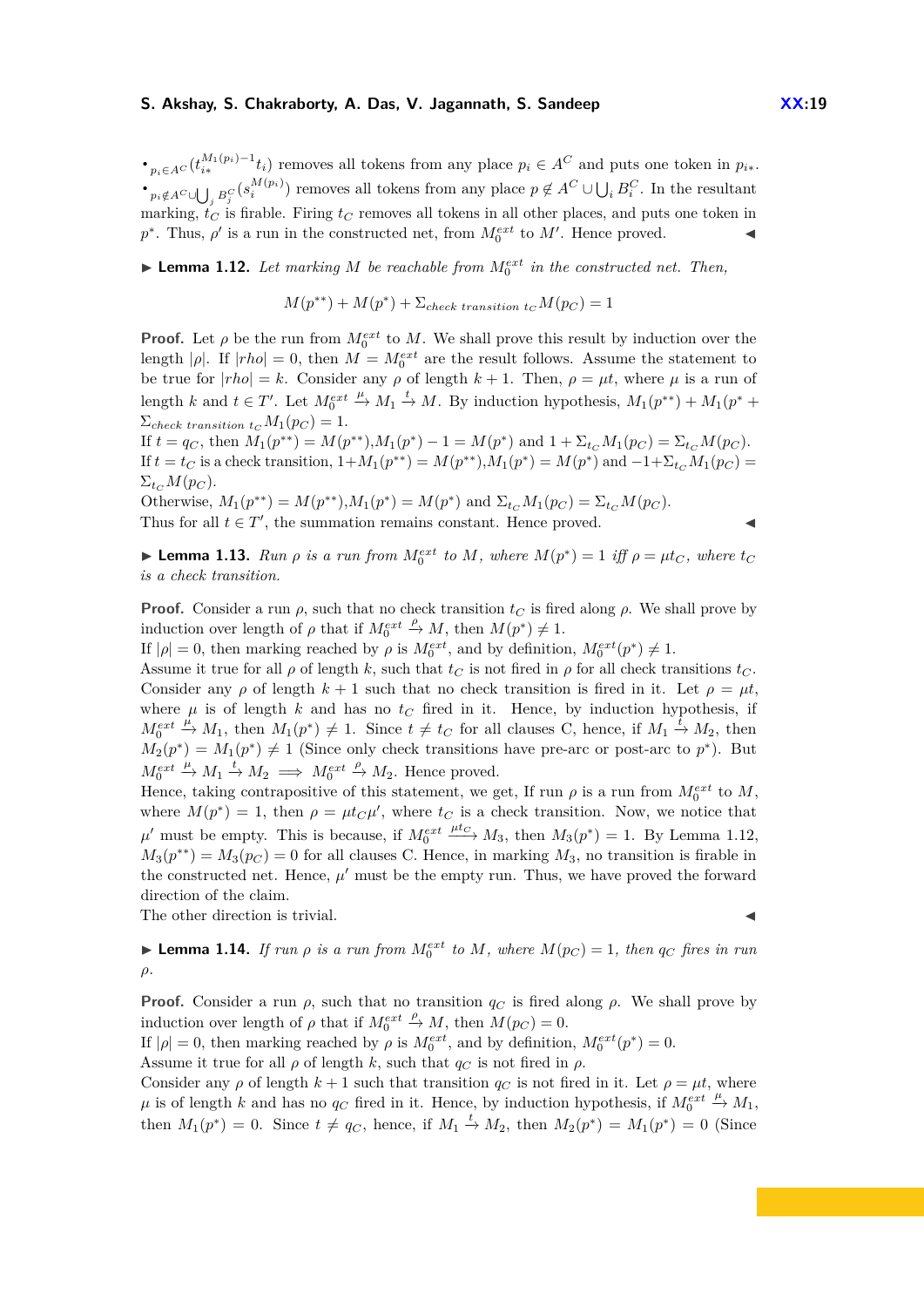### **XX:20 On Petri Nets with Hierarchical Special Arcs**

only transition  $q_C$  can add tokens to  $p_C$ ). But  $M_0^{ext}$  $\stackrel{\mu}{\rightarrow} M_1 \stackrel{t}{\rightarrow} M_2 \implies M_0^{ext}$  $\stackrel{\rho}{\rightarrow}$  *M*<sub>2</sub>. Hence proved.

 $\blacktriangleleft$ 

<span id="page-19-0"></span>**Example 1.15.** *If transition*  $q_C$  *fires in a run*  $\rho$ *, then the*  $\rho = \mu q_C \mu'$ *, where*  $\mu'$  *is a run over Clause C Transitions and µ is a run over T.*

**Proof.** Let *Mext* 0  $\xrightarrow{\mu} M_1 \xrightarrow{q_C} M_2 \xrightarrow{\mu'} M_3.$ 

Firstly, we shall prove by induction on length of run  $\rho$  that if  $\rho$  is a run from  $M_2$  from  $M$ , then  $M(p_C) + M(p^*) = 1$ . If  $|\rho| = 0$ , then  $M = M_2$ . Since  $q_C$  has a post-arc of weight 1 to  $p_C$ ,  $M(p_C) = M_2(p_C) = 1$  and  $M(p^*) = M_2(p^*) = 0$ . Hence, the hypothesis holds. Assume true for all  $|\rho| = k$ .

Consider  $\mu$  of length  $k + 1$ . Let  $\mu = \rho t$ , where  $|\rho| = k$  and  $t \in T'$ . By induction hypothesis, if  $M_2 \stackrel{\rho}{\to} M_4 \stackrel{t}{\to} M_5$ , then  $M_4(p_C) + M_4(p^*) = 1$ .

If  $t = t_C$ , then  $M_5(p_C) = M_4(p_C) - 1$  and  $M_5(p_C) = M_4(p_C) + 1$  Otherwise,  $M_5(p_C) = M_4(p_C)$ and  $M_5(p_C) = M_4(p_C)$  Hence, the sum remains same. Hence proved.

Now, consider any marking *M* reachable from  $M_2$ . Then,  $M(p_C) + M(p^*) = 1$ . If  $M(p^*) = 1$ , by Lemma [1.12,](#page-18-0) no transition can be fired at *M*. Otherwise,  $M(p_C) = 1$ . Then, Clause C Transitions are firable. Hence, from any marking reachable from *M*2, only Clause C Transitions can be fired. This implies  $\mu'$  must be a run over Clause C Transitions.

Now, we need to prove that  $\mu$  must be a run over *T*. Assume that some  $t \notin T$  fires in  $\mu$  at marking *M*. Then, we must have  $M(p_{C'}) = 1$  for some clause  $C'$ . Then, transition  $q_{C'}$  must have fired in  $\mu$  by Lemma [1.14.](#page-18-1) But, then, after  $q_{C'}$  fired,  $q_C \notin \text{Clause } C'$  Transitions fired. Contradiction. Hence Proved.

<span id="page-19-1"></span>**Example 1.16.** *Consider any marking M reachable from marking*  $M_0^{ext}$ , *where*  $M(p_C) = 1$ *. Then, for any marking*  $M'$  *reachable from*  $M$ *,s.t.*  $M'(p_C) = 1$ *,*  $\forall i \forall p_j \in B_i^C M'(p_j) + i * M'(p_{j*}) = M(p_j) + i * M(p_{j*})$  $\forall p_i \in A^C M'(p_i) + M'(p_{i*}) \leq M(p_i) + M(p_{i*})$ 

**Proof.** Given,  $M(p_C) = 1$ . By Lemma [1.14,](#page-18-1)  $q_C$  must fire in the run  $\rho$  from  $M_0^{ext}$  to M. By Lemma [1.15,](#page-19-0) the run from  $M$  to  $M'$ , say  $\mu$  is over Clause C Transitions.

Since  $M'(p_C) = 1$ ,  $t_C$  is not fired in  $\mu$  by Lemma [1.12](#page-18-0) and Lemma [1.13.](#page-18-2) Hence, the only transitions firing in  $\mu$  are  $r_i$ ,  $s_i$ ,  $t_i$ ,  $t_{i*}$ . Both the results can be proved by induction over the length of  $\rho$ , similar to Lemma [1.12.](#page-18-0)

**Example 1.17.** Let marking  $M'$ , as defined in Claim [1.11,](#page-17-4) be reachable from  $M_0^{ext}$  in the *constructed net. Then, there exists a marking M reachable from M*<sup>0</sup> *in the original net such that marking M satisfies Deadlock*(*M*)*.*

**Proof.** Let  $\rho$  be the run from  $M_0^{ext}$  to  $M'$  in the constructed net. Since  $M'(p^*) = 1$ , by Lemma [1.13,](#page-18-2)  $\rho = \mu t_C$  for some check transition  $t_C$ . Let  $M_0^{ext}$  $\stackrel{\mu}{\to} M_1 \stackrel{t_C}{\longrightarrow} M'$ . Then, by definition of the constructed net,  $\forall p_i \in A^C, M_1(p_{i*}) = 1$  and  $\forall j \forall i \in B^C_j, M_1(p_{i*}) = 1$  and  $∀p ∈ P, M_1(p) = 0$  and  $M_1(p_C) = 1$  (for  $t_C$  to be firable at  $M_1$ ). By Lemma [1.14](#page-18-1) and [1.15,](#page-19-0)  $\mu = \alpha q_C \beta$ , where  $\beta$  is a word over Clause C Transitions and  $\alpha$  is a word over *T*. Consider  $M_0^{ext} \xrightarrow{\alpha} M_2 \xrightarrow{qc} M_3 \xrightarrow{\beta} M_1 \xrightarrow{tc} M'$ . We have,  $\forall i, M_2(p_{i*}) = 0$  since transitions  $t \in T$  don't add any tokens to  $p_{i*}$ . Hence,  $\forall i, M_3(p_{i*}) = 0$  and  $M_3(p_C) = 1$ . By Lemma [1.16,](#page-19-1)  $\forall i \forall p_j \in B_i^C M_1(p_j) + i * M_1(p_{j*}) = M_3(p_j) + i * M_3(p_{j*})$ 

 $\forall p_i \in A^C M_1(p_i) + M_1(p_{i*}) \leq M_3(p_i) + M_3(p_{i*})$ 

This further implies,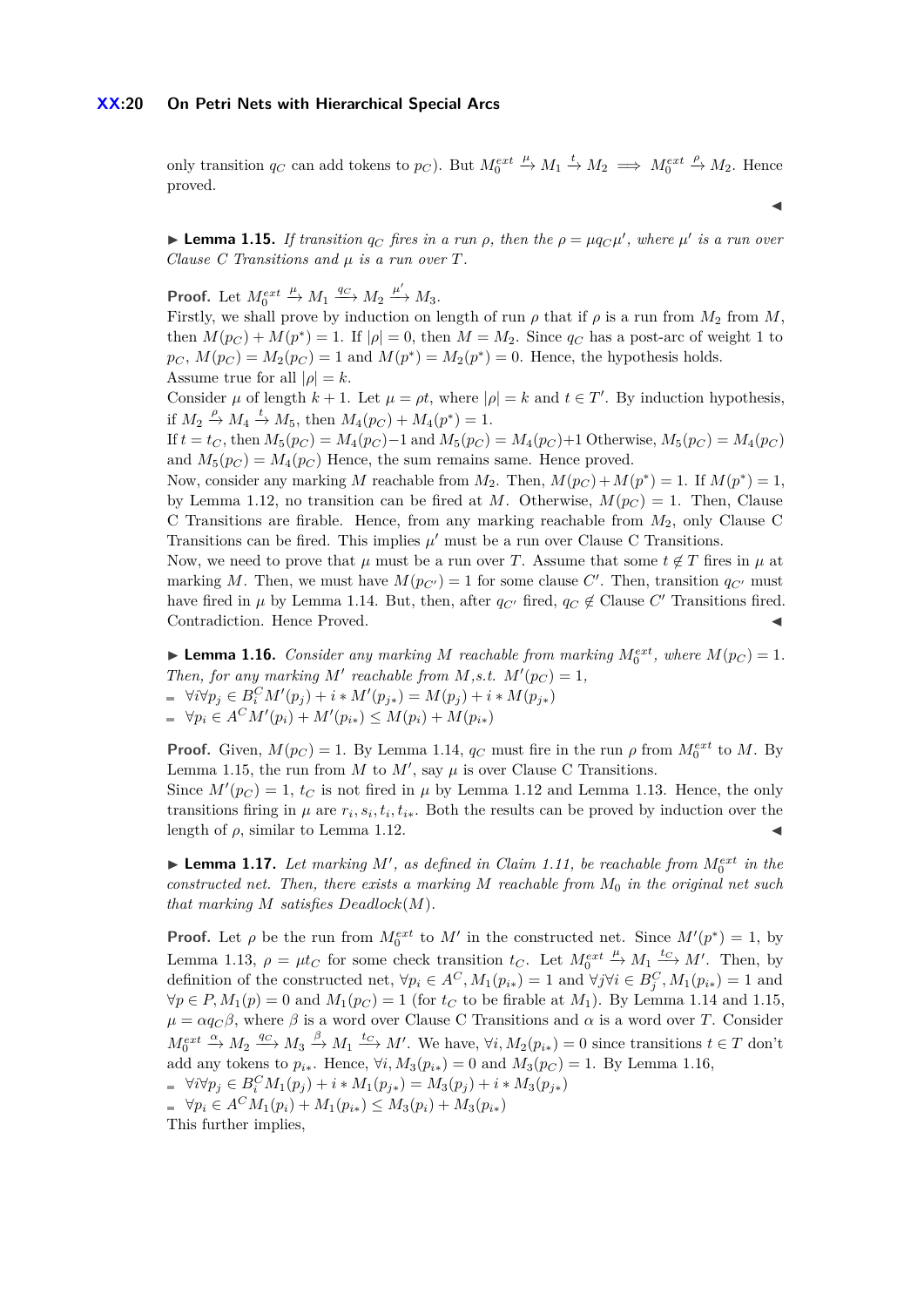

$$
\begin{aligned}\n&= \forall i \forall p_j \in B_i^C i = M_3(p_j) \\
&= \forall p_i \in A^C 1 \le M_3(p_i)\n\end{aligned}
$$

Thus, *M*<sup>3</sup> satisfies clause C by Lemma [1.9.](#page-17-3) Hence, *M*<sup>3</sup> satisfies *Deadlock*(*M*). This further implies that  $M_2$  satisfies  $Deadlock(M)$  (since  $M_3(p) = M_2(p) \forall p \in P$ ) Also,  $M_2 = M_{org}^{ext}$  for some  $M_{org}$ , since  $M_2(p^{**}) = 1$ . Then, by Lemma [1.10,](#page-17-2)  $M_{org}$  is reachable from  $M_0$  in the original net and also satisfied *Deadlock*(*M*). Hence, *Morg* is a deadlocked marking reachable from  $M_0$ . Hence proved.

This proves that Deadlockfreeness of the original HIRPN net is equivalent to reachability of marking  $M'$  in the constructed HIRPN net.

### <span id="page-20-0"></span>**A.3 Reachability in Petri nets with 1 reset arc and 1 inhibitor arc**

Here, we present a reduction from Reachability in Petri Nets with two inhibitor arcs to Petri Nets with one reset and one inhibitor arc.

The construction is shown in the diagram alongside.

In the construction, for one place (place  $p_2$  in the diagram) from which we have an inhibitor arc, we create a copy place (place  $p'_2$  in diagram). In the initial marking, the copy place has equal number of tokens as the original place. The copy place has the same set of arcs as the original place, except for the inhibitor arc. Also, the inhibitor arc of original place is now replaced by a reset arc. The intuitive idea is that the if reset arc is fired when the original place has non-zero number of tokens, then the number of tokens in original place and copy place will not be equal. This can be checked by reachability.

For convenience, assume that the two inhibitor arcs are, one from place  $p_2$  to transition  $t_1$ , and another, from any place to transition  $t_4$ . Let the original net be  $(P, T, F)$ . Then the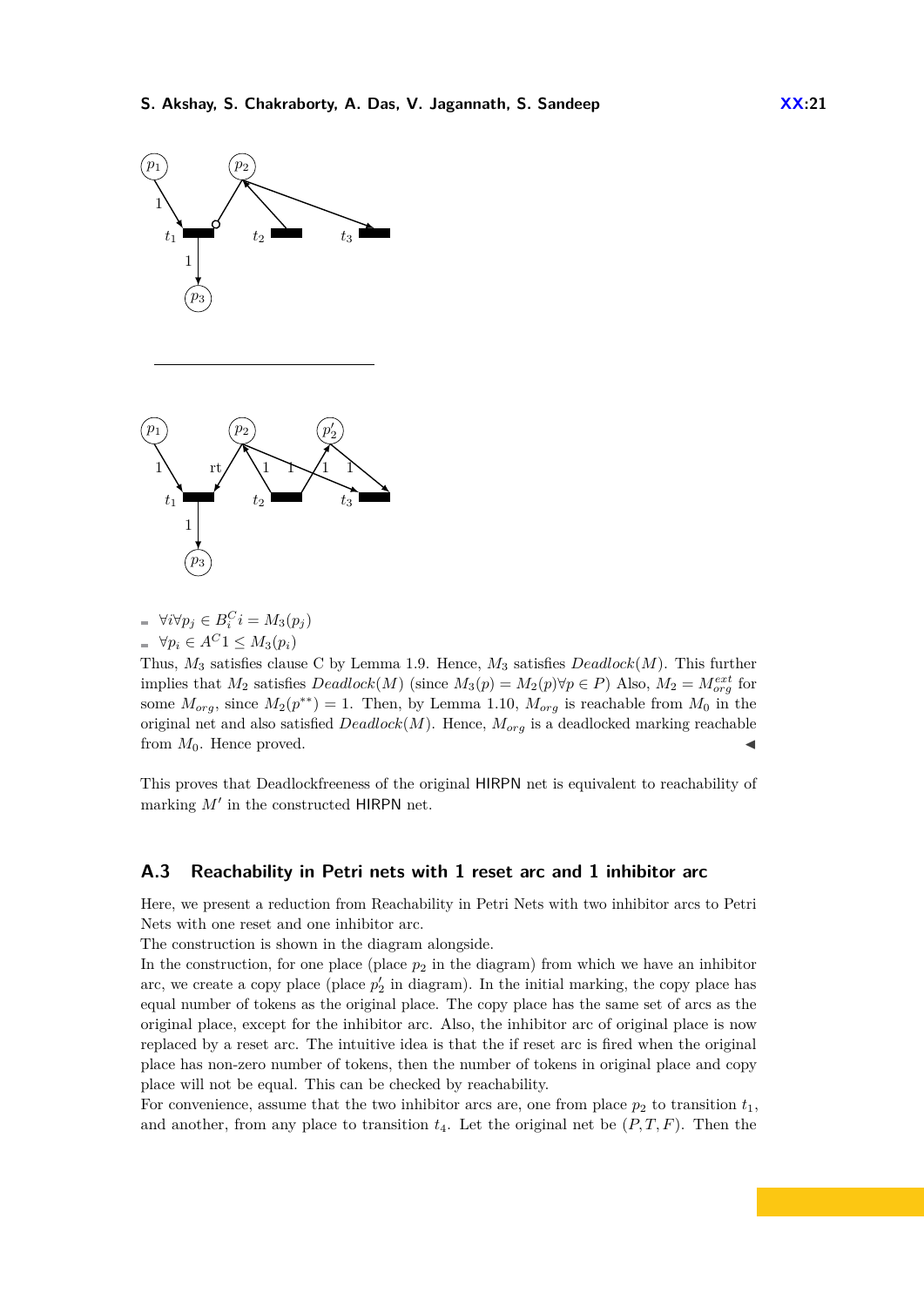### **XX:22 On Petri Nets with Hierarchical Special Arcs**

constructed net is  $(P' = P \cup \{p'_2\}, T, F')$ . The flow function is

$$
F'(p,t) = \begin{cases} R & p = p_2 \land t = t_1 \\ 0 & p = p'_2 \land t = t_1 \\ 0 & p = p'_2 \land t = t_4 \land F(p_2, t_4) = I \ (i.e. \ both \ inh. \ arcs \ from \ p_2) \\ F(p_2, t) & p = p'_2 \land F(p_2, t) \in \mathbb{N} \\ F(p, t) & otherwise \end{cases}
$$

$$
\forall p \in P \ F'(t, p) = F(t, p)
$$

$$
F'(t, p'_2) = F(t, p_2)
$$

Note that by construction,  $\forall t \in T \ F'(p'_2, t) \in \mathbb{N}$ , and  $\forall t \in T \ F'(p'_2, t) > 0 \implies F'(p'_2, t) =$  $F(p_2, t)$ .

For convenience, define for any marking *M* in original net, *Mext* is a run in the constructed net, where

$$
M^{ext}(p'_2) = M(p_2) \land \forall p \in P \ M^{ext}(p) = M(p)
$$

The initial marking in the constructed net is  $M_0^{ext}$ , where  $M_0$  is the initial marking of the original net.

<span id="page-21-0"></span>**Example 1.18.** *Consider a marking*  $M_1$  *of the constructed net, such that*  $M_1(p_2) < M_1(p_2')$ . *Then, for all markings*  $M_2$  *reachable from*  $M_1$ ,  $M_2(p_2) < M_2(p_2')$ .

**Proof.** Let the run from  $M_1$  to  $M_2$  be  $\rho$ .

We shall prove this result by induction over length of  $\rho$ . If  $|\rho| = 0$ , then  $M_2 = M_1$  and hence  $M_2(p_2) = M_1(p_2) < M_1(p'_2) = M_2(p'_2)$ . Assume the statement to be true for all runs  $\mu$  of size *k*.

Consider a run  $\rho$  of size  $k + 1$ . Let  $\rho = \mu t$  where  $\mu$  is a run of length  $k$  and  $t \in T$ . Also, let  $M_1 \stackrel{\mu}{\rightarrow} M_3 \stackrel{t}{\rightarrow} M_2.$ 

By induction hypothesis, we have  $M_3(p_2) < M_3(p_2')$ .

If  $F'(p_2, t) \in \mathbb{N}$ , then  $M_2(p_2) - M_3(p_2) = M_2(p'_2) - M_3(p'_2) = F'(t, p_2) - F'(p_2, t)$ . Hence,  $M_2(p'_2) > M_2(p_2).$ 

If  $F'(p_2, t) = I$ , (i.e.  $t = t_4$  and both inhibitor arcs from  $p_2$  in original net), then  $M_2(p_2) =$  $F'(t, p_2)$  and  $M_2(p'_2) = M_3(p'_2) + F'(t, p_2) > M_2(p_2)$ .

If  $F'(p_2, t) = R$ , (i.e.  $t = t_1$ ), then  $M_2(p_2) = F'(t, p_2)$  and  $M_2(p'_2) = M_3(p'_2) + F'(t, p_2) >$  $M_2(p_2)$ . Thus, in all cases, we have  $M_2(p_2) \leq M_2(p_2')$ .

<span id="page-21-1"></span>▶ **Lemma 1.19.** *For all reachable markings*  $M_1$ *, we have*  $M_1(p_2) \leq M_1(p_2')$ *.* 

**Proof.** The proof is similar to that of Lemma [1.18.](#page-21-0)

J

I **Lemma 1.20.** *Reachability in Inhibitor Petri Nets is reducible to Reachability in Reset Petri Nets. Also, this reduction conserves the hierarchy in the nets.*

**Proof.** We shall prove that reachability of a marking M in the original net is equivalent to the reachability of marking  $M' = M^{ext}$ .

Let the marking *M* be reachable in the original net. Let the corresponding run be  $\rho$ . Consider the run in the constructed net. We claim that the run is valid and the marking reached is  $M'$ .

We shall show this by induction over length of the run.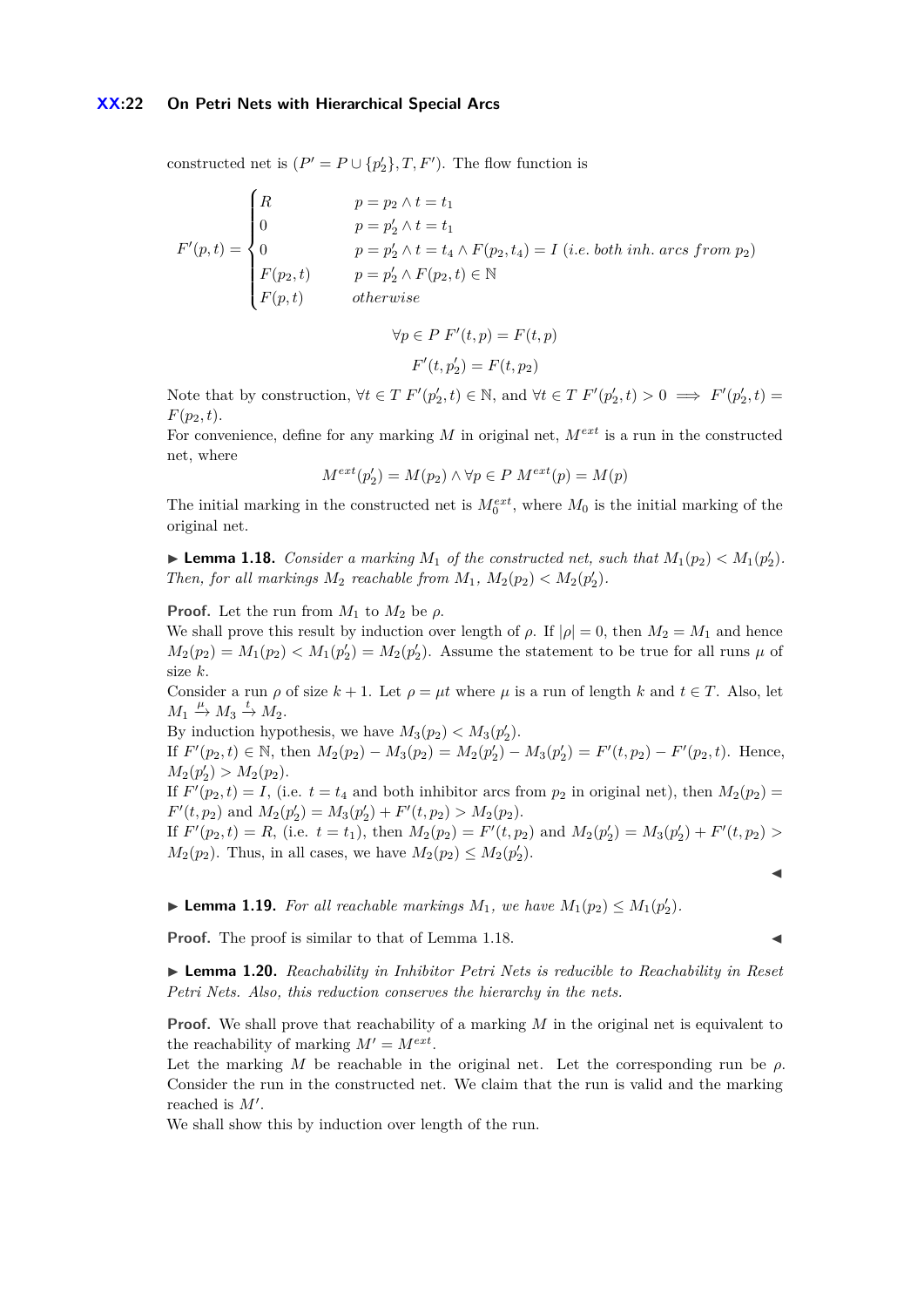If  $|\rho| = 0$ , then  $M = M_0$  and hence  $M' = M_0^{ext}$ . Then  $\rho$  is a run from  $M_0^{ext}$  to  $M'$ . Assume the statement to be true for all runs  $\mu$  of length  $k$ .

Consider any run  $\rho$  of length  $k + 1$ . Let  $\rho = \mu t$ , where  $\mu$  is a run of length  $k$  and  $t \in T$ . Also, let  $M_0 \stackrel{\mu}{\rightarrow} M_1 \stackrel{t}{\rightarrow} M$ .

By induction hypothesis, we have in the constructed net,  $M_0^{ext}$  $\stackrel{\mu}{\rightarrow} M_1^{ext}$ . Given that transition *t* fires at *M*<sub>1</sub>. Thus, we have,  $\forall p \in P$ , if  $F(p, t) \in \mathbb{N}$ , then  $M_1(p) > F(p, t)$ , and if  $F(p,t) = I$ , then  $M_1(p) = 0$ .

Consider any  $p \in P \cup \{p'_2\}.$ 

If  $t \neq t_1$ , then  $\forall p \in P$   $F'(p,t) = F(p,t)$  by definition, and hence,  $M_1^{ext}(p) =$  $M_1(p) > F(p,t) = F'(p,t)$ . Also,  $F'(p'_2, t) \in \mathbb{N}$  by construction. If  $F'(p'_2, t) > 0$ , then  $F'(p'_2, t) = F(p_2, t)$ , by construction. Now, by Lemma [1.19,](#page-21-1)  $M_1^{ext}(p'_2) \ge M_1^{ext}(p_2) =$  $M_1(p_2) \geq F(p_2, t) = F'(p'_2, t)$ . Hence *t* is firable at  $M_1^{ext}$ .

If  $t = t_1$ , then  $F'(p_2, t) = R$ ,  $F'(p'_2, t) = 0$  and  $\forall p \in P - \{p_2\}$   $F'(p, t) = F(p, t)$ . Again, t is firable at  $M_1^{ext}$ .

Hence *t* is firable at marking  $M_1^{ext}$ . Let  $M_1^{ext} \stackrel{t}{\to} M'$ .

We already know that  $M_1 \stackrel{t}{\rightarrow} M$ . We now need to prove that  $M' = M^{ext}$ . If  $t \neq t_1$ :

 $\forall p \in P \ M'(p) = M_1^{ext}(p) - F'(p, t) + F'(t, p) = M_1(p) - F(p, t) + F(t, p) = M(p)$  $M'(p'_2) = M_1^{ext}(p'_2) - F'(p'_2, t) + F'(t, p'_2) = M_1(p_2) - F(p_2, t) + F(t, p_2) = M(p_2)$ Thus,  $M' = M^{ext}$ If  $t = t_1$ :  $\forall p \in P - \{p_2\} \ M'(p) = M_1^{ext}(p) - F'(p, t) + F'(t, p) = M_1(p) - F(p, t) + F(t, p) = M(p)$  $M_1(p_2) = 0$  for  $t_1$  to be firable at  $M_1$ Then,  $M'(p_2) = F'(t_1, p_2) = M_1(p_2) + F'(t_1, p_2) = M_1(p_2) + F(t_1, p_2) = M(p_2)$  $M'(p_2) = M_1^{ext}(p'_2) + F'(t_1, p'_2) = M_1(p_2) + F(t_1, p_2) = M(p_2)$ Thus,  $M' = M^{ext}$ 

Hence proved.

Let the marking  $M'$  be reachable in the modified net. Thus, there exists a run  $\rho$ from initial marking  $M_0^{ext}$  to  $M'$ .

Claim, run  $\rho$  is a valid run in the original net from  $M_0$  to  $M$ .

We prove this by induction over length of *ρ*.

If  $|\rho| = 0$ , then  $M' = M_0^{ext}$ , and then  $M = M_0$  and hence  $\rho$  is a run from  $M_0$  to  $M$ . Assume the statement to be true for all runs  $\mu$  of length k.

Consider any run  $\rho$  of length  $k + 1$ . Let  $\rho = \mu t$  for  $\mu$  a run of length k, and  $t \in T$ . Also, let  $M_0^{ext}$  $x^{\mu} \rightarrow M_1' \rightarrow M^{ext}$ .

From Lemma [1.19](#page-21-1) and [1.18,](#page-21-0) we conclude that for all  $p \in P$ ,  $M'_1(p_2) = M'_1(p'_2)$ . Thus,  $M_1' = M_1^{ext}$  for some marking  $M_1$ . Also, if  $t = t_1$ , then  $M_1(p_2) = 0$ . Else, the marking reached on firing *t* cannot be  $M^{ext}$  (Since  $M^{ext}(p'_2) \neq M^{ext}(p_2)$  as we lose tokens from  $p_2$ on firing  $t_1$ ).

By induction hypothesis,  $\mu$  is a run from  $M_0$  to  $M_1$ .

Also,  $F(p, t) = I$  implies  $M_1(p) = 0$  (If  $(p, t) = (p_2, t_1)$ , then discussed above, and otherwise,  $M_1(p) = M_1^{ext}(p) = 0$  since  $F'(p, t) = F(p, t) = I$  and t is firable).

If  $F(p, t) \in \mathbb{N}$ , then  $F'(p, t) \leq M_1^{ext}(p)$ . Therefore,  $F(p, t) \leq M_1(p)$ .

Hence, *t* can be fired at marking  $M_1$ . Let  $M_1 \stackrel{t}{\rightarrow} M^*$ .

Now, we need only prove that *M*<sup>∗</sup> = *M*. This is easy to see, as the flow relation is unchanged for the the set of places *P*.  $M^*(p) = M_1(p) - F(p, t) + F(t, p) = M_1^{ext}(p) - F'(p, t) + F'(t, p) =$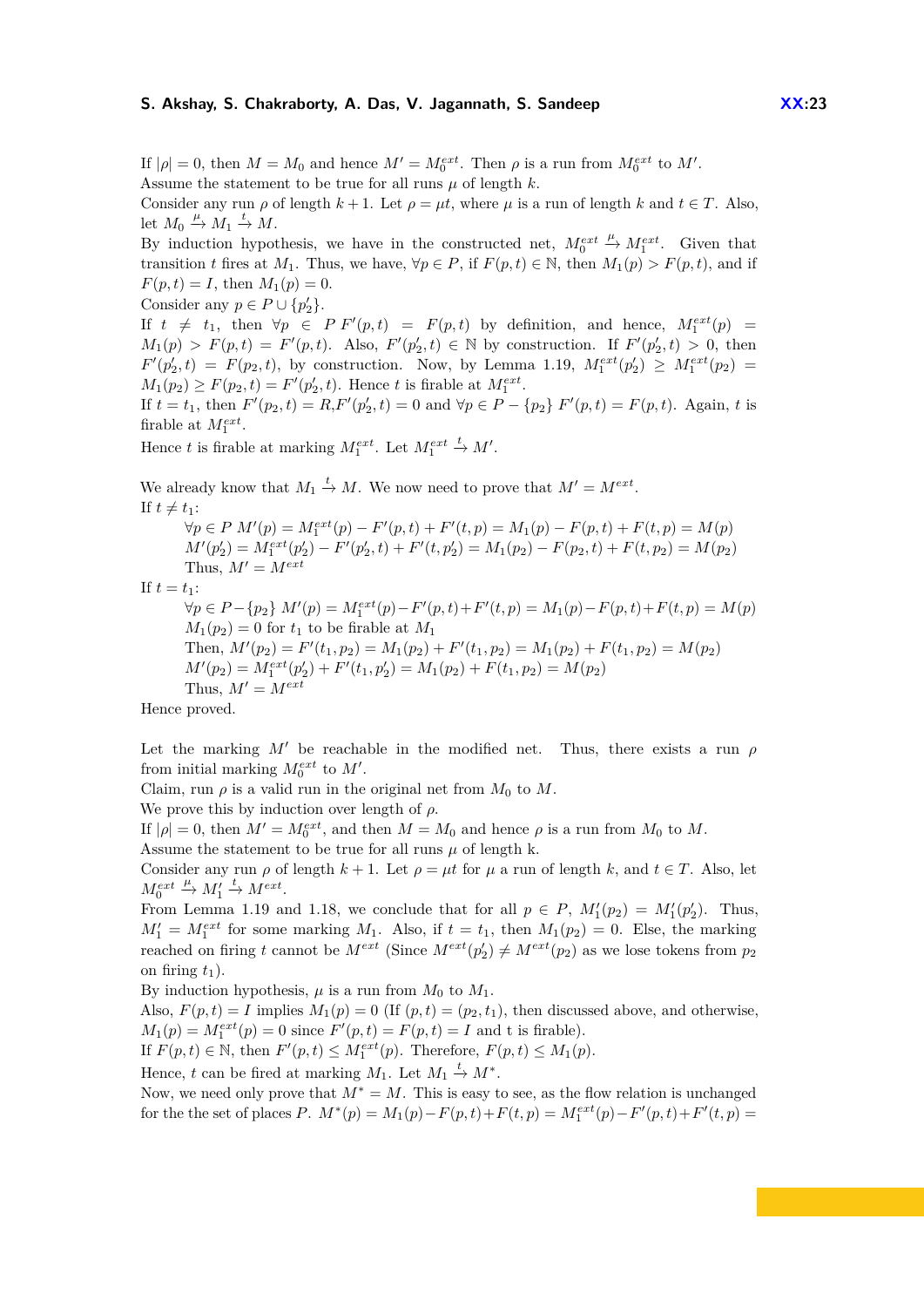### **XX:24 On Petri Nets with Hierarchical Special Arcs**

 $M^{ext}(p) = M(p).$ Hence,  $M^* = M$ .

This completes the proof.

▶ **Theorem 1.21.** *Reachability in Petrinets with 1 inhibitor arc and 1 reset arc is undecidable* 

This subsection proved that reachability in undecidable in Petri nets with 1 inhibitor arc and 1 reset arc. This fixes the decidability frontier perfectly. While reachability in Petri nets with one inhibitor arc and Petri nets with one reset arc are decidable, reachability in Petri nets with one inhibitor arc and one reset arc is undecidable.

We can further provide a reduction from Deadlockfreeness in Petri nets with two inhibitor arcs (from two different places) to deadlockfreeness in Petri nets with one reset arc and hierarchical inhibitor arcs. For this, we have two copy places,  $p'_2$  and  $p''_2$ , instead of one (flow relation is same for both copy places). To above construction (call it N), we add a place  $p^*$ , which has a pre-arc and post-arc to all transitions in N. We add another place  $p^{**}$  and a transition  $t^*$ , with pre-place as  $p^*$  and post-place as  $p^{**}$  with weight of all arcs as 1. For every transition  $t$  in N, we add a new transition  $t'$ , such that  $F(t', p_2) = F(t', p'_2) = F(p_2, t') = F(p'_2, t') = 0 \land \forall p \notin \{p_2, p'_2\} F(t', p) = F(p, t') = F(p, t)$ (if  $F(p, t') \notin \mathbb{N}$  then  $F(t', p) = 0$ ). We add two more transitions, say  $s^*$  and  $r^*$ , where  $s^*$  has a pre-arc from  $p_2$ ,  $p'_2$  and  $p^{**}$  each of weight 1, and a post-arc of weight 1 to  $p^{**}$ . Thus,  $s^*$  just empties one token each from  $p_2$  and  $p'_2$  when  $p^{**}$  has a token. Transition  $r^*$  has a pre-arc from  $p'_2$  and  $p^{**}$  and post-arcs to  $p'_2$  and  $p^{**}$ .

Clearly, if a deadlocked marking is reachable in original net, then in the constructed net, one can reach that marking, then fire  $t^*$ , and empty  $p'_2$  using  $s^*$ . Now, no transition is firable, and we reach a deadlocked marking in the constructed net.

Conversely, if a deadlocked marking is reached in constructed net, then we must have a token in  $p^{**}$  and  $t^*$  has fired in the run (say the run is  $\mu t^* \mu'$ ) (else, there is a token in  $p^*$ and  $t^*$  is firable). This implies that  $p'_2$  has no tokens, which means number of tokens in  $p_2$  (which must be lesser than number of tokens in  $p'_2$  by Lemma [1.18](#page-21-0) above), must have 0 tokens, implying that  $t_1$  was never fired when  $p_2$  had non-zero tokens (By Lemma [1.19\)](#page-21-1) and number of tokens in  $p_2^{\prime\prime}$  and in  $p_2$  are equal before  $t^*$  fired. Since none of the other added transitions is firable, though number of tokens in  $p''_2$  is equal to number of tokens in  $p_2$ , the marking reached by  $\mu$  in original net is in deadlock.

# <span id="page-23-0"></span>**A.4 Coverability in R-HIPN**

**Lemma 1.22.** The place  $q_i$  and only  $q_i$  in the Petri net gets a token when the instruction *numbered i is being simulated.*

**Proof.** The proof of this property of the run in the Petri net is by induction on the number of instructions simulated so far.

**Base Case** We start the Petri net with one token in *q*<sup>0</sup> and no tokens in all other places. So, when the first instruction is simulated, we have a single token in  $q_0$  and no tokens in any other *q<sup>i</sup>*

**Induction Hypothesis** Assume that when we are simulating the *k*th instruction of two counter machine which corresponds to instruction *i* and hence we have a token in *q<sup>i</sup>* .

**Inductive Proof** Now, consider the instruction number  $k + 1$ . The instruction can be of two types.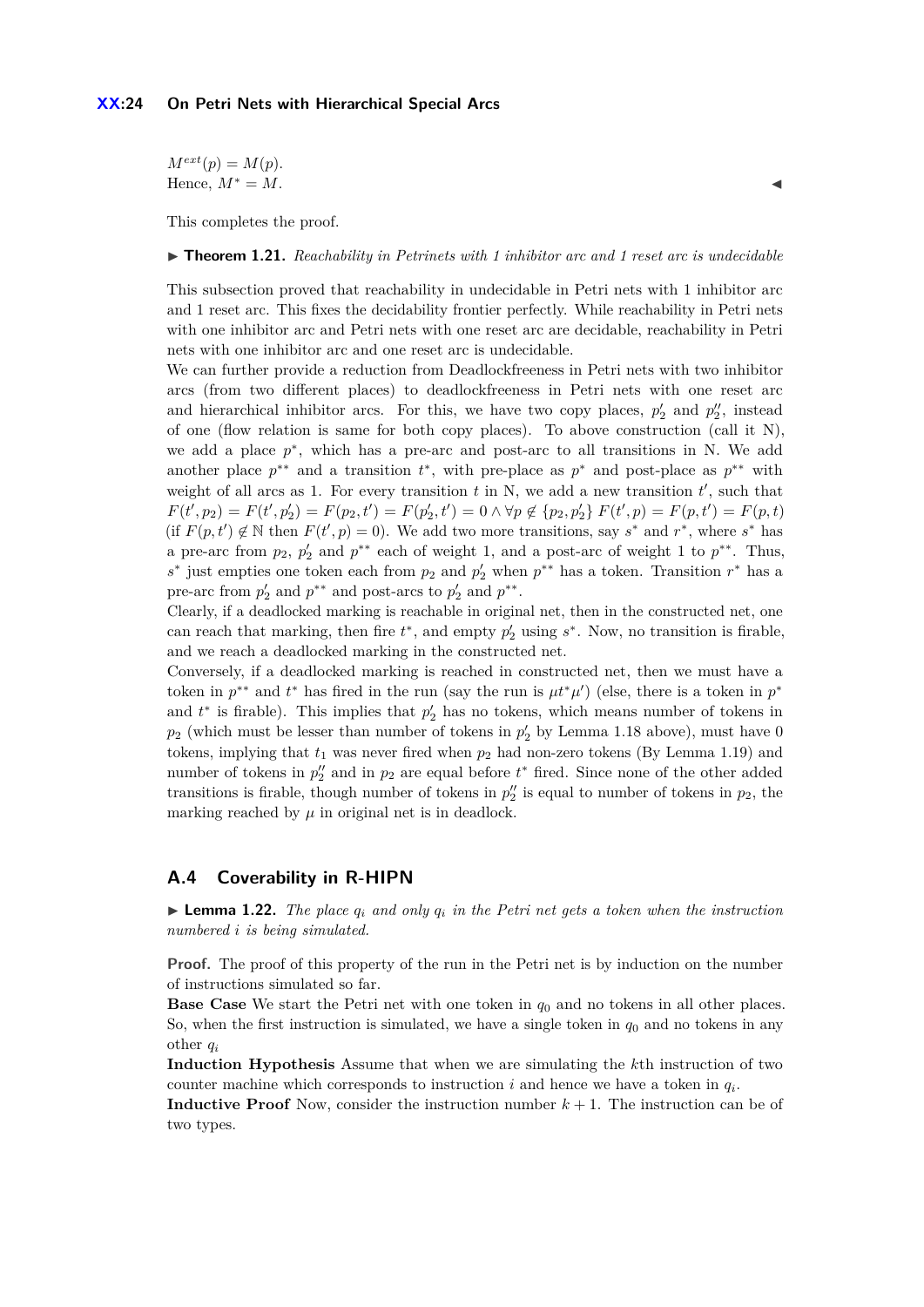- **1.** INC instruction From our construction, only one transition can fire and when it fires, *q<sup>i</sup>* becomes empty and  $q_i$  gets the token.
- **2.** JZDEC instruction From our construction, when  $q_i$  gets a token, the place  $S_{r1}$  gets a token. Now, two transitions can fire. Both of them use  $S_{r1}$ . Hence, only one of them can fire. As both of them use  $q_{i1}$ , it gets empty after the next transition. Hence, all other places in the net stay empty.

▶ **Lemma 1.23.** In any reachable marking M,  $M(S) \geq M(C_1) + M(C_2)$  and  $M(S) =$  $M(C_1) + M(C_2)$  *iff there are no incorrect transitions fired in the run to* M

**Proof.** Consider  $f = M(S) - M(C_1) - M(C_2)$ . If the transition is not incorrect, then *f* remains the same. Because, if  $S$  is incremented,  $C_1$  or  $C_2$  is incremented. Same is the case for decrement operation. But, if the transition is incorrect, *S* is unchanged while  $C_1$  or  $C_2$ decreases. So, *f* increases. Initially, *S*,  $C_1$  and  $C_2$  are empty, *f* is zero. We prove that  $f \ge 0$ 

- **Case 1a.**  $C_r$  is non empty and the token correctly goes to place  $q_j$  In this case, both *S* and  $C_r$  are decremented by 1. So,  $f$  remains the same.
- **Case 1b.**  $C_r$  is non empty and the token incorrectly goes to place  $q_l$  In this case,  $C_r$  is emptied while *S* remains the same. Thus, *f* increases.
- **Case 2a.***C<sub>r</sub>* is empty and the token goes to place  $q_i$  This case is not possible as the transition on the left (Guessing  $C_r$  is non empty) can not fire with  $C_r$  being empty.
- **Case 2b.**  $C_r$  is empty and the token correctly goes to place  $q_l$  In this case, first  $S_{r_1}$  gets the token, the reset arc transition fires.  $S_{r2}$  gets the token. Now, the transition that uses it fires, thus emptying  $q_{i1}$ . The token is present only in place  $q_l$ .  $f$  doesn't change as the number of tokens in  $S$  and  $C_r$  remain the same.

Notice that *f* remains same in all the cases except in 1b where it's increased. This proves the lemma.  $\blacktriangleleft$ 

### **A.4.1 Checking for Incorrect Transitions**

To check if  $M(S) = M(C_1) + M(C_2)$ , we do three steps. As a first step, We divide  $q_n$  into three places  $q_{n1}$ ,  $q_{n2}$  and  $q_{n3}$ .



Step - 1 : We transfer all the tokens from  $C_1$  to  $C_2$ .

J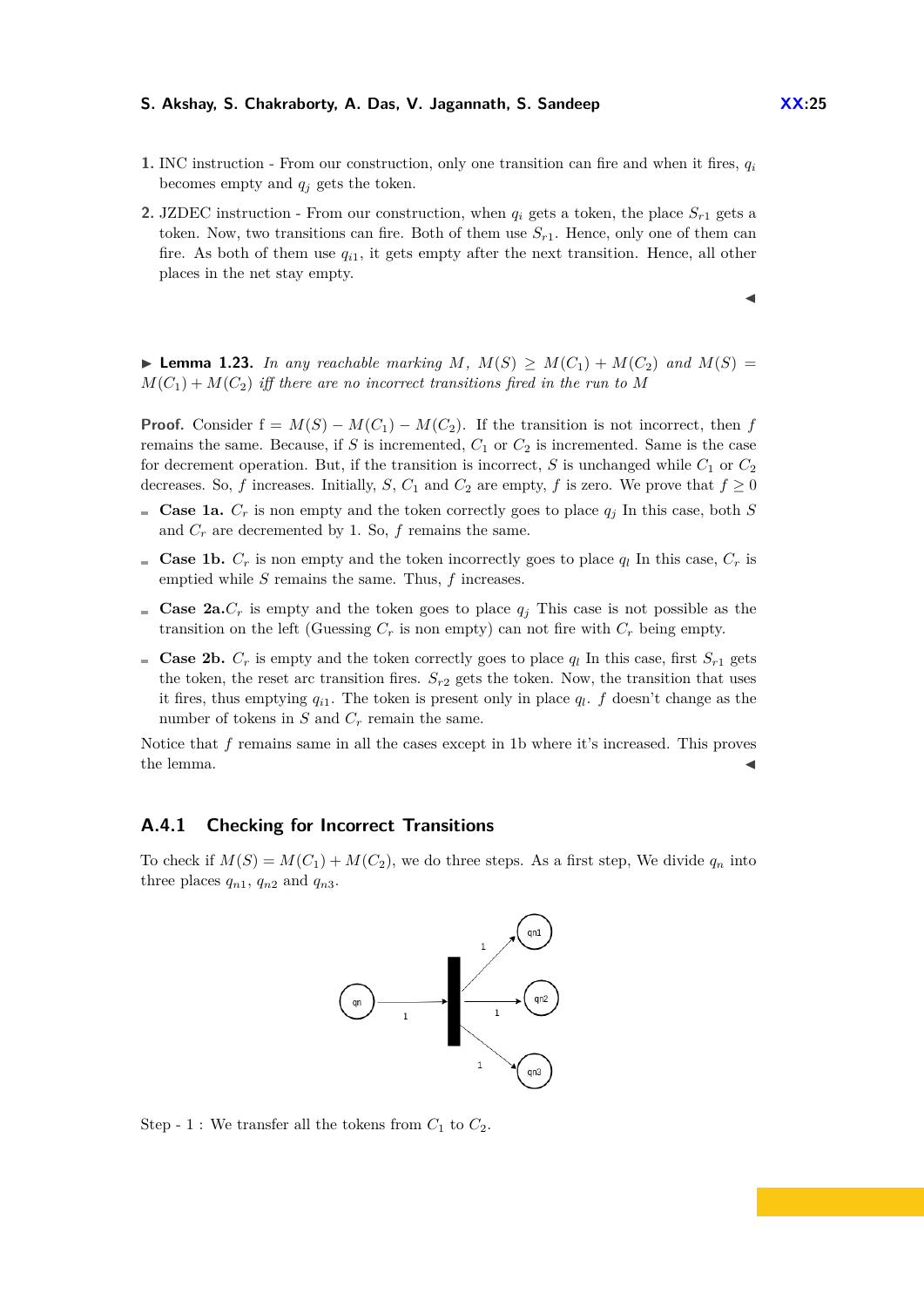

Step - 2 : Remove  $M(C_2)$  number of tokens from *S*.



Step - 3 : Now, all that remains to be checked is whether *S* is empty or not. This can be done with an inhibitor arc.



# **A.4.2 Transfer Arcs and Place reachability**

The above proof works for 2 transfer  $arcs + 1$  inhibitor arcs as well. We replace reset  $arc$ with transfer arc from  $C_r$  to a dump place. Hence, Coverability in a Petri net with two transfer arcs and one inhibitor arc is undecidable.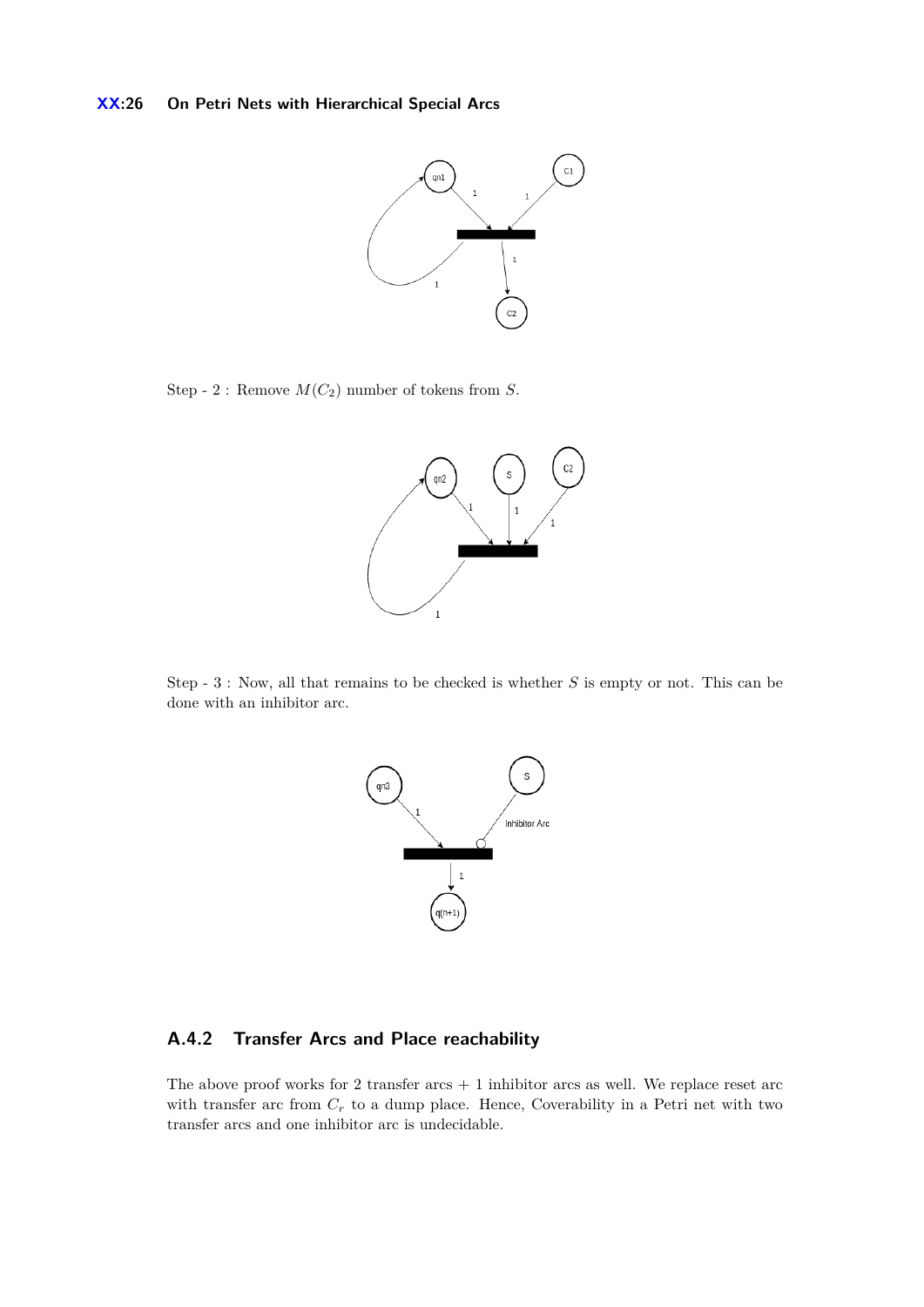

Decidability of Coverability in Petri nets with 1 reset arc and 1 inhibitor arc is still open. Similarly, deadlockfreeness in Petri nets with 1 reset arc and 1 inhibitor arc is open. In summary, when we add reset arcs without hierarchy to HIPN, termination remains decidable, while reachability, deadlockfreeness and coverability become undecidable.

# <span id="page-26-0"></span>**A.5 Reachability in HTPN**

The construction discussed in [6.1](#page-11-2) requires that there is no pre-arc from  $p_1$  to  $t_2$ . Even if this is not the case, we can construct an equivalent petri net, with this property as shown in the following construction.



Additionally, the place  $p_{\rm s}$  has a pre-arc and post-arc to every transition other than *t*2. The above two nets are equivalent, and the right net has no newly introduced deadlocked reachable marking too.

▶ **Lemma 1.24.** For any reachable marking M, we have  $M(p_*) = 0 \implies M(p_1) = 0$ . *Similarly,*  $M(p'_*) = 0 \implies M(p'_1) = 0$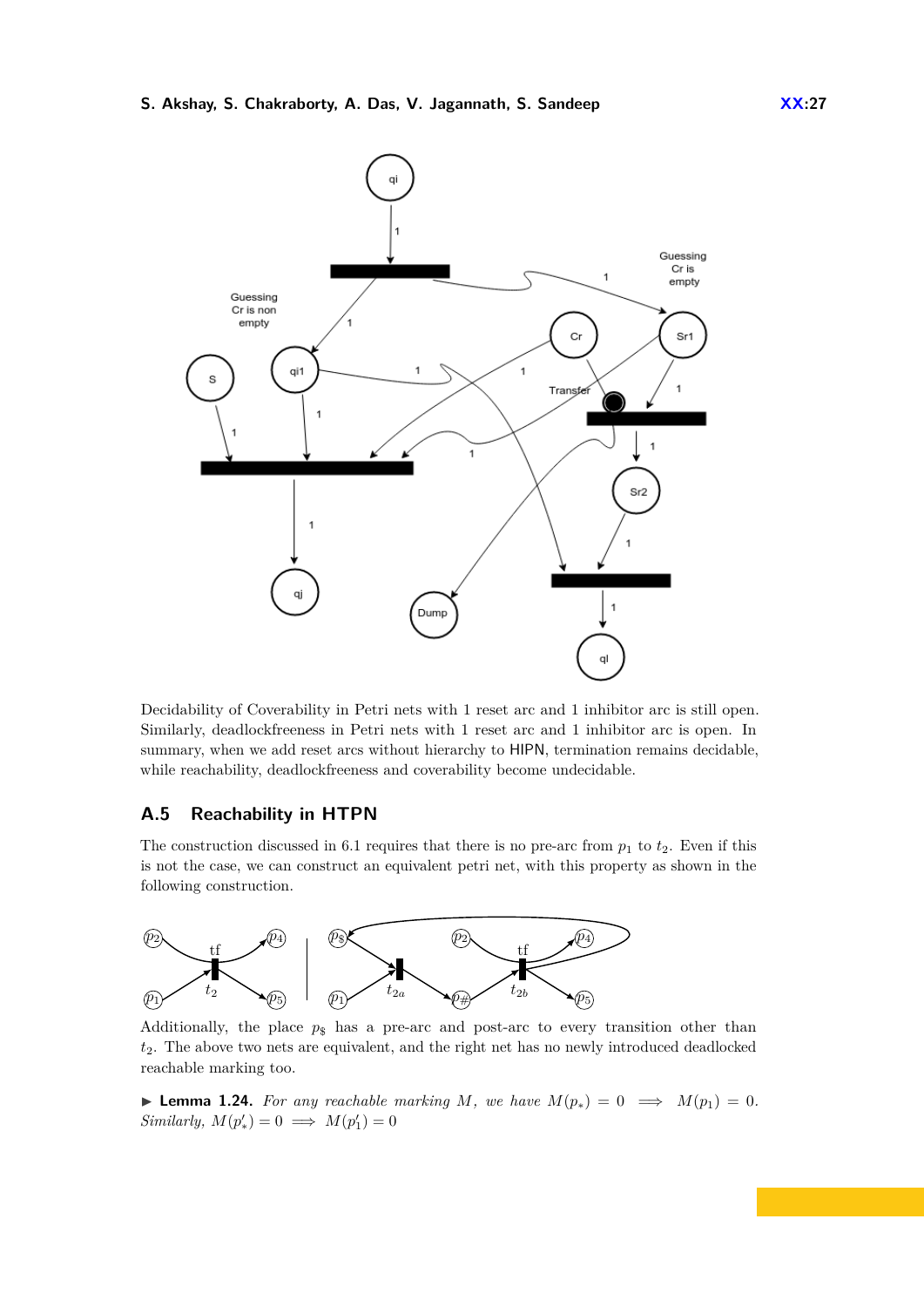### **XX:28 On Petri Nets with Hierarchical Special Arcs**

**Proof.** This can be shown by induction over the length of run  $\rho$  to *M* from  $M_0'$ 

 $\mathcal{L}$ 

 $\blacktriangleright$  **Lemma 1.25.** *If marking M is reachable from*  $M_0$  *in the original net, then*  $A_M$  *or*  $B_M$  *is reachable from*  $M'_0$ .

**Proof.** Let  $\rho$  be a run from  $M_0$  to  $M$  in the original net. We shall prove by induction over the length of  $\rho$ . If  $|\rho| = 0$ , then  $\rho$  is a run in the constructed net from  $M'_0$  to  $A_M$ .

Assume that the statement is true for all  $|\rho| = k$ .

Consider any run  $\rho$  of length  $k + 1$ . Let  $\rho = \mu t$  where  $\mu$  is a run of length  $k$  and  $t \in T$ . Also, let  $M_0 \stackrel{\mu}{\rightarrow} M_1 \stackrel{t}{\rightarrow} M$ .

By induction hypothesis, either  $A_{M_1}$  or  $B_{M_1}$  is reachable from  $M'_0$ .

Without loss of generality, assume  $A_{M_1}$  is reachable.

If  $t \neq t_2$ , then, firstly, transition *t* is firable at  $A_{M_1}$ , by definition of  $A_{M_1}$ , since the pre-places of  $t$  in have equal number of tokens as in the marking  $M_1$ , where it is firable.

Let  $A_{M_1} \stackrel{t}{\rightarrow} M'$ . Now, notice that  $M'(p_*) = 1$ ,  $M'(p'_1) = M'(p'_*) = 0$  and for all other places, we have  $M'(p) = A_{M_1}(p) - F(p, t) + F(t, p) = M_1(p) - F(p, t) + F(t, p) = M(p)$ . Hence,  $M' = A_M$ .

If  $t = t_2$ , then, again, transition  $t$  is firable at  $A_{M_1}$ , by definition of  $A_{M_1}$ .

Let  $A_{M_1} \stackrel{t}{\rightarrow} M'$ . Now, notice that  $M'(p'_*) = 1$ ,  $M'(p_1) = M'(p_*) = 0$  and for all other places except  $p'_1$ , we have  $M'(p) = A_{M_1}(p) - F(p, t) + F(t, p) = M_1(p) - F(p, t) + F(t, p) = M(p)$ . Also,  $M'(p'_1) = A_{M_1}(p_1) = M_1(p_1) = M(p_1)$ . Hence,  $M' = B_M$ . Hence proved.

**Example 1.26.** *If marking*  $A_M$  *or*  $B_M$  *is reachable from*  $M'_0$  *in the constructed net, then marking M is reachable from M*<sup>0</sup>

**Proof.** We shall prove this by induction over length of the run  $\rho$  from  $M_0'$  to  $A_M$  or  $B_M$ . If  $|\rho| = 0$ , then  $A_M = M'_0$  is reached from  $M'_0$  by  $\rho$ . Trivially, M is reachable from  $M_0$ . Assume that the statement is true for all runs  $\mu$  of length equal to  $k$ .

Consider a run  $\rho$  of length  $k + 1$ . Let  $\rho = \mu t$  where  $t \in T'$  and  $\mu$  is a run of length k. Also, without loss of generality, let  $M'_0$  $\stackrel{\mu}{\rightarrow} M'_1 \stackrel{t}{\rightarrow} A_M.$ 

Then, *t* can be either  $t'_2$  or  $t_i$ , where  $i \neq 2$ .

If  $t = t'_2$ , then  $M'_1(p_*) = M'_1(p_1) = 0$ ,  $M'_1(p'_*) = 1$  and  $M'_1(p'_1) = A_M(p_1) = M(p_1)$ . Hence,  $M_1' = B_{M_1}$  for some marking  $M_1$ .

By induction hypothesis, the marking  $M_1$  is reachable from  $M_0$  in the original net.

Consider firing  $t_2$  at  $M_1$ . Clearly, transition  $t_2$  is firable at  $M_1$  as  $t'_2$  is firable at  $B_{M_1}$ . Let  $M_1 \xrightarrow{t_2} M^*$ . Then,  $\forall p \neq p_1 M^*(p) = A_M(p) = M(p)$ . Also,  $M^*(p_1) = M_1(p_1) = B_{M_1}(p'_1) =$  $A_M(p_1) = M(p_1)$ . Hence,  $M^* = M$ . Hence, marking *M* is reachable from  $M_0$ .

This reduction proves that reachability is undecidable in general HTPN. However, as seen in Section 4.1, if the transfer arcs satisfy a structural condition, reachability is decidable.

Also, Deadlockfreeness in transfer petri nets (which is undecidable) is reducible to deadlockfreeness in HTPN by the same construction. Thus, deadlockfreeness in HTPN is also undecidable.

NOTE: The above construction also shows that coverability in HITPN is undecidable, since Coverability in nets with 2 transfer arcs and 1 inhibitor arc is undecidable as shown in Section [5.2](#page-9-2)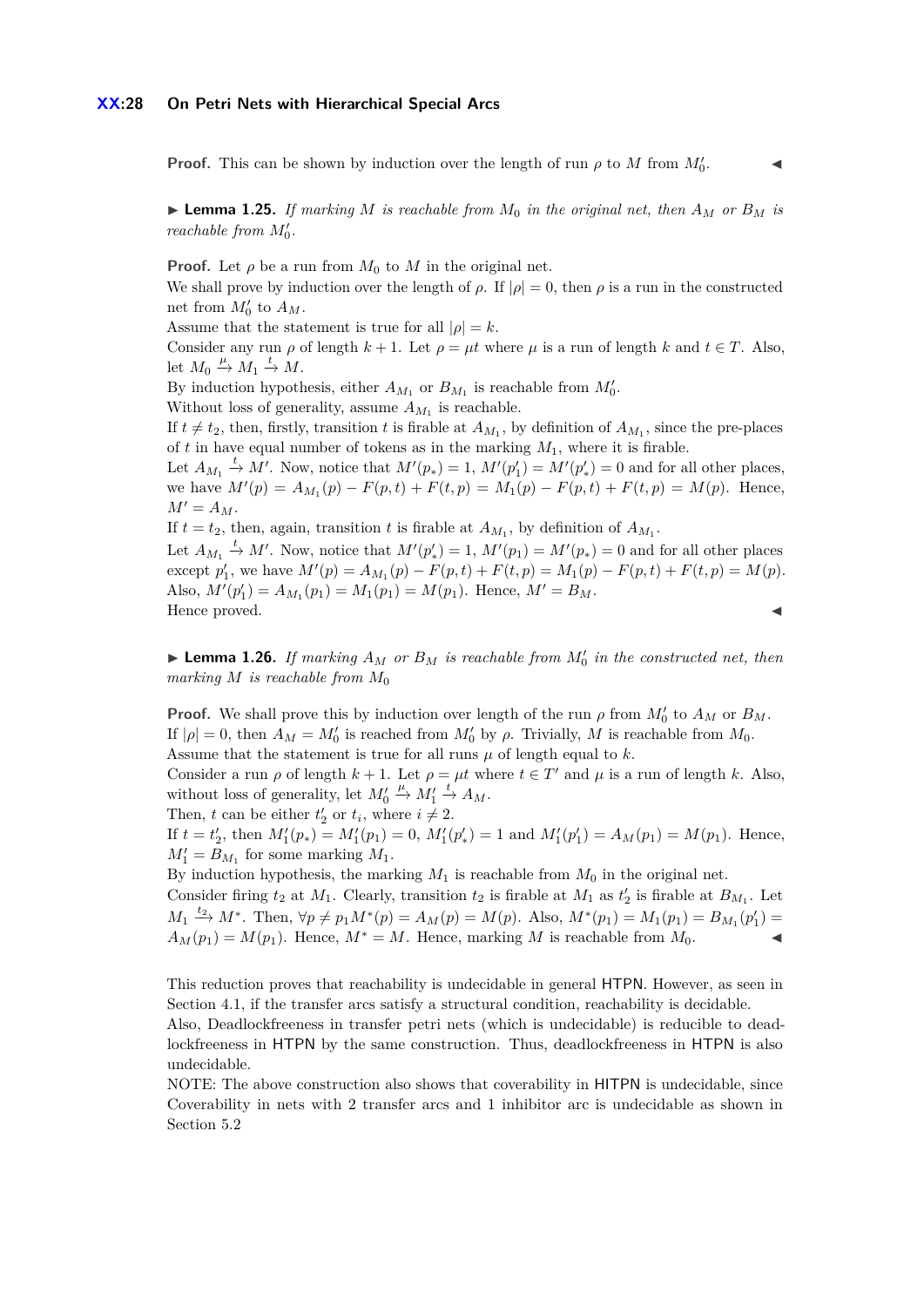# <span id="page-28-0"></span>**A.6 Hardness of Termination in HITPN**

We use the same notations as in subsection [6.2.](#page-12-0) We prove a series of statements which are finally used to prove lemma [6.4.](#page-13-2)

<span id="page-28-2"></span>I **Lemma 1.27.** *There cannot be a non-terminating run in the forward phase.*

**Proof.** All the places in the net have been divided among three groups, namely  $G_1$ ,  $G_2$  and *G*3. We notice that, there is no transition, with a pre-place in a larger index group and post-place in a smaller or same index group. Thus, the tokens always move towards the larger index groups, and hence there can never be a non-terminating run.

In any run of *N*, we call the set of transitions between  $(i - 1)$ st firing of  $t_R$  and *i*th firing of  $t_R$  as *i*th forward phase,  $i > 1$ . The first forward phase is defined as set of transitions before first firing of *tR*. As a result of the above lemma, every run starting in *i*th forward phase either terminates or goes to  $(i + 1)$ st forward phase.

We call place  $u_{ji}$  (and transition  $t_{ji}$ ) as incrementing, if  $M_{ij} \ge 0$  [i.e. post-arc from  $t_{ji}$  to  $u'_i$ ] and decrementing if  $M_{ij} < 0$  [i.e. pre-arc from  $u'_i$  to  $t_{ji}$ ].

<span id="page-28-1"></span>**I Lemma 1.28.** Suppose that the number of tokens in places  $\{u_1, \ldots, u_n\}$  corresponds to *vector u*¯ *before starting of kth forward phase and the number of tokens in all other places except G, G' is zero. Then, for any marking reachable in the kth forward phase,*  $\forall 1 \leq i \leq n$ , *we have,*

$$
u'_{i} - \sum_{j}^{u_{ji} \in Decrementing} u_{ji} + \sum_{j}^{u_{ji} \in Increasing} u_{ji} + \sum_{j} M_{ij} u_{j} = (M\bar{u})_{i}
$$

**Proof.** Clearly, the equation is satisfied in the initial marking. Assume that the equation is satisfied in marking  $M_1$ , and  $M_1 \stackrel{t}{\rightarrow} M_2$ . Case 1: t is  $t_j$ .

In this case, the number of tokens in  $u_j$  decreases by 1, and the number of tokens in  $u_{ji}$ increases by  $|M_{ij}|$ . This would then have two sub cases:

- $M_{ij} \geq 0$ : Then,  $u_{ji}$  is an incrementing place. Hence,  $\sum_j M_{ij}u_j$  decreases by  $M_{ij}$ , and  $\sum_{j}^{u_{ji}\in\text{Incrementing}} u_{ji}$  increases by  $M_{ij}$ , while all other terms remain same. Thus the summation remains constant. Hence,  $LHS(M_1) = LHS(M_2)$ .
- $M_{ij}$  < 0: Then,  $u_{ji}$  is a decrementing place. Hence,  $\sum_j M_{ij}u_j$  decreases by  $-M_{ij}$ , and  $\sum_{j}^{u_{ji} \in Decrementing} u_{ji}$  decreases by  $-M_{ij}$ , while all other terms remain same. Thus the summation(since the terms changing have different signs in LHS) remains constant. Hence,  $LHS(M_1) = LHS(M_2).$

Case 2: t is  $t_{ji}$ 

We consider two cases again :

- $u_{ji}$  is an incrementing place: Then,  $\sum_{j}^{u_{ji} \in {\text{Incrementing}}} u_{ji}$  decreases by 1 and  $u'_{i}$  increases by 1, with all other terms remaining constant. Hence, the summation remains constant. Thus,  $LHS(M_1) = LHS(M_2)$ .
- $u_{ji}$  is a decrementing place: Then,  $\sum_{j}^{u_{ji}\in Decembering} u_{ji}$  decreases by 1 and  $u'_i$  decreases by 1, with all other terms remaining constant. Hence, the summation(since the terms changing have different signs in LHS) remains constant. Thus,  $LHS(M_1) = LHS(M_2)$ .

Thus, in all cases, LHS remains same for both *M*<sup>1</sup> and *M*2. Thus, by induction on the length of path from initial marking to any reachable marking, the given invariant holds for all reachable markings in N.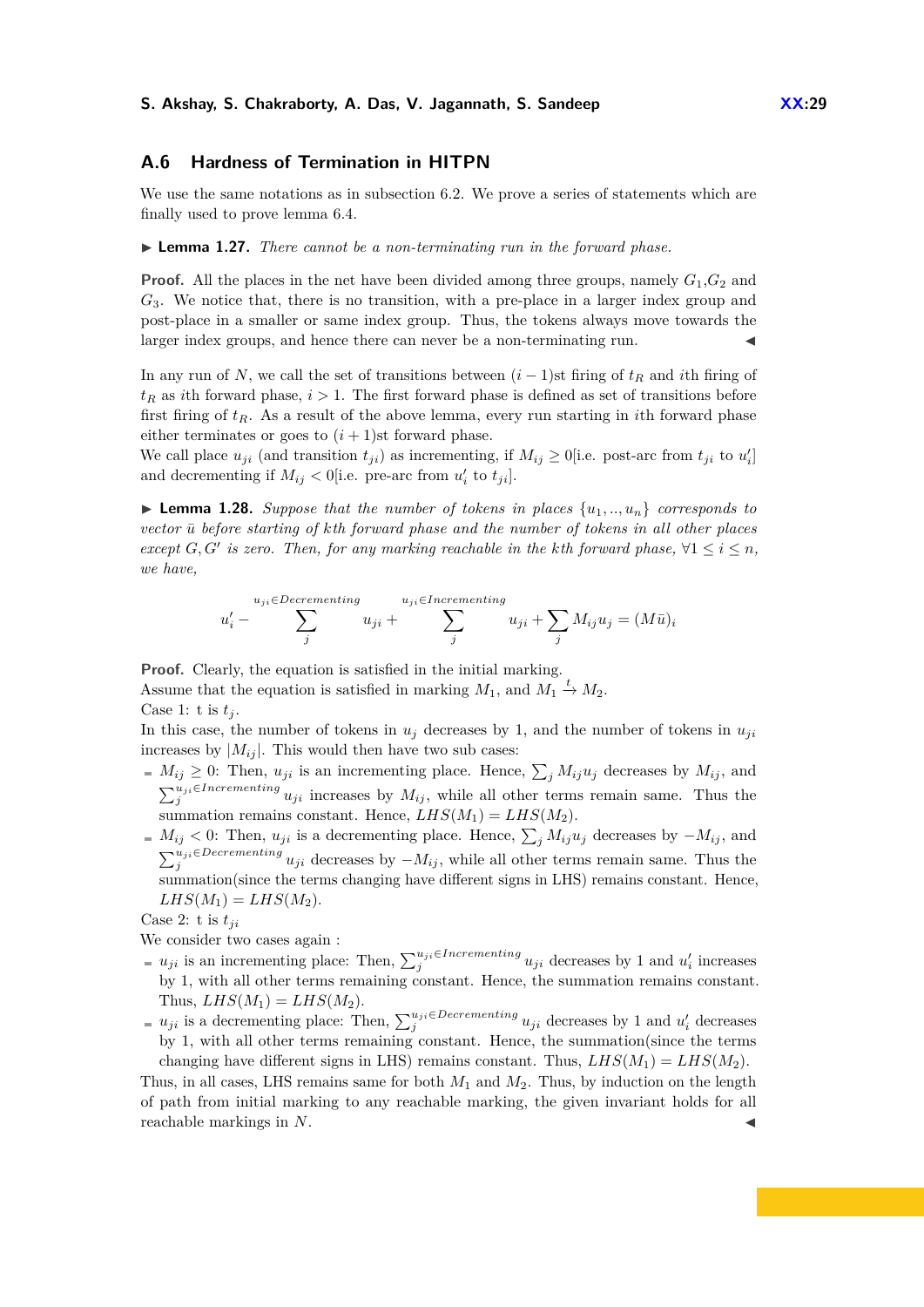### **XX:30 On Petri Nets with Hierarchical Special Arcs**

<span id="page-29-0"></span>**Example 1.29.** Suppose that the number of tokens in places  $\{u_1, \ldots, u_n\}$  of marking  $M_1$ *corresponds to vector*  $\bar{u}$  *before starting of kth forward phase, the number of tokens in*  $G =$  $\sum_{1 \leq i \leq n} (\sum_{1 \leq j \leq n} |M_{ji}|)(\bar{u})_i$  and the number of tokens in all other places is zero. If  $M\bar{u} \geq 0$ , *then there exists marking*  $M_2$  *reachable from*  $M_1$  *such that*  $M_2$  *is starting of*  $(k+1)$ *st forward phase, the number of tokens in places*  $\{u_1, \ldots, u_n\}$  *of marking*  $M_2$  *corresponds to vector*  $M\bar{u}$ *, the number of tokens in G is*  $\sum_{1 \leq i \leq n} (\sum_{1 \leq j \leq n} |M_{ji}|)(Mv_0)_i$  and all other places have 0 *tokens.*

**Proof.** We obtain the marking  $M_2$  from  $M_1$  as follows - first, we run the transitions  $t_i$ , 1  $\leq$  $j \leq n$ . Next, we run the incrementing transitions among  $t_{ij}$  followed by decrementing ones. As  $M\bar{u} \geq 0$ , from lemma [1.28,](#page-28-1) after the incrementing transitions are fired, we have enough transitions in  $u'_{j}$ ,  $1 \leq j \leq n$  so as to finish the decrementing ones. For each firing of transition  $t_{ij}$ , number of tokens in  $G$  is decremented by 1. So after all the incrementing and decrementing transitions  $t_{ij}$  are fired, *G* becomes empty, and hence we can fire  $t_R$ . The marking reached after firing  $t<sub>R</sub>$  is  $M<sub>2</sub>$ . Also note that before  $t<sub>R</sub>$  is fired, from lemma [1.28,](#page-28-1) the number of tokens in  $u'_{i} = (M\bar{u})_{i}$ . Thus, after  $t_R$  is fired, number of tokens in  $u'_{i}$  are transferred to  $u_i$ , which gives the fact that number of tokens in places  $\{u_1, \ldots, u_n\}$  of marking  $M_2$  corresponds to vector  $M\bar{u}$ . From the construction of *G*<sup> $\prime$ </sup>, before firing of  $t_R$ , number of tokens in  $G' = \sum_{1 \leq i \leq n} \left( \sum_{1 \leq j \leq n} |M_{ji}| \right) u'_i$  which are transferred to  $G$  in  $M_2$ . Rest of the places have no tokens before firing of  $t_R$  and continue to do so in  $M_2$ .

<span id="page-29-1"></span>**I Lemma 1.30.** Suppose that the number of tokens in places  $\{u_1, \ldots, u_n\}$  corresponds  $to$  vector  $\bar{u}$  before starting of kth forward phase, the number of tokens in  $G =$  $\sum_{1 \leq i \leq n} (\sum_{1 \leq j \leq n} |M_{ji}|)(\bar{u})_i$  and the number of tokens in all other places is zero. If  $M\bar{u} \geq 0$ , *then at the end of kth forward phase, the number of tokens in places*  $\{u'_1, ..., u'_n\}$  *corresponds*  $to vector M\bar{u}$ .

**Proof.** In the marking at the end of *k*th forward phase, number of tokens in *G* is 0. As the number of tokens in *G* at the starting of *k* th forward phase is equal to the number of times  $t_{ij}$ s can fire. Thus in order to empty *G*, all the  $t_{ij}$  necessarily have to fire. Thus, the number of tokens in  $u_i, 1 \leq i \leq n$  and  $u_{ij}, 1 \leq i, j \leq n$  become 0. From lemma [1.28,](#page-28-1) the current statement follows.

Now we prove the original lemma.

▶ **Lemma 1.31.** *There exists a non-terminating run in N iff*  $M^k v_0 \geq 0$  *for all*  $k \in \mathbb{N}$ *.* 

**Proof.** First, we prove the reverse direction. Suppose that  $M^k v_0 \geq 0$  for all  $k \in \mathbb{N}$ . We apply lemma [1.29](#page-29-0) to prove existence of a non-terminating run. Intially at the start of 1st forward phase, our initialisation of  $N$  ensures that in the current marking  $M_1$ ,  $G$  has  $\sum_{1 \leq i \leq n} (\sum_{1 \leq j \leq n} |M_{ji}|)(v_0)_i$  tokens and number of tokens in places  $\{u_1, ..., u_n\}$  corresponds to vector  $v_0$ . Thus, we reach marking  $M_2$  in which *G* has  $\sum_{1 \leq i \leq n} (\sum_{1 \leq j \leq n} |M_{ji}|)(Mv_0)_i$ tokens and number of tokens in places  $\{u_1, \ldots, u_n\}$  corresponds to vector  $\overline{M}_{v_0}$ . Now, we use the lemma again to reach  $M_3$  and so on.

To prove the forward direction, assume that indeed there is a nonterminating run in *N*. From lemma [1.27,](#page-28-2) in the nonterminating run, *t<sup>R</sup>* has to be fired infinitely often. Let the smallest *k* such that  $M^k v_0 \not\geq 0$  is  $k_0$ . From lemma [1.30,](#page-29-1) before start of  $k_0$ th forward phase, the number of tokens in places  $\{u_1, ..., u_n\}$  corresponds to vector  $M^{k_0-1}v_0 = \bar{u}$  and number of tokens in *G* is  $\sum_{1 \leq i \leq n} (\sum_{1 \leq j \leq n} |M_{ji}|)(\bar{u})_i$ . As  $M\bar{u} \ngeq 0$ , there exists *i* such that  $(M\bar{u})_i < 0$ . From lemma [1.28,](#page-28-1) in any marking reachable in the current forward phase,  $\sum_{j}^{u_{ji}\in Decembering} u_{ji} > 0$ . As we cannot reach a marking in the current forward phase in which all of  $u_{ij}$  are 0, number of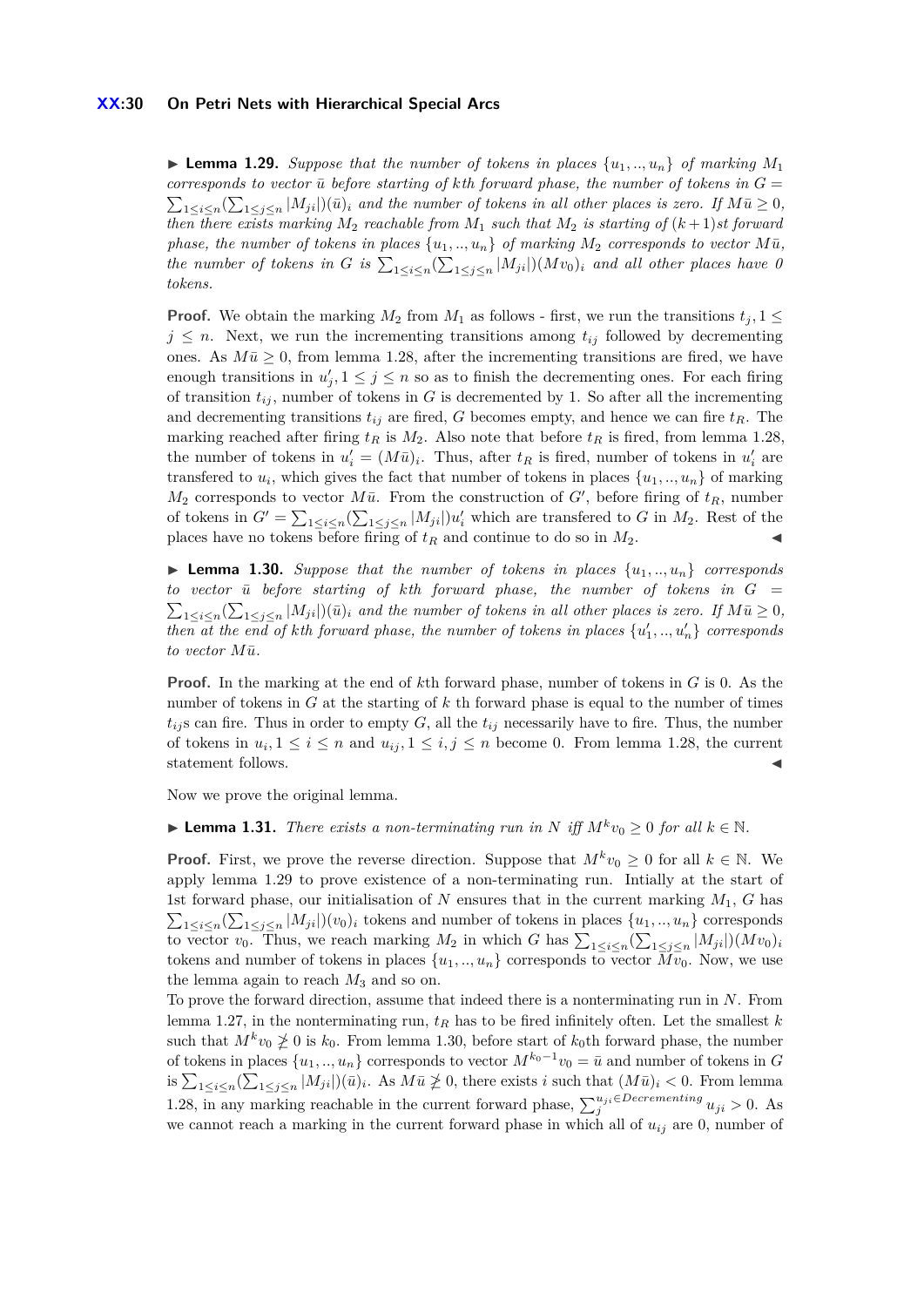tokens in *G* is nonzero in all the markings reachable in the current forward phase. Thus,  $t_R$ cannot fire, contradicting the fact that  $t_R$  should be fired after  $k_0$ th forward phase as well, in order to have infinite firings of  $t_R$ .

# <span id="page-30-0"></span>**A.7 Summary**

| A comprehensive extension of table 1 is presented here. |                                                                           |  |  |
|---------------------------------------------------------|---------------------------------------------------------------------------|--|--|
| <b>HIPN</b>                                             | Refer to table 1                                                          |  |  |
| <b>HTPN</b>                                             | Refer to table 1                                                          |  |  |
| <b>HRPN</b>                                             | Decidable - subsumed by HIRPN                                             |  |  |
| <b>HIRPN</b>                                            | Refer to table 1                                                          |  |  |
| <b>HITPN</b>                                            | Refer to table 1                                                          |  |  |
| <b>HRTPN</b>                                            | TERM, COVER: Decidable ([10]). REACH, DLFREE: Undecidable - subsumes HTPN |  |  |
| R-HIPN                                                  | Refer to table 1                                                          |  |  |
| <b>R-HTPN</b>                                           | TERM, COVER: Decidable ([10]). REACH, DLFREE: Undecidable - subsumes HTPN |  |  |
| <b>R-HRPN</b>                                           | Equivalent to R-PN                                                        |  |  |
| <b>I-HIPN</b>                                           | Undecidable : equivalent to I-PN                                          |  |  |
| <b>I-HTPN</b>                                           | Undecidable : subsumes I-PN                                               |  |  |
| <b>I-HRPN</b>                                           | Undecidable : subsumes I-PN                                               |  |  |
| <b>T-HIPN</b>                                           | Refer to table 1                                                          |  |  |
| T-HTPN                                                  | Equivalent to T-PN                                                        |  |  |
| <b>T-HRPN</b>                                           | TERM, COVER: Decidable ([10]). REACH, DLFREE: Undecidable - subsumes T-PN |  |  |
| <b>R-HIRPN</b>                                          | Refer to table 1                                                          |  |  |
| <b>R-HITPN</b>                                          | TERM: Positivity hard (Thm.6.5), Others : Undecidable - from R-HIPN       |  |  |
| <b>R-HRTPN</b>                                          | TERM, COVER: Decidable ([10]). REACH, DLFREE: Undecidable - subsumes R-PN |  |  |
| <b>I-HIRPN</b>                                          | Undecidable : subsumes I-PN                                               |  |  |
| <b>I-HITPN</b>                                          | Undecidable : subsumes I-PN                                               |  |  |
| <b>I-HRTPN</b>                                          | Undecidable : subsumes I-PN                                               |  |  |
| <b>T-HIRPN</b>                                          | TERM: Positivity hard (Thm.6.5), Others : Undecidable - from T-HIPN       |  |  |
| T-HITPN                                                 | TERM: Positivity hard (Thm.6.5), Others : Undecidable - from T-HIPN       |  |  |
| <b>T-HRTPN</b>                                          | TERM, COVER: Decidable ([10]). REACH, DLFREE: Undecidable - subsumes T-PN |  |  |
| <b>HIRcTPN</b>                                          | Refer to table 1                                                          |  |  |

A comprehensive extension of table [1](#page-4-0) is presented here.

The current status of the relative expressiveness and decidability of termination, coverability, reachability and deadlockfreeness can be visualised for various classes of nets as follows -